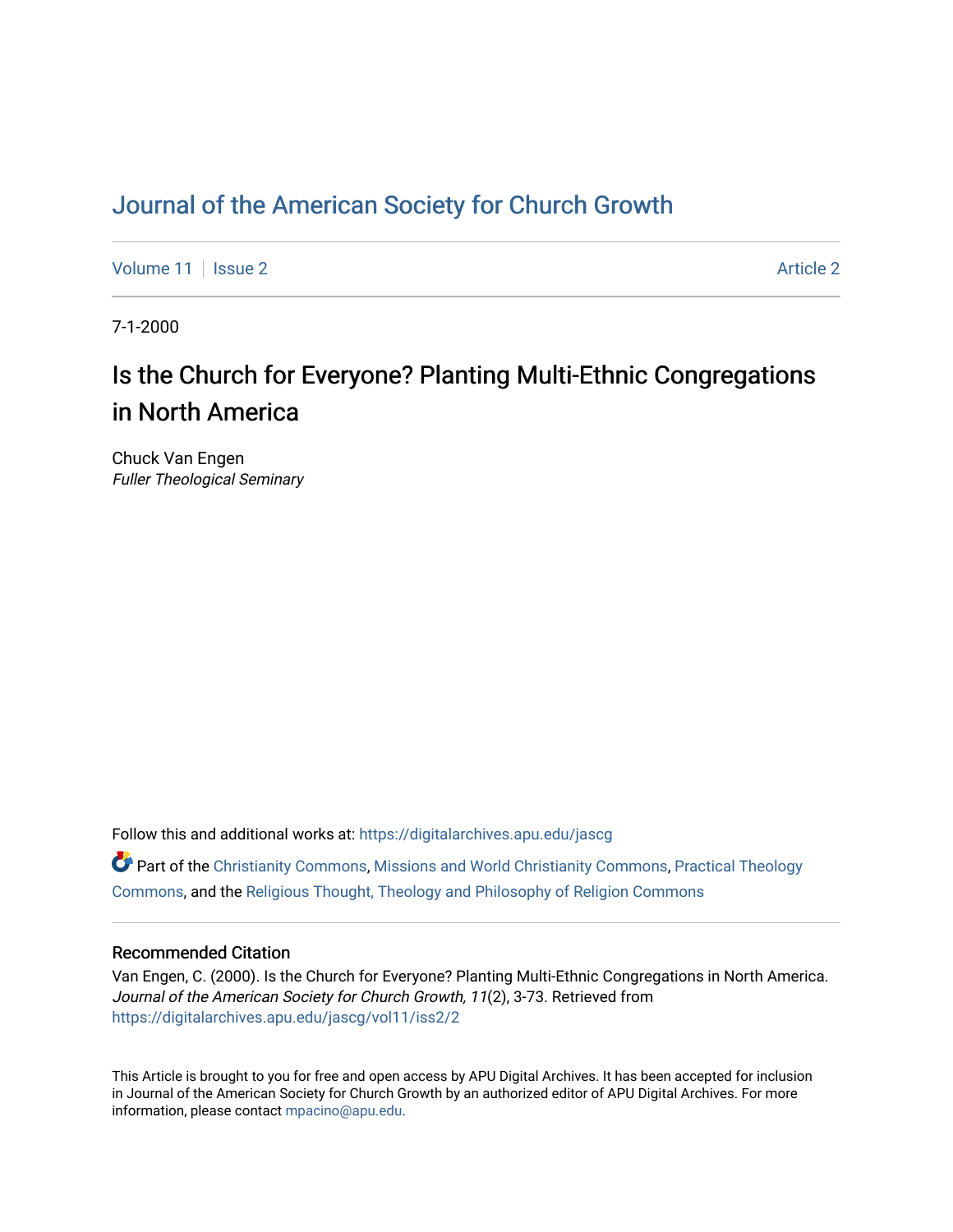## Is the Church for Everyone? Planting Multi-Ethnic Congregations in North America

## Chuck Van Engen<sup>1</sup>

#### Introduction

I grew up in one of the oldest towns in the Americas: San Cristobal de Las Casas, Chiapas, Mexico. My parents were missionaries, essentially Dutch-American immigrants to Mexico. Born and raised in Mexico, I was therefore the second-generation of an immigrant family. As such, I grew up as what I call a "double-minority." I was part of a small group of about one hundred and fifty Protestants in a Spanish colonial town of 65,000 people who wished we did not exist. And ours was one of only four or five "foreign" families in town: "Gringos," strangers, pilgrims in a strange land. Now that I live in the U.S., I consider myself a Mexican-American immigrant of Dutch descent. So when I think of immigrants, ethnic minorities, and multiple cultures in North America, I tend not to identify with the dominant descendants of Europeans, but with immigrants from Latin America—past and present. I'm sure this colors the way I approach the issues in this paper, and I hope the reader will take that into consideration.

The thesis of this paper is this:

Because God's mission seeks careful and balanced complementarity between universality and particularity, churches in North America should strive to be as multi-ethnic as their surrounding contexts.

I would like to offer some reflections on this thesis by means

Journal of the American Society for Church Growth, Spring 2000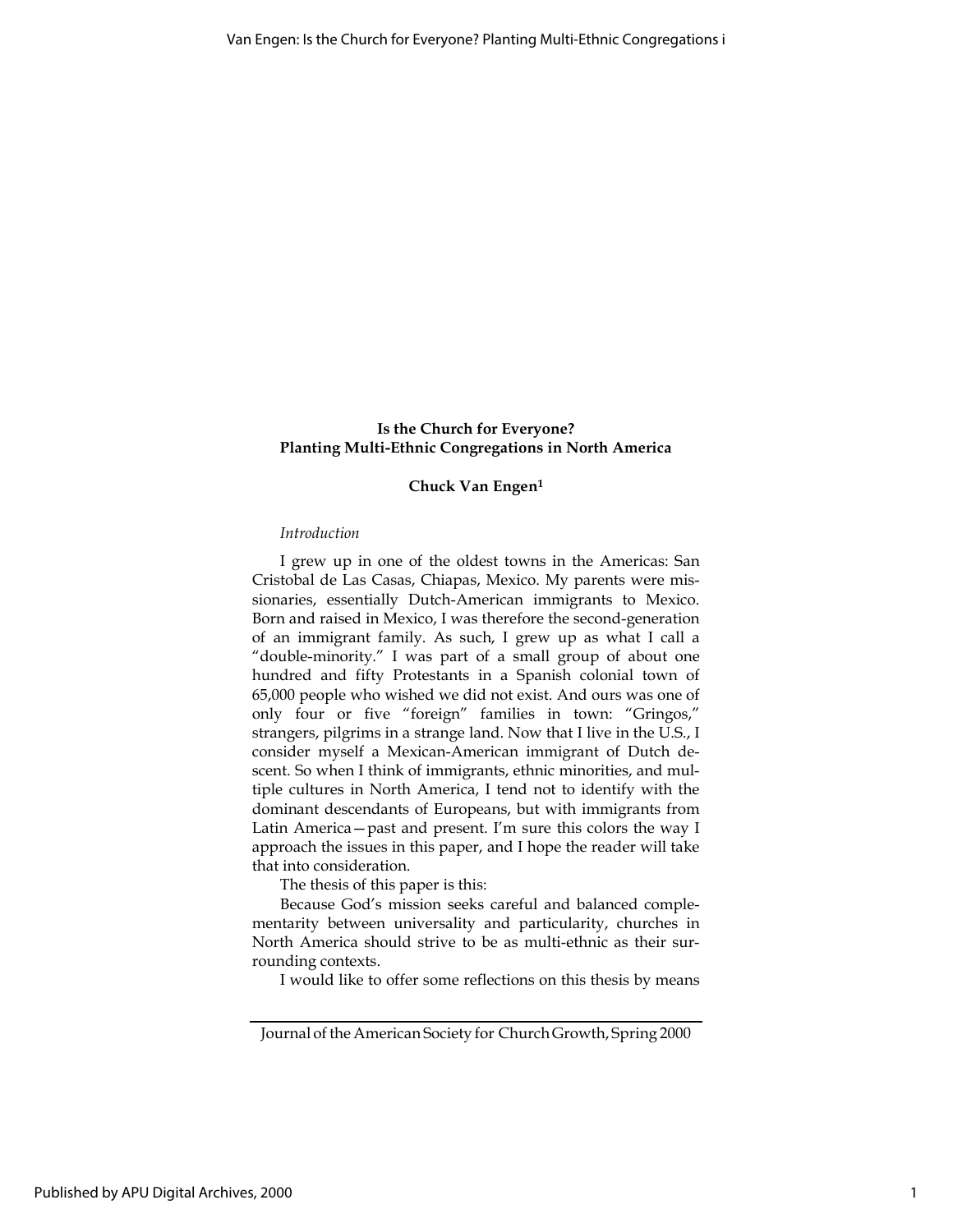|  | Chuck Van Engen |
|--|-----------------|
|--|-----------------|

of the five parts of the title of this paper:

- 1. "Planting"—the *motivation* for mission vis-a-vis multi-ethnic churches
- 2. "In North America"—the context of mission vis-a-vis a history of immigration in North America
- 3. "Multi-"—the means of mission vis-a-vis cultural diversity, looking at the HUP
- 4. "Ethnic" the agents of mission vis-a-vis cultural blindness of churches in North America
- 5. "Congregations"—the goal of mission vis-a-vis the nature of the Church—models considered

In each section I will reflect briefly on issues of the complementarity between universality and particularity in God's mission.

## PLANTING – The Motivation

God recognizes and values cultural and ethnic diversity. Yet within the particularity of ethnicity God loves all peoples and invites all to faith in Jesus Christ, each in their own special cultural and ethnic make-up.

"For God so loved the world that he gave his one and only Son that whoever believes in him shall not perish but have eternal life." (Jn. 3:16)

These words of Jesus to Nicodemus focus the biblical narrative of God's universality of love for all peoples—and God's particularity of loving a plurality of specific and different peoples. As can be seen in Appendix A, one need only trace this theme through Scripture to see how very important it is in understanding God's mission. Risking belaboring the point, I will simply point out a few illustrative biblical references that may help us see the complementarity of universality and particularity in God's mission.

## Genesis

Three times in the first eleven chapters of Genesis we are told that God is the creator and judge of all peoples. All people are created in Adam and Eve; all people descend from Noah; all people have their languages confused and are then spread out over the entire earth after the Babel episode. In each case, there is a recognition of the particularity and difference of various peo-

Journal of the American Society for Church Growth, Spring 2000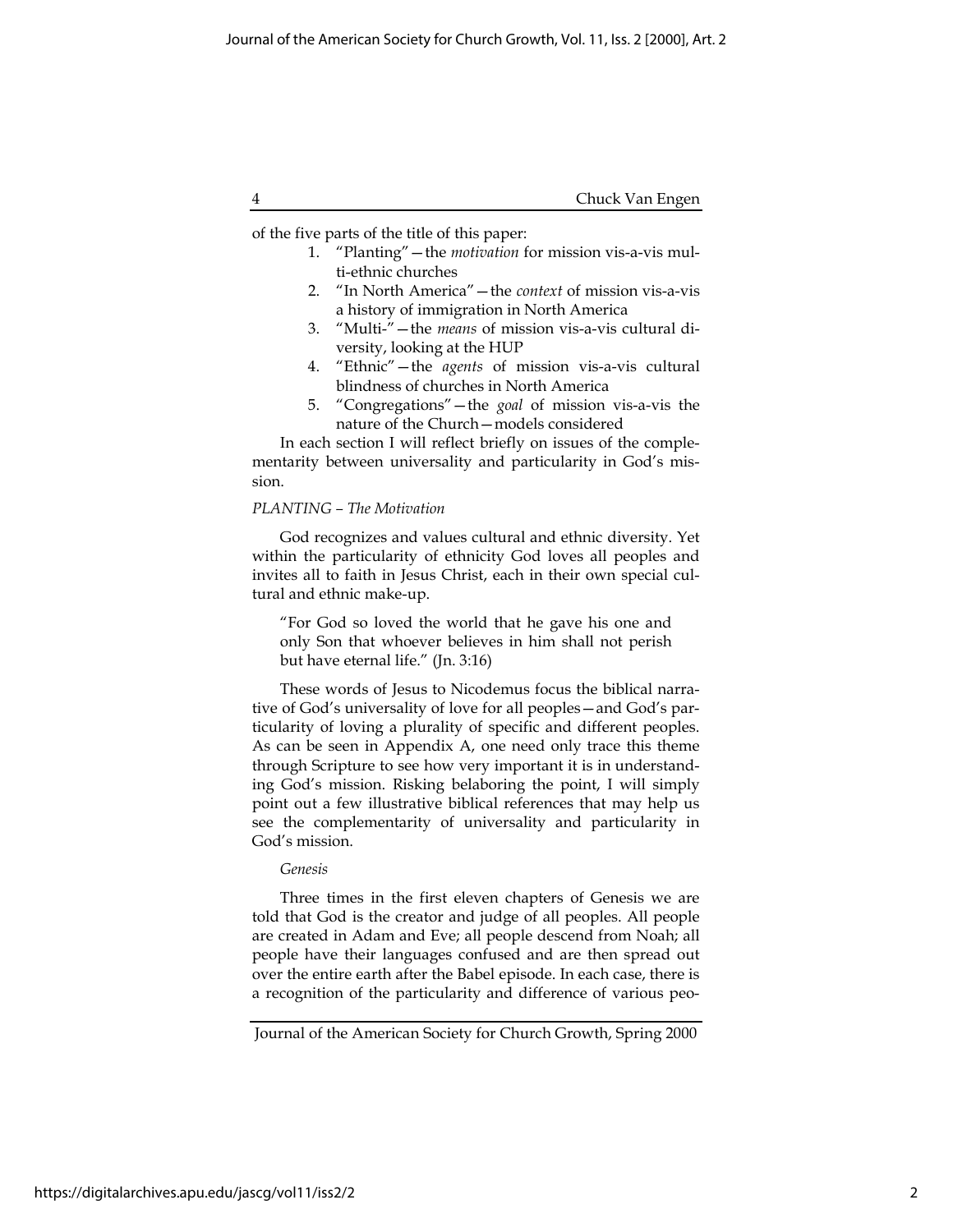ples—as is signaled by the inclusion of the Table of Nations in Genesis 10—yet in each case this multiplicity of peoples are collectively and unitedly said to be the object of God's concern.

## Abraham

When God calls Abram, his call involves being a blessing to a plurality of nations—but this happens through the particularity of one clan whose origins are traced back to Nahor and Terah from the Ur of the Chaldeans. They are particular instruments of God's mission, chosen with the intention of being a blessing to many particular peoples within the universality of God's love for all peoples.

#### Deuteronomy and II Chronicles

The complementarity of particularity and universality is repeated in Deuteronomy and, for example, II Chronicles. I Peter 2 draws, for example, from Deuteronomy 10:14-22. The creator Lord God (to whom "belong the heavens, the earth and everything in it") chose Israel out of all the nations, and now calls Israel to exhibit compassion and care for the fatherless, the widow, and the aliens who represent the plurality of particular nations. Thus many years later, at Solomon's dedication of the Temple, the symbol of the most centralized form of Israel's faith, Solomon prays, when "the foreigner who does not belong to your people Israel but has come from a distant land because of your great name….comes and prays toward this temple, then hear from heaven.…and do whatever the foreigner asks of you, so that all the peoples of the earth may know your name and fear you...." (2 Chron. 6:32-33)

## Jesus and Isaiah

Thus it is no accident that Jesus, the Messiah of Israel, would use Isaiah's language in speaking of Herod's Temple as "a house of prayer for all the nations." (Isa. 56:7; Mk. 11:17) The complementarity of universality and particularity is very strong in Jesus' ministry. At one point Jesus sends his disciples "to the lost sheep of the house of Israel" (Matt. 10:6). Yet this is the same Jesus and the same gospel of Matthew that will strongly emphasize that the disciples are to meet him in the cosmopolitan, multicultural setting of Galilee. There he will say, "all authority is given to me in heaven and on earth, go therefore and disciple ta eth-

Journal of the American Society for Church Growth, Spring 2000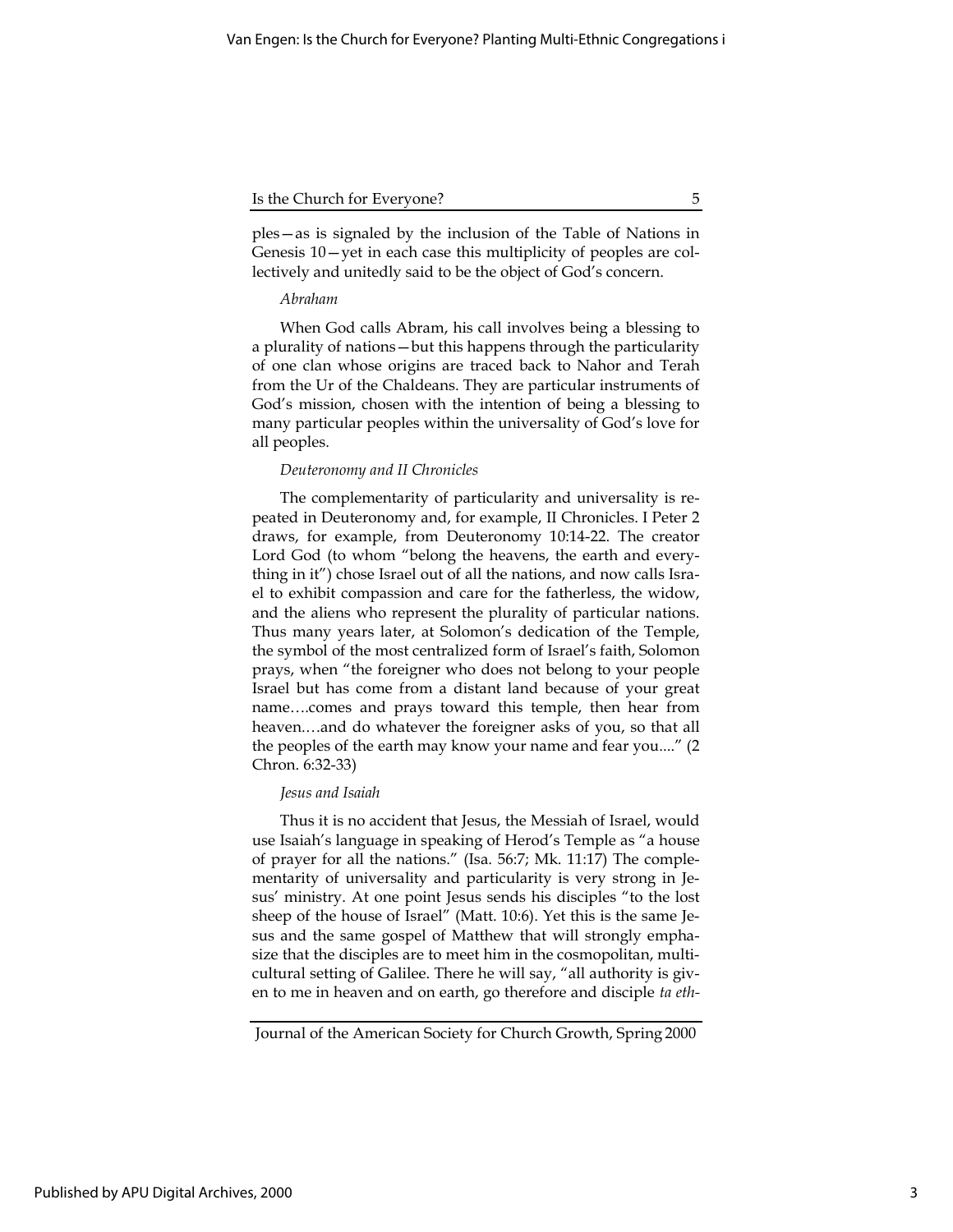$ne$ —the nations (Matt. 28:18-19).<sup>2</sup> The gospels strongly support the vision articulated by Simeon at the time of Jesus' dedication in the temple: Jesus is the Lord of lords and the Messiah of Israel and he is "(God's) salvation which you have prepared in the sight of all people, a light for revelation to the Gentiles, and for glory to your people Israel" (Lk. 2:32). Later, when Jesus describes his own mission, drawing from Isaiah 35, 49, and 61, he will proclaim his mission in Nazareth, but speak of it as a mission of preaching good news to the poor, freedom to the prisoners, recovery of sight for the blind, to release the oppressed and to proclaim the year of the Lord's favor in global, universal terms that have specific, local contextual significance in Galilee (Lk 4:18-19; 7:22-23).

#### Paul

Paul emphasized this complementarity. Even in the oft-cited universal passages like Galatians 3:28 ("There is neither Jew nor Greek, slave nor free, male nor female....") and Colossians 3:11 ("Here there is no Greek or Jew, circumcised or uncircumcised, barbarian, Scythian, slave or free....") the cultural distinctives are not erased. The particularity of ethnicity, sexuality, and socioeconomics is not ignored. Rather, in the midst of such specific forms of homogeneity, there is a universality of union (not uniformity of culture)—a universality of oneness in Jesus Christ: "you are all one in Christ Jesus." (Gal. 3:28); "but Christ is all, and in all" (Col. 3:11). Thus in Ephesians, Paul's ecclesiology recognizes the distinctive differences of being Gentile or Jewish ("This mystery is that through the gospel the Gentiles are heirs together with Israel, members together of one body, and sharers together in the promise of Christ Jesus" (Eph. 3:6). Yet Paul also affirms that they are brought together into one new family in Jesus Christ (Eph. 3:15). This does not mean that Jews must live like Gentiles, neither must Gentiles live like Jews. Paul follows the dictum of the Jerusalem Council in Acts 15 in affirming the cultural differences, yet creating a new oneness in Jesus Christ. In Acts 21, Paul participates in a Jewish rite of purification in the temple in Jerusalem, knowing he will be arrested, but making a public statement that Jews who are now believers in the Messiah may still follow Jewish custom. Thus, even though "there is no difference between Jew and Gentile—the same Lord is Lord of all," (Rom. 10:12), yet the proclamation of the gospel, according

Journal of the American Society for Church Growth, Spring 2000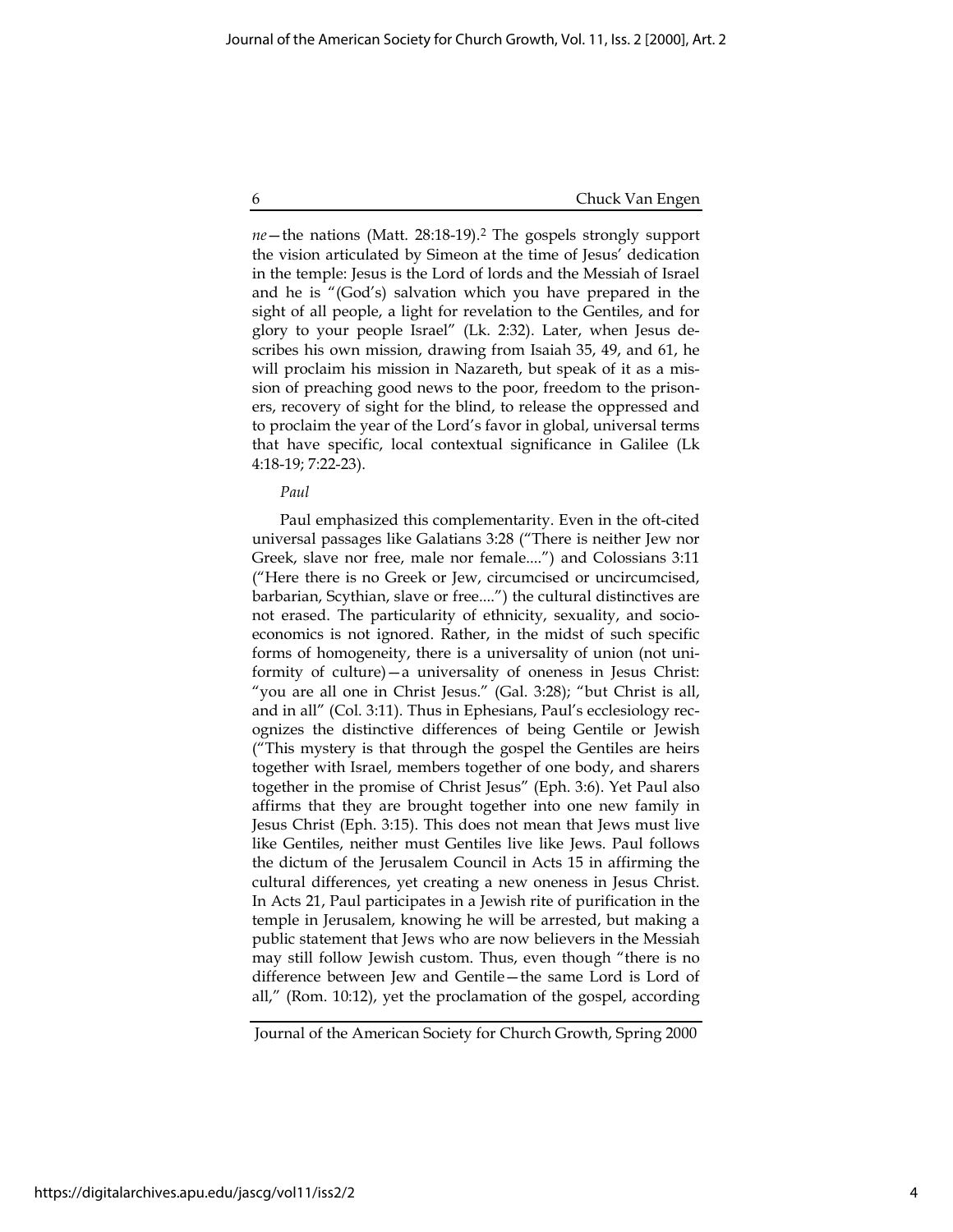## to Paul, is "first for the Jew, then for the Gentile" (Rom. 1:16).<sup>3</sup>

## John in Revelation

In Revelation, John echoes the same kind of complementarity of particularity and universality. Peppered all through the Revelation, John keeps emphasizing the fact that Christ is bringing together people "from every tribe and language and people and nation" (Rev. 5:9; 7:9). In Revelation 21, in the vision of the New Jerusalem, a picture of the Church, there is a plurality of "nations" that will "walk by its light, and the kings of the earth will bring their splendor into it....The glory and honor of the nations will be brought into it..." (Rev. 21:24-25). Thus there is a recognition and celebration of the differences and distinctives of a plurality of different peoples and cultures—yet a oneness in their coming into the same New Jerusalem, to be in the presence of the one Lamb of God who takes away the sin of the world.<sup>4</sup>

And understanding of the complementarity of universality and particularity of God's mission as described in Scripture is of utmost importance. This biblical orientation will influence the rest of our reflection concerning the planting in North America of multi-ethnic congregations. The way in which we associate these twin truths will affect our orientation to the issues facing the church in North America today. Too strong an emphasis on universality will drive us toward uniformity and blind us to cultural distinctives. Too strong an emphasis on particularity will push us toward either exclusivist homogeneity or fragmented ethnocentrism, and create serious questions about our oneness in Jesus Christ.

As I read Scripture, I see God affirming cultural distinctives. I see Babel as judgment, yes, but also as grace. The beauty of resplendent creativity shines forth in the wonderful multiplication of families, tribes, tongues and peoples of humanity. Rather than destroy humanity (which in the Noahic covenant God had promised not to do), God chooses to confuse the languages. This confusion, although an act of judgment, mercifully preserves all humanity in its cultural and ethnic distinctives, differences so significant that we are given a Table of Nations to enumerate the civilizations known to the compilers of the Pentateuch. These differences are so significant that when the Holy Spirit comes at Pentecost one of the first extraordinary acts of the Holy Spirit is to enable people of many different languages to hear the procla-

Journal of the American Society for Church Growth, Spring 2000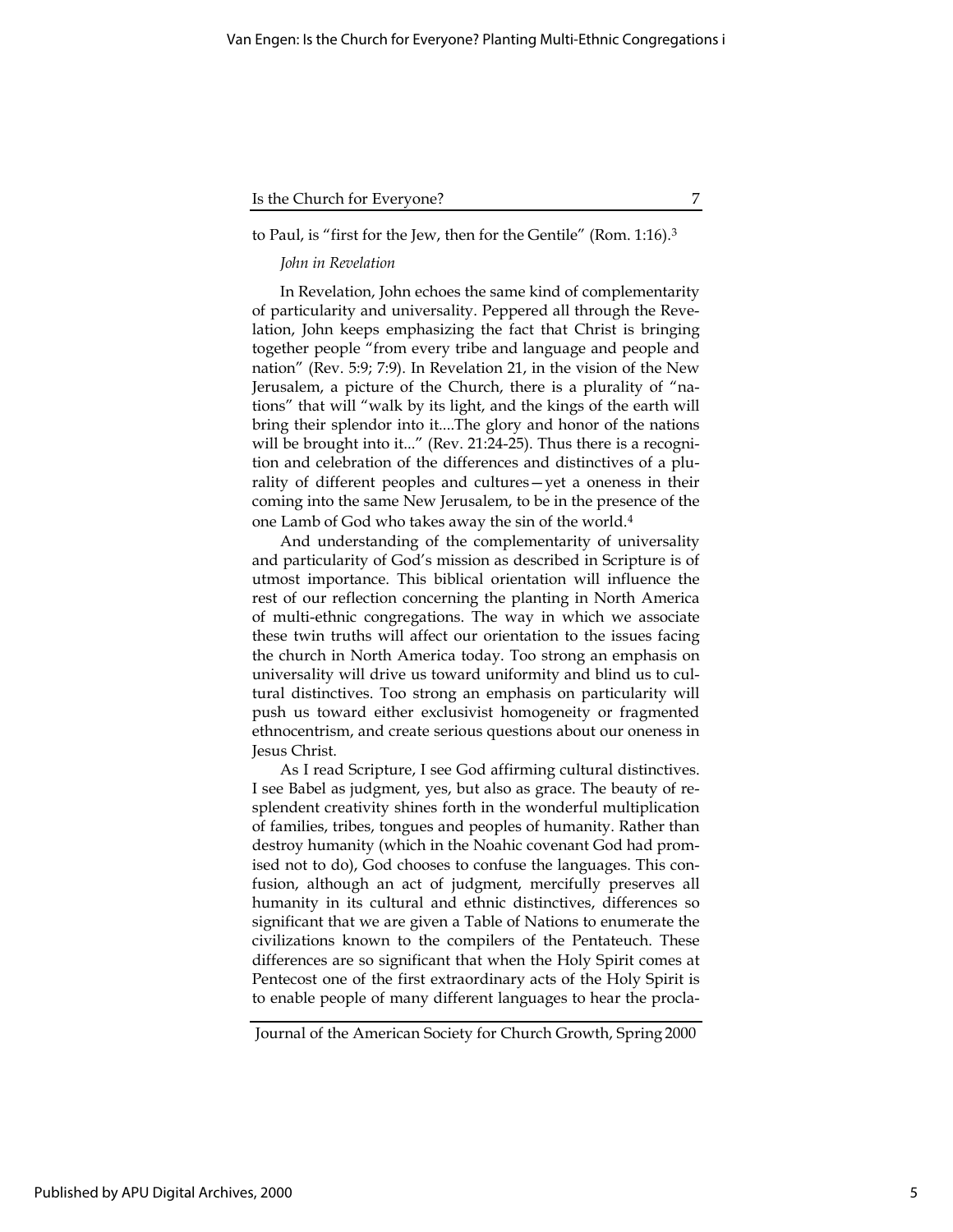mation of the Gospel in their own language. Yet these distinctive features of multiple cultures are not allowed to divide humanity's relation to YHWH, nor to support the concept of a national or ethnic plurality of gods. There is one God, creator and sustainer of all peoples. Oneness in plurality, plurality in oneness: particular universality, universal particularity. How can we give concrete, lived out shape to this biblical view of reality as God sees it? This theology of humanity should be normative for us as we consider the missiological implications of planting multiethnic churches in North America. It is the bottom-line biblical motivation for such activity.

Sociological realities, human justice, economic equity, survival of a unified and functioning society; or greater numerical growth, or being a truer sign of the coming Kingdom of God, or survival of older churches in transitional neighborhoods – all of these situations call for us to re-think the matter of planting multi-ethnic congregations in North America. However, I would suggest that the most basic and pervasive reason derives from the universal scope of God's mission as depicted in Scripture and spoken by a particular Messiah (Jesus) to a particular Jewish teacher of the law (Nicodemus): ":For God so loved the world (of many peoples, tribes, tongues and nations) that he gave his Son...." (Jn. 3:16).

This complementarity of particularity and universality may help us understand more fully our mission in North America. It could help us see that neither cultural superiority or uniformity, nor multicultural fragmentation or balkanization are acceptable forms of Christian mission. For decades, cultural anthropology has worked with two complementary strands: the deep-level themes of common humanity which all people share, and the unique ways in which these themes take shape in both surfacelevel and deep-level meanings in specific cultural settings.

Young Lee Hertig has pointed out that

"Problems in a diverse community often come from the oversimplification of human complexity. The three dimensions of being human—"like all others, "like some others," and "like no other"—are very important factors for everyone living in diversity. The universal, cultural, and individual dimensions in human beings are interdependent. (David) Augsburger rightly stresses: 'Only

https://digitalarchives.apu.edu/jascg/vol11/iss2/2

Journal of the American Society for Church Growth, Spring 2000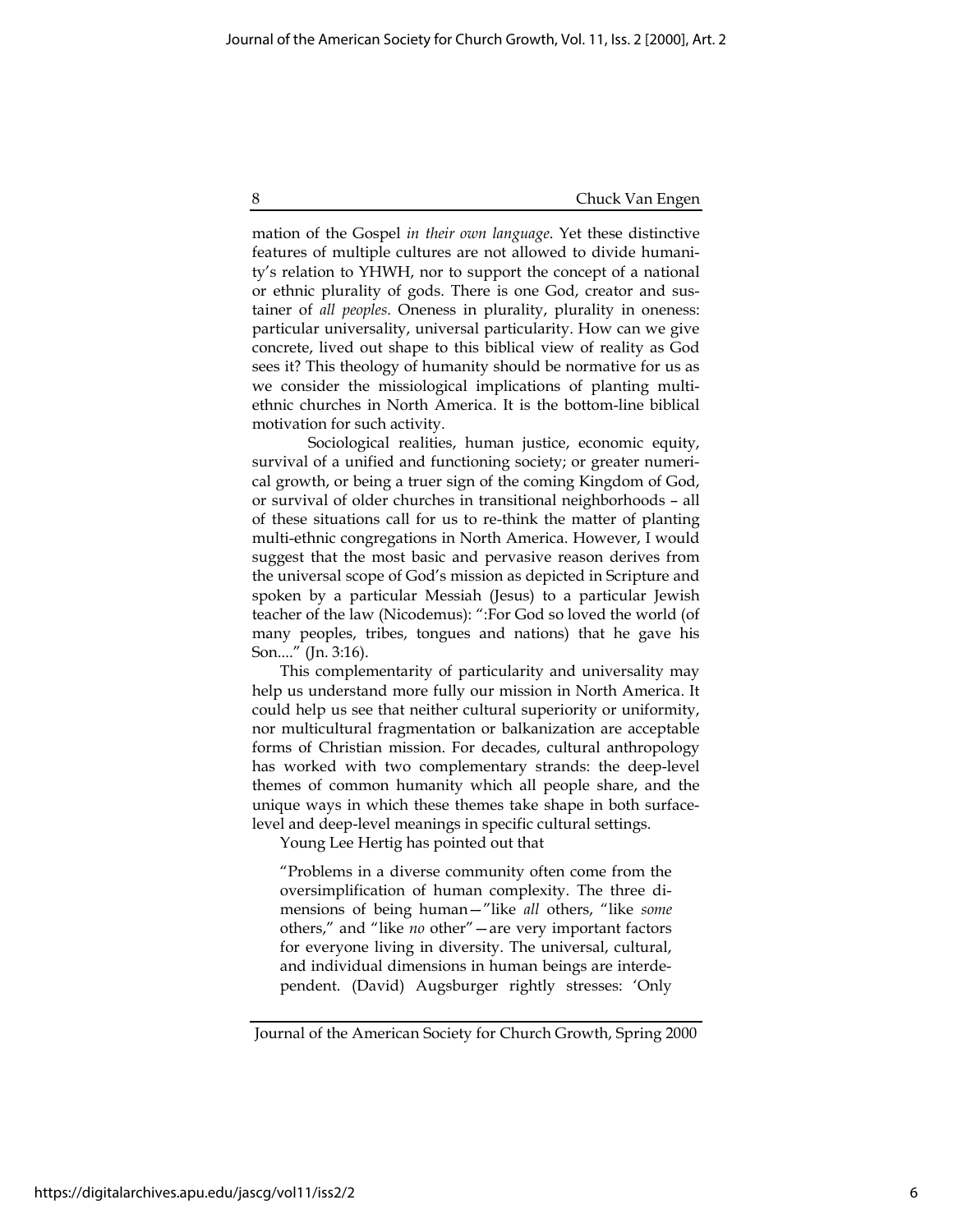when the universal is clearly understood can the cultural be seen distinctively and the individual traits respected fully; only when the person is prized in her or his uniqueness can the cultural matrix be seen clearly and the universal frame be assessed accurately. The universal unites us as humans, the cultural identifies us with significant persons, and the individual affirms our identity.'"<sup>5</sup>

This complementarity of the universal and the particular is a built-in feature of Paul's organic image of the Church as a Body. Is there not a way we could bring both the universality and the particularity of God's mission to bear upon our mission in the North American context? I will try to do this in the next sections of this paper. But first let's look at our context.

## IN NORTH AMERICA—The Context of Mission

#### The Reality

We are talking about planting multi-ethnic congregations in North America—with particular focus in the United States. What, then, is the reality of cultures and ethnicities in our North American context?

Sixteen years ago, Time Magazine said it this way. "Invited or uninvited, rich and poor—but mostly poor—foreigners are pouring into the U.S. in greater numbers than at any time since the last great surge of European immigration in the early 1900s. Indeed the US today accepts twice as many foreigners as the rest of the world's nations combined....Although their turn-of-thecentury predecessors were mainly Europeans, today's new arrivals are mostly from Latin America and, to a lesser extent, Asia and the Caribbean. They are transforming the U.S. landscape into something that it has not been for decades: a mosaic of exotic languages, faces, customs, restaurants and religions."<sup>6</sup>

In 1986, Peter Wagner wrote,

Whether in Oregon, California, or Maine, this is the real America. Today's America is a multi-ethnic society on a scale that boggles the imagination. The teeming multitudes of all colors, languages, smells and cultures are not just a quaint sideline in our nation; they are America. And it is this America that God has called us to evange-

Journal of the American Society for Church Growth, Spring 2000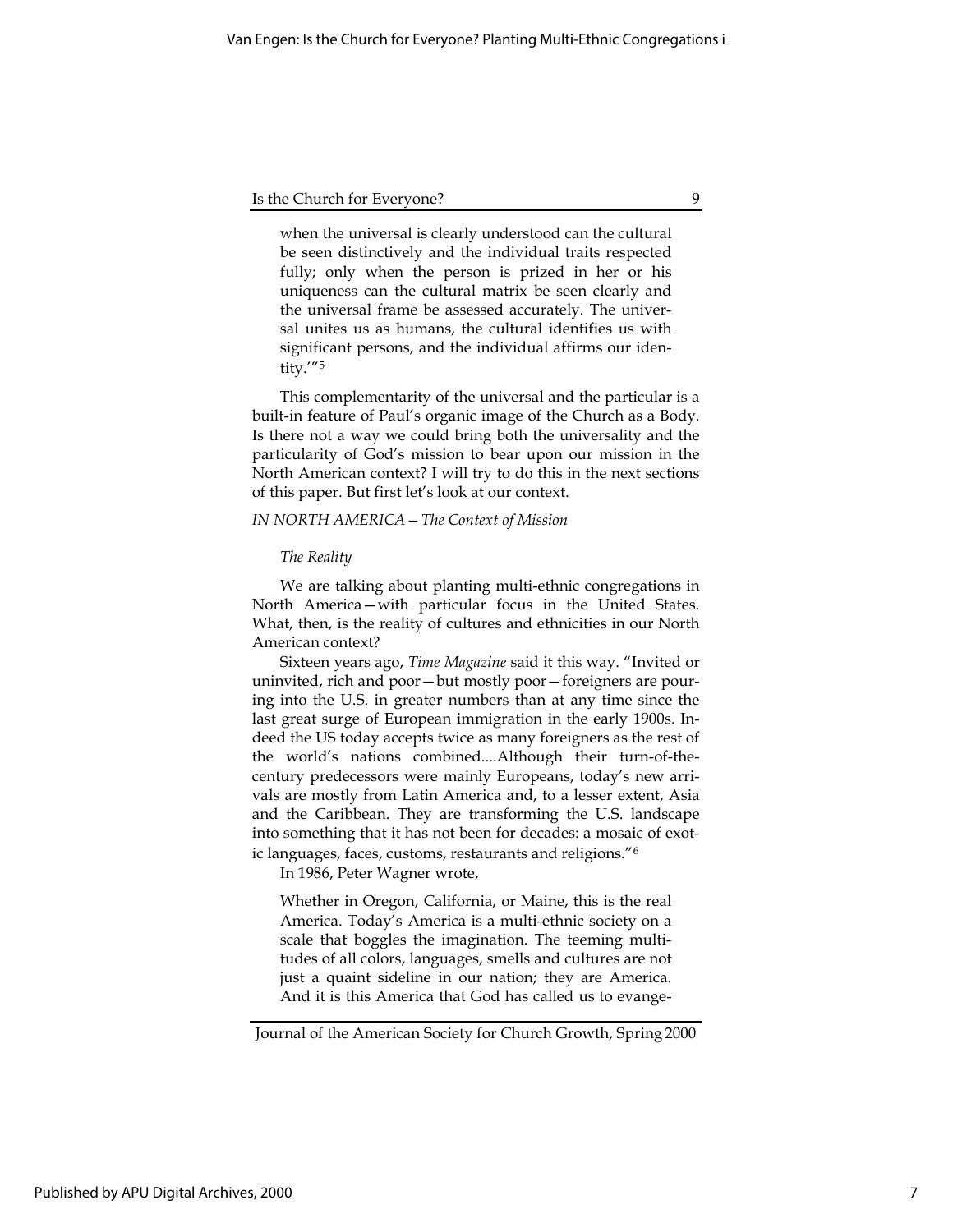## lize...<sup>7</sup>

Two years later Orlando Costas commented, "Besides the traditional European groups, which have "melted" into the main "pot" of North American society, there are said to be over 120 ethnic groups communicating in more than 100 languages and dialects."<sup>8</sup>

Four years ago, Oscar Romo remarked, "It is said that America is a melting pot where the English language is the 'language' and the 'Anglo' (European) culture is superior. In reality, there are 500 ethnic groups who daily speak 636 languages of which 26 are considered major languages."<sup>9</sup>

Also in 1993, Jorge Taylor, then Associate Provost for Multicultural Affairs at Fuller Seminary, reminded us of our reality.

Almost every day you read about it. It's in the daily news. It's on television. What is this new reality? The increasingly diverse multicultural society in which we live. Just a few weeks ago, I read the following statistics in the July Issue of ACCESS, a newsletter for recruiting and retaining students of color.

"By the year 2000, more than half of college-age students (in North America) will be people of color.

Within 15 years, people of color will make up more than 50 percent of the population of California, Florida, New York, and Texas.

In the 1980s the U.S. population increased by 9.8 percent. During the same period, the African-American population increased by 13.2 percent, the Native-American population increased by 37.9 percent, the Asian population by 107.8 percent, and the Hispanic population increased by 53.6 percent.

The July 31, 1992 issue of The Los Angeles Times reported: "Los Angeles has become the immigrant capital of the world: 27 percent of the residents in Los Angeles County are foreign-born compared with the national norm of 10 percent. 38 percent of those older than 4 years of age speak a foreign language at home. Of this 38 percent, 26 percent speak Spanish, 7 percent speak an Asian or Pacific Island language."

As a consequence of this increasingly diverse multi-

https://digitalarchives.apu.edu/jascg/vol11/iss2/2

Journal of the American Society for Church Growth, Spring 2000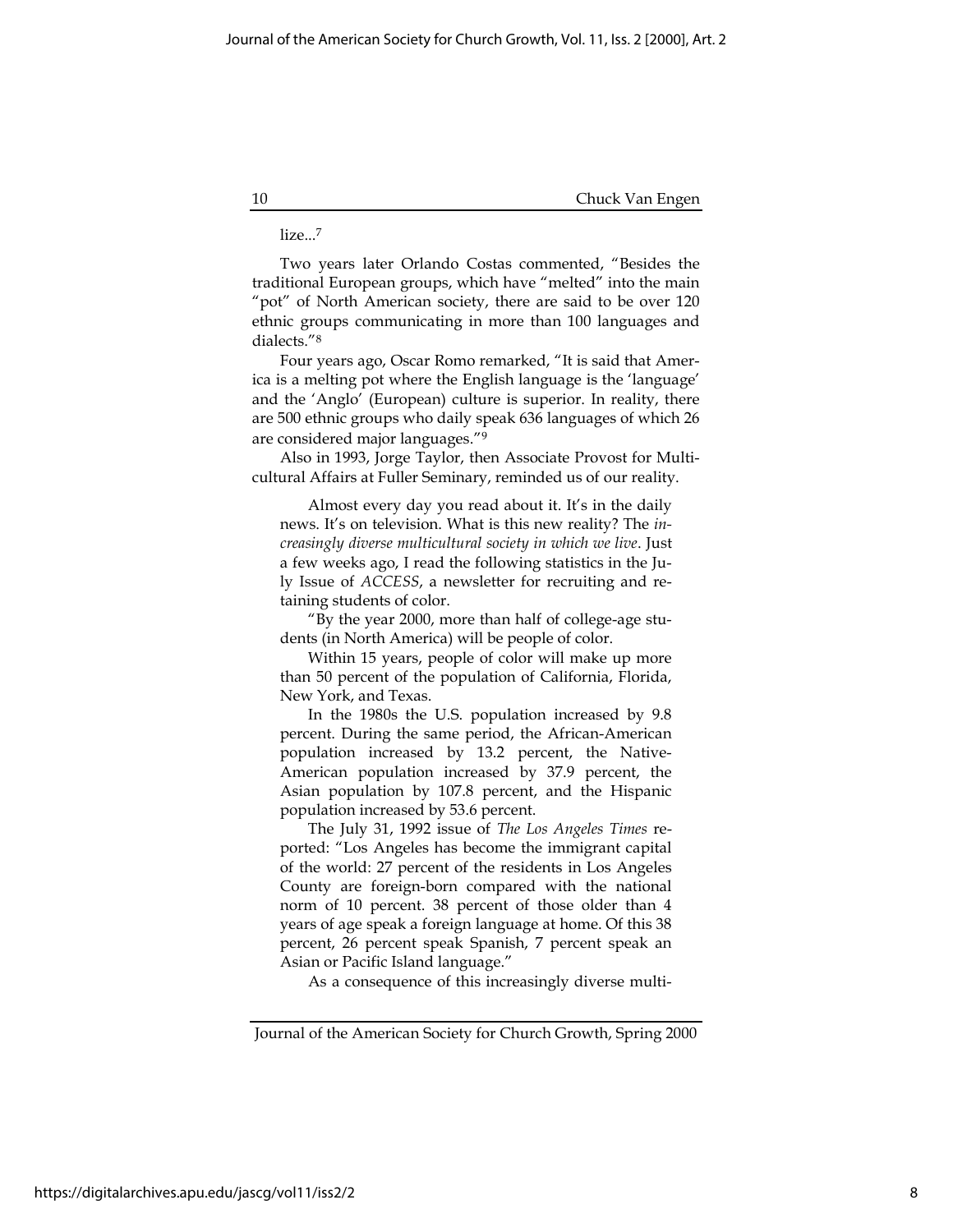cultural population, most schools and businesses also will have a multiculturally diverse constituency. Churches, too, will have diverse, multicultural congregations.<sup>10</sup>

As I write, I have in front of me two local newspapers that carried related articles on September 10, 1997. One was headlined, "State's Diversity Expected to Rise: Population Areas Will Be Divided,"<sup>11</sup> and the other stated matter-of-factly, "California's Future Marked by Diversity."<sup>12</sup> Both articles cite a study by the California State Library's Research Bureau that concluded that Los Angeles County will grow by almost 3.4 million by 2020, with the major share of that growth being in the Hispanic population whose "natural increase...-- the total number of births minus deaths—will be five times larger than the natural increase among non-Latino whites....By 2040, Southern California, at almost 60 percent Latino, will be an even stronger magnet for immigrants."<sup>13</sup>

Statistics abound, and to give more would be to belabor the obvious. The North American context is increasingly multicultural and multi-ethnic. In the midst of diversity, many are striving for equity and justice and a degree of cohesion, while at the same time seeking to affirm, preserve and celebrate cultural distinctives. We have known about our cultural diversity, and we have heard it presented often. Yet the churches in North America seem reluctant to face what perhaps may prove to be the greatest challenge. So, how do we read reality—what hermeneutic of the context do we adopt? I would suggest we are faced with two different perspectives: universality and particularity.

## Universality: An Immigrant History

A quick review of American history would point to the fact that the church in the U.S. has been an immigrant church from its very inception. Twenty-five years ago, Sydney Ahlstrom documented the rise of what were essentially immigrant, ethnic churches in North America. In the American colonies, he speaks of the development of the English Puritans, the Dutch Reformed, the Quakers, the German Pietists, and the German Reformed and Lutheran churches. Later Ahlstrom chronicles the rise of the Scottish Presbyterians and the mostly English Congregationalists.<sup>14</sup> The fact is that the history of Christianity in America is a

Published by APU Digital Archives, 2000

Journal of the American Society for Church Growth, Spring 2000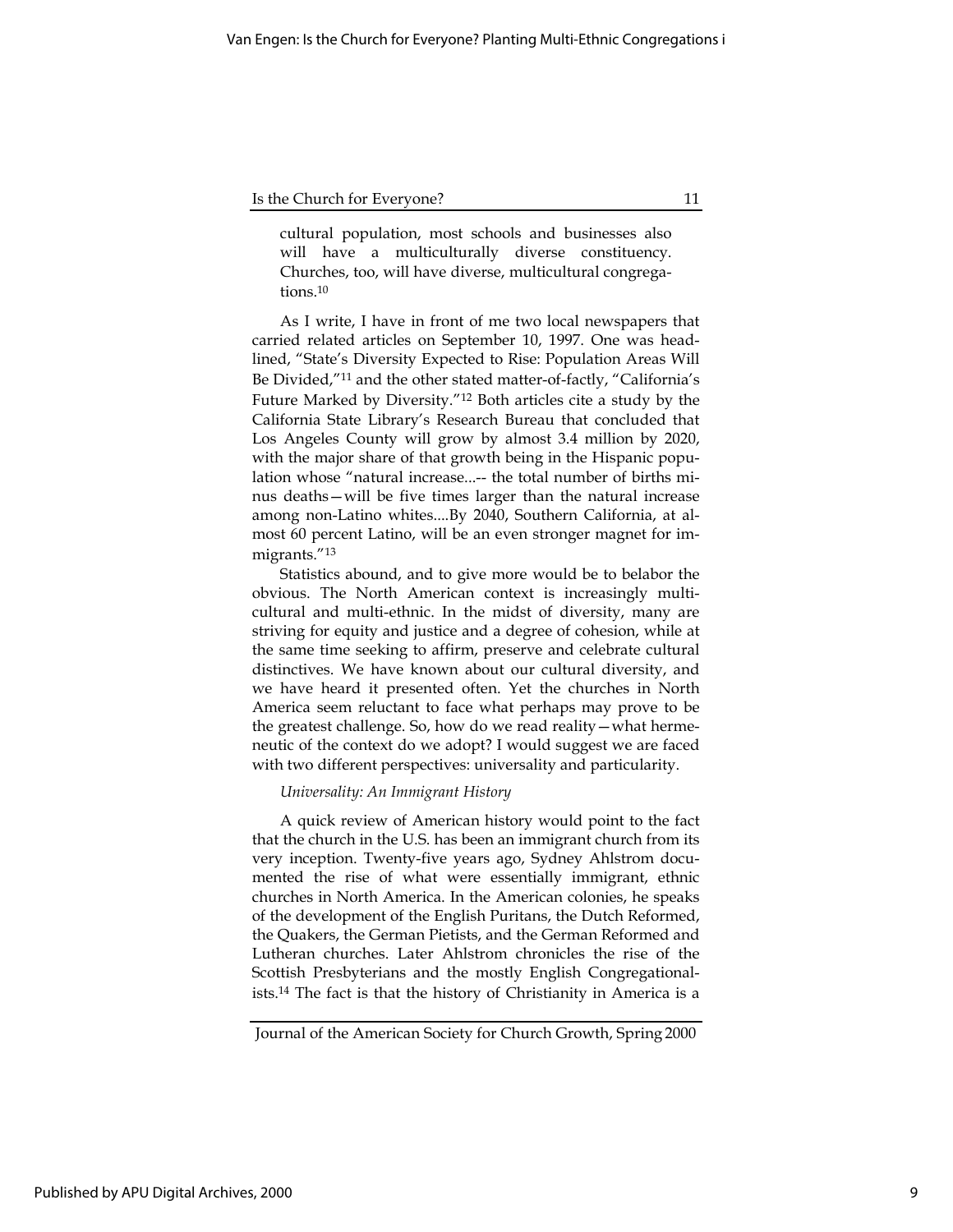history of ethnically-defined and culturally-shaped religion although the Americanization of that is also part of the history, as, for example, in the case of early Methodism. Ahlstrom says, "No group prospered more in the West or seemed more providentially designed to capitalize on the conditions of the advancing American frontier than the Methodists. A small and highly suspect adjunct to Anglicanism before the Revolution, this church had begun its independent American history only in 1784. Since then its web of preaching circuits had come to cover almost the entire country. In 1789 even New England had been invaded."<sup>15</sup>

Ahlstrom summarizes,

"Immigration has had from the first a decisive effect on the religious affiliation of Americans and the relative size of the various churches. The statistics of church membership, to be sure, are a notorious quagmire. But even when full allowance is made for the known inadequacy of existing figures, certain drastic changes are manifest when one compares the ecclesiastical situation before and after the Great Migration.

At the end of the colonial period (1775) three large ecclesiastical blocs, all of British background, accounted for at least 80 percent of the Americans who could be regarded as affiliated with any church. They were distributed about evenly among the Congregationalists of New England, the Anglicans of the South, and the Presbyterians whose chief strength lay in the Middle Colonies. Small but influential Quaker, Baptist, and Methodist groups added two or three percentage points to the British Protestant total, while Dutch Reformed churches, strongest in New York and New Jersey, had over the years become very closely affiliated with the Englishspeaking population. Roman Catholics and Jews constituted at most 0.1 percent of the population....

The Great Migration of the nineteenth century, as everyone knows, drastically altered the religious composition of the American people. Steady acculturation was naturally a major feature of the passing decades, yet by the twentieth century the United States had become far more than before a nation of religious minorities whose

Journal of the American Society for Church Growth, Spring 2000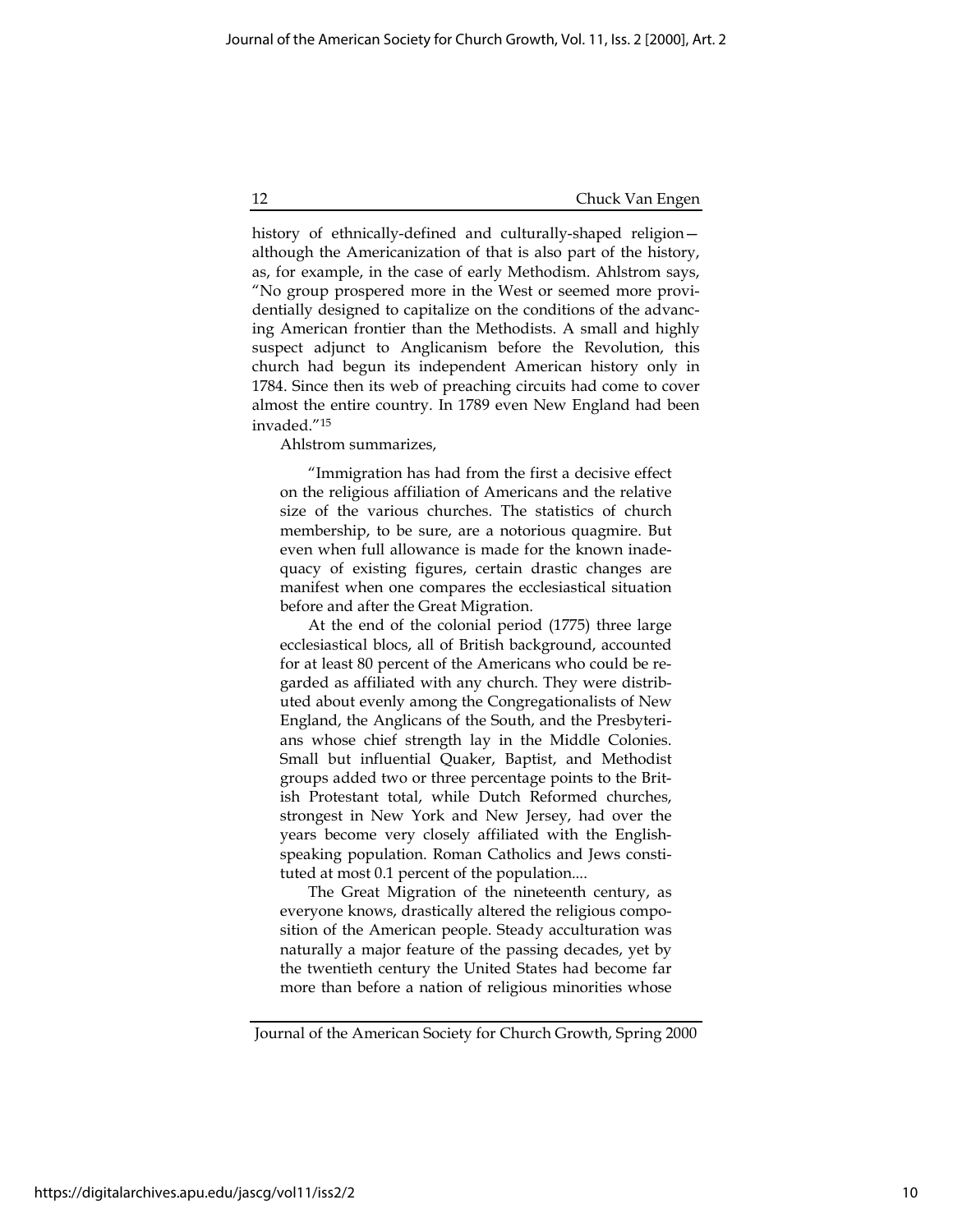self-consciousness was by no means rapidly disappearing. In 1926, by which time 40 percent of the population claimed a religious relationship, Roman Catholics were the largest single group (18,605,000), while the next three largest denominations—Baptist (8,011,000), Methodist (7,764,000), and Lutheran (3,226,000)—accounted for 59 percent of the Protestants. At that time Jews constituted 3.2 percent of the total population. Immigration, of course, was not the only reason for these radical changes in the American religious balance, but it alone had ended the possibility of speaking of the American churches solely in terms of a common British background."<sup>16</sup>

Certainly, immigration is at least one of the most significant determinants of the nature of American religion, as historians like Withrop Hudson,<sup>17</sup> Jerald Brauer,<sup>18</sup> and William Sweet<sup>19</sup> have forcefully demonstrated. This special nature of American Christianity is such a strong feature that Martin Marty calls American Christians, "Pilgrims in Their Own Land."<sup>20</sup>

In North America we are all immigrants. To lesser or greater degree, all Christianity in America has been ethnic Christianity. The reality of Christianity in North America is that churches have always been immigrant, ethnic churches that are culturally influenced and culturally circumscribed. For example, I am an ordained minister in the Reformed Church in America, the 370 year-old Dutch Reformed church whose roots, history and to a large extent even its present forms are shaped by its ethnic particularity.

There is, however, a very important difference between the Nineteenth Century immigrant churches and the immigrant/ethnic churches of the 1980s and 1990s. With a few notable exceptions, the cuturally-shaped churches of last century all shared a common world-view in their Western European roots deriving from the Enlightenment. By contrast, the new immigrant churches of the last three decades in North America represent Christians from every part of the world, a global church located in the cities of North America speaking a host of languages like Spanish, Portuguese, Hindi, Gujarati, Tagalog, Indonesian, Korean, Mandarin, Japanese. In Los Angeles alone more than 96 languages are spoken, and member of Christian churches speak many of them. Oscar Baldemor, a doctoral student at Fuller Sem-

11

Journal of the American Society for Church Growth, Spring 2000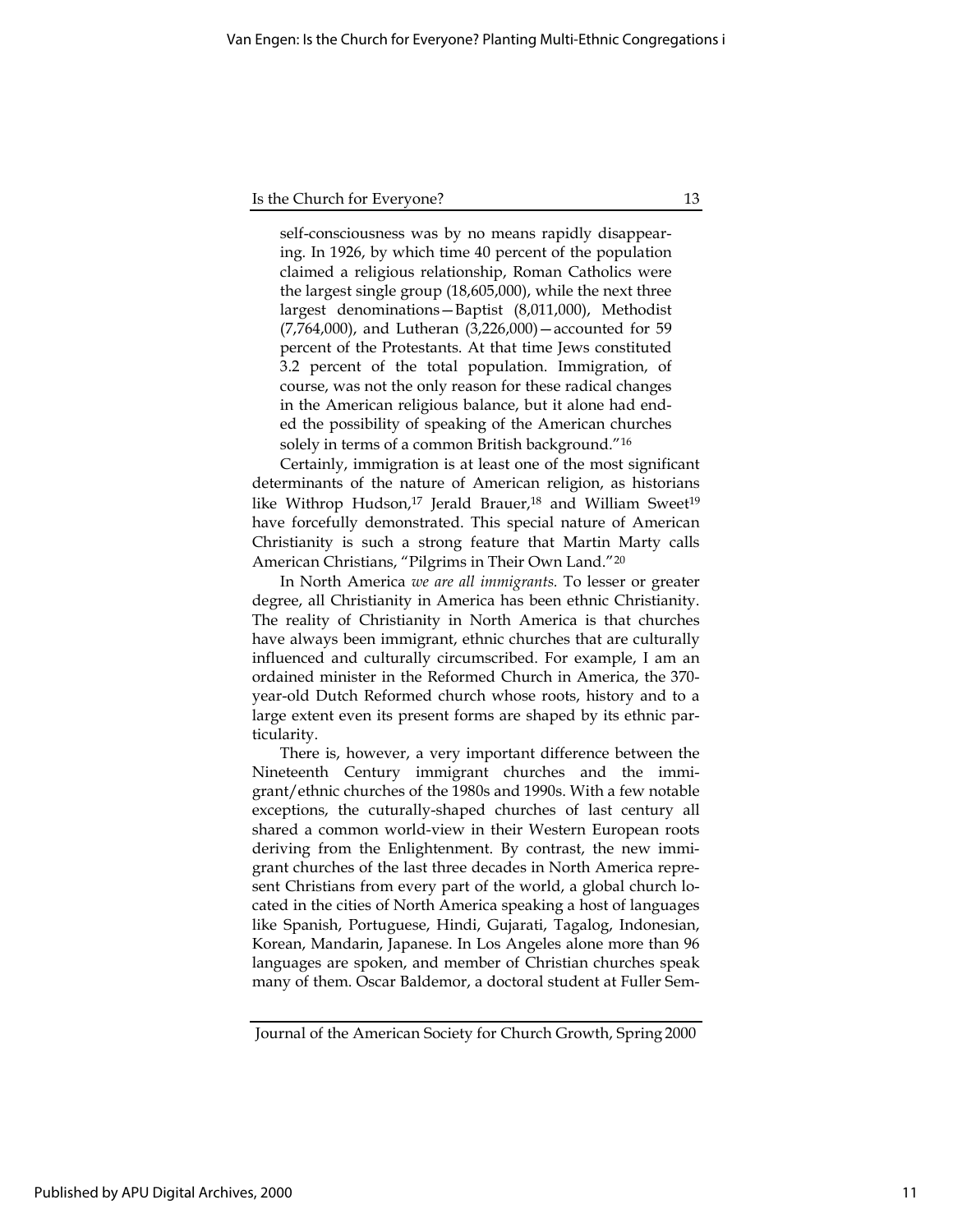inary, for example, has found 58 Filipino churches in Los Angeles, many of recent origin. And Natarajan Jawahar Gnaniah has studied thirteen Asian Indian churches in Los Angeles, all begun since 1960. 21 We are all immigrants. Part of our selfunderstanding must be the fact that we are "aliens and strangers in the world." (I Pet. 2:11; Hebrews 11:13; Gen. 23:4; Exod. 22:21- 22; Lev. 24:22; 25:23; Ps. 39:12; 105:12; 119:19; 146:9).

This perception could transform some of our contextual hermeneutic. For example, in terms of my own context in Southern California, if the predictions are correct and by 2040 Southern California will be 60 percent Hispanic, it simply means that Southern California will return to the cultural make-up that marked its beginnings in the late 1700s and early 1800s when it was Spanish Catholic and later Mexican territory.<sup>22</sup> In Southern California, only the Native American peoples who were here before the Spanish arrived might be considered an exception. But in remote history, they too are descended from immigrants to the North American continent. All of us need to remember, we are all immigrants.

## Particularity

So now we must ask, How do we then read our context? What hermeneutical spectacles influence what we see? Although written twenty years ago, Peter Wagner offers helpful clarifications regarding ethnicity, based on his doctoral dissertation done at USC on the subject, the product of which became Our Kind of People. I believe his hermeneutic of multi-ethnicity in North America needs to be re-read by many. Wagner clarifies what ethnicity is not and then offers a definition.

- An ethnic group should not be confused with a nation. A nation, as currently defined, is a group of people under a common government at a particular time and place. Typically, a nation is eligible to join the United Nations. Most nations contain within their borders and under their government several ethnic groups.
- An ethnic group should not be confused with race. Race is closely related to genetics. A group of people who share prominent

Journal of the American Society for Church Growth, Spring 2000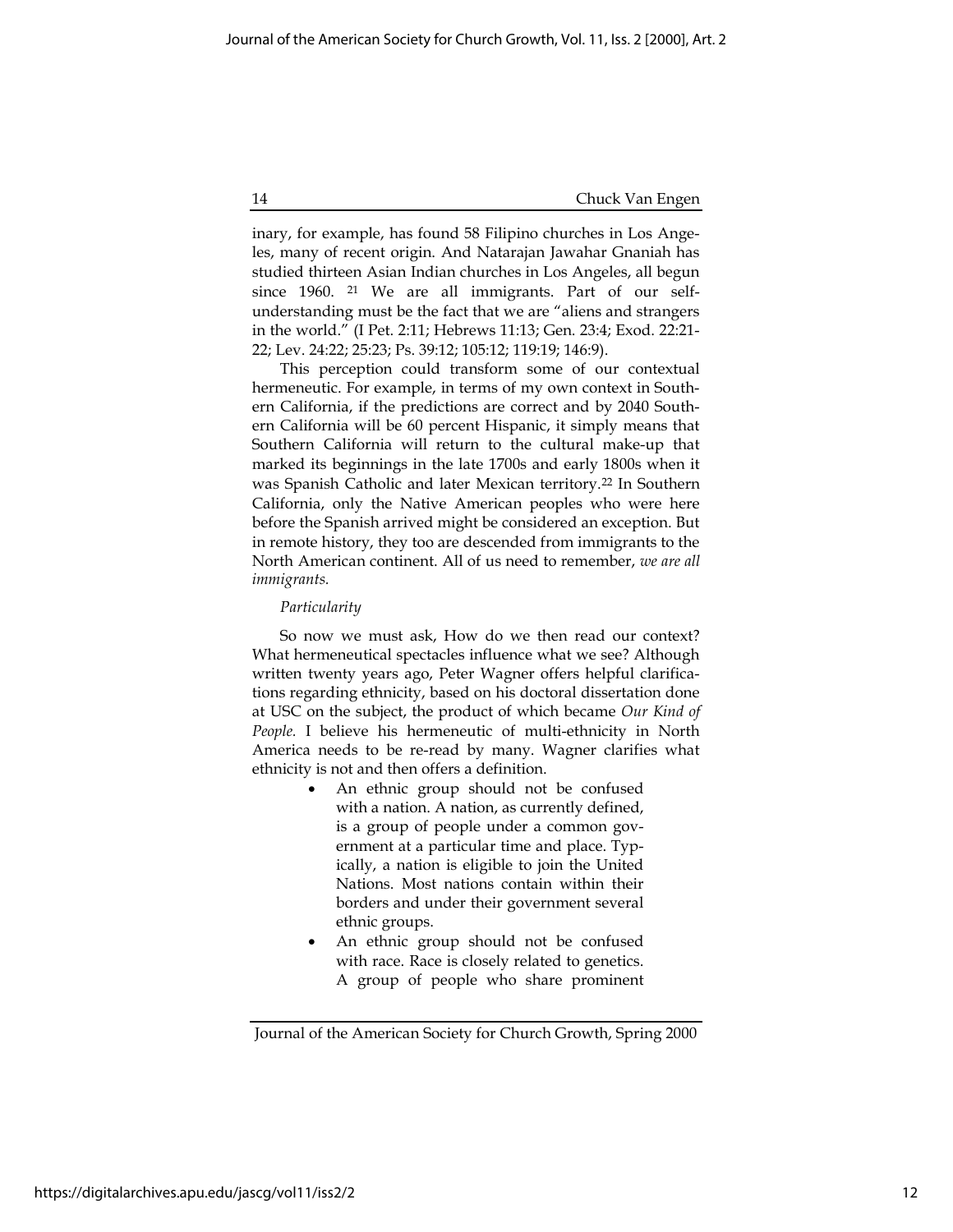physical characteristics that are transmitted genetically constitute a race....

- An ethnic group should not be confused with a tribe, a designation that has become hopelessly imprecise. Tribe has been used to describe states, ethnic groups, nations, districts, and many other social entities. An ethnic group can and does often correspond to a tribe, but the words are not properly synonymous.
- An ethnic group should not be confused with a social class.
- An ethnic group should not be confused with a minority group. A minority, according to sociologist Louis Wirth, is 'a group of people who, because of their physical and cultural characteristics, are singled out from others in the society in which they live for differential and unequal treatment....'
- Finally an ethnic group should not be confused with a homogeneous unit. Ethnicity is an important part of a homogeneous unit, but it is only one of several considerations necessary in describing a group of people as a homogeneous unit....

If ethnicity is not any of the above, then what is it? Common to the prevailing usage of the term, is the concept of 'ancestry." Shibutani and Kwan provide the most concise definition I have found: 'An ethnic group consists of those who conceive of themselves as being alike by virtue of their common ancestry, real or fictitious, and who are so regarded by others.<sup>'23</sup>

C. Peter Wagner and others have made a case that we need to seriously re-consider, if not discard, the "melting pot" idea prevalent at the beginning of the Twentieth Century.<sup>24</sup> I will draw at this point from Natarajan Jawahar Gnaniah's excellent doctoral work in which he simply calls the "melting-pot" concept "a myth, an illusion."

Though the melting-pot theory is an ideal, it was not a practical one in the history of this nation. All the races

Journal of the American Society for Church Growth, Spring 2000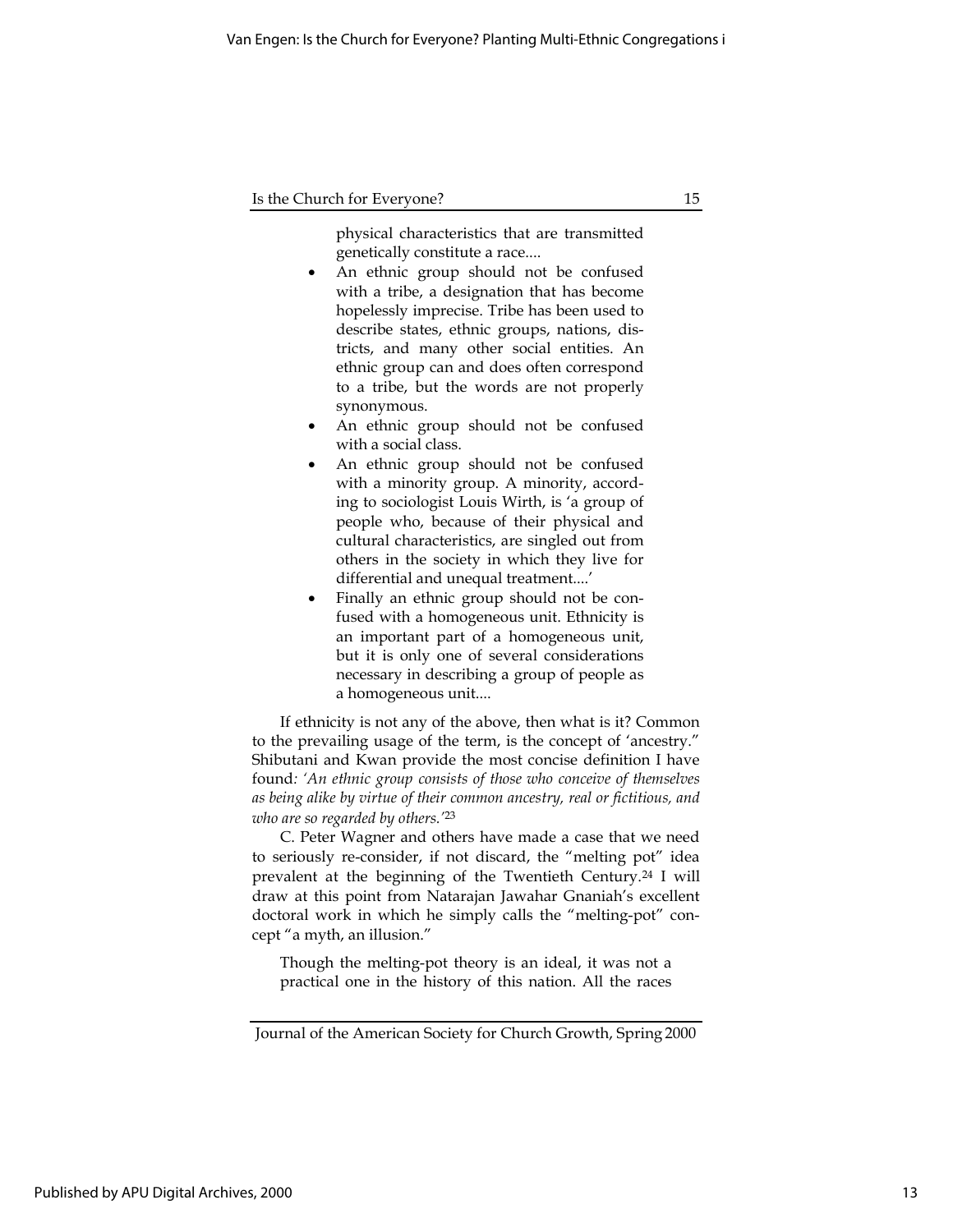and cultures and values and ideas do not melt into a smooth, even, well balanced mixture. The "melting-pot" theory of assimilation appears to have been rejected by members of the dominant culture as well as by members of the culturally different populations<sup>25</sup> McGavran puts it bluntly: 'America is not a melting pot in which all metals are speedily reduced to a single comprehensive alloy. Rather, what used to be called the new world is a curry in which potatoes are still potatoes and chunks of meat are still meat."<sup>26</sup> As Thom and Marcia Hopler write, "The task of Northern European Protestantism dominates the soup." <sup>27</sup>

In today's North American context, the "melting-pot" model of assimilation is inadequate, inappropriate, and irrelevant. In 1988, Orlando Costas suggested that the "melting-pot" theory of assimilation was no longer valid. "Besides the traditional European groups, which have "melted" into the main "pot" of North American society, there are said to be over 120 ethnic groups communicating in more than 100 languages and dialects. They represent roughly one-third of the total population."<sup>28</sup>

Also in 1988, David Shenk and Ervin Stutzman stated, "A major stream contributing to ethnic self-consciousness is the massive immigration into the United States and Canada during the last decade or so. During the 1980s the immigration numbers to the United States, legal and illegal, are reported at significantly more than one million annually...Many of the immigrants, particularly those from Latin America, Asia, and Africa, have no intention of becoming submerged into a homogeneous Anglo culture. All our cities have become rich mosaics of ethnic diversity. For example, in 1985 the public school system of Los Angeles was teaching in some 65 languages! In that same year, 25 American cities enjoyed the distinction of minorities being the majority."<sup>29</sup> Five years later, Oscar Romo caricatured the "melting-pot" idea by pointing out that many in the U.S. still want to say, "All are equal! It is said that America is a melting pot where the English language is "the language" and the "Anglo" (European) culture is superior. In reality, there are 500 ethnic groups who daily speak 636 languages of which 26 are considered major languages."<sup>30</sup>

All over North America, we need to re-examine what we

Journal of the American Society for Church Growth, Spring 2000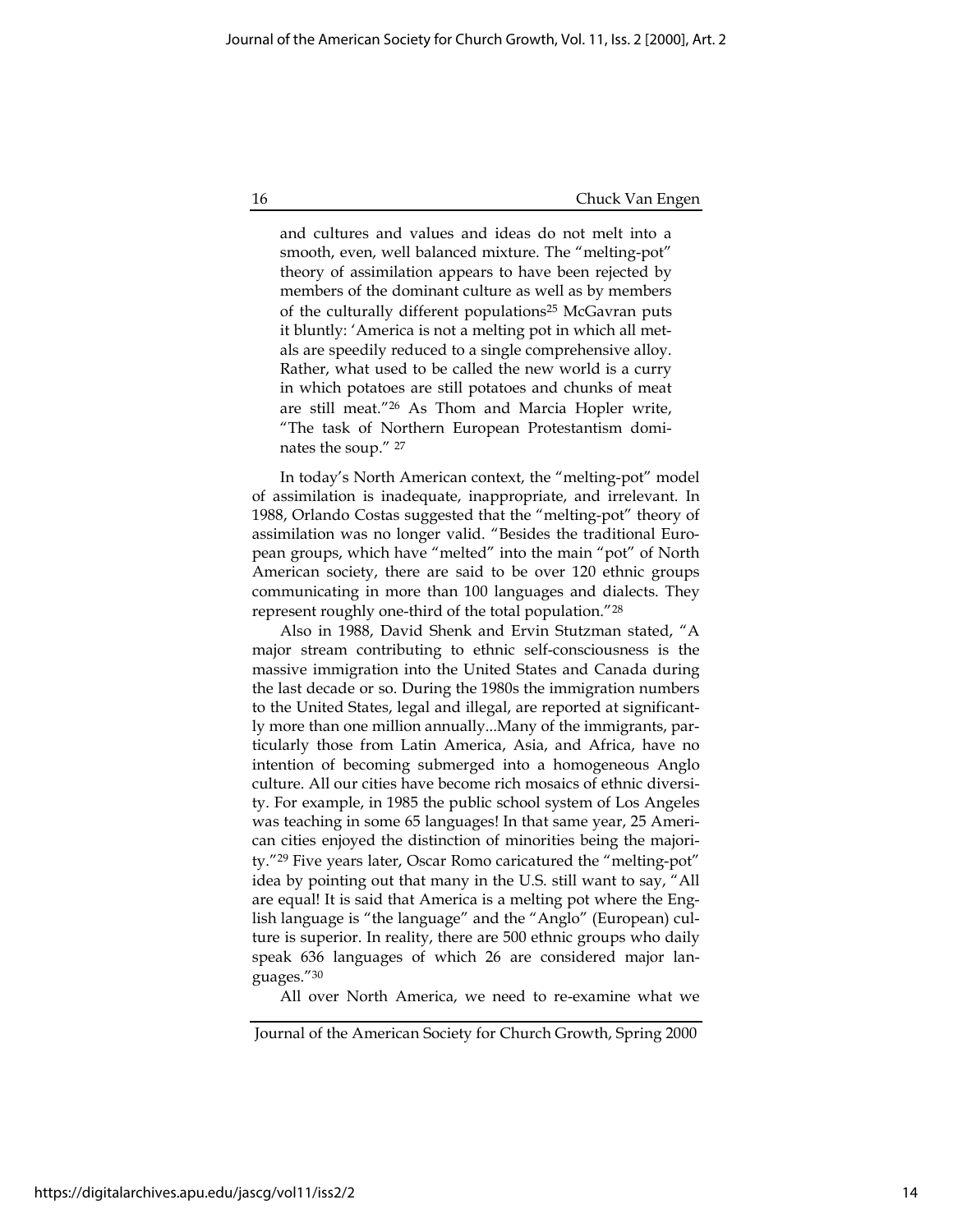mean by "minority" and "ethnic," since the minority ethnicity may in fact be White, Anglo-Saxon Protestant. "The real America," Peter Wagner says, "is not a melting pot; it never was. The real America is a stewpot. While some prefer using the analogies of salad bowl, mosaic, tapestry, or rainbow, I prefer the stewpot. In the stewpot each ingredient is changed and flavored by the other ingredients....each ethnic ingredient now has the potential to be enriched through intercultural contact with the others."<sup>31</sup> Following Wagner's lead, C Wayne Zunkel expressed this dream. "The patterns may vary, but somehow caring Christians will put aside the old "melting pot" attitudes and come to see the beauty in each people, each culture."<sup>32</sup>

So, what do you, the reader, see when you look at the North American context? There are a number of options. Melting pot, stewpot, mosaic, multiculturalism, postmodern politicalcorrectness, complete fragmentation and balkanization of a multiplicity of "ethnicities" and viewpoints. Our perspective of the present and future context in North America in relation to cultures and ethnicities will greatly influence our assessment of, and approach to, the matter of "planting multi-ethnic congregations in North America."

## MULTI – The Means of Mission

Particular universality, universal particularity. How can we understand this dialectical perspective of God's view of humanity that Scripture? In the next two sections of this paper I will outline what happens in our North American context when either one or the other of these twin viewpoints is over-emphasized.

First, no examination of the issues of the means of multiethnic church planting in North America would be complete without a re-examination of the Homogeneous Unit Principle (HUP) upon which church planting in North America has based its emphasis on planting ethnically homogeneous churches rather than multi-ethnic ones. In section "C" that follows I will suggest that the HUP may represent an over-emphasis on particularity, with an accompanying loss of legitimate openness to universality. Then in section "D", I will examine three major streams of analysis of the church in North America, using them to illustrate how in each case there is an ethnocentric blindness evident in them due possibly to an over-emphasis on universality. Finally, in section "E" I will review some of the models of

Journal of the American Society for Church Growth, Spring 2000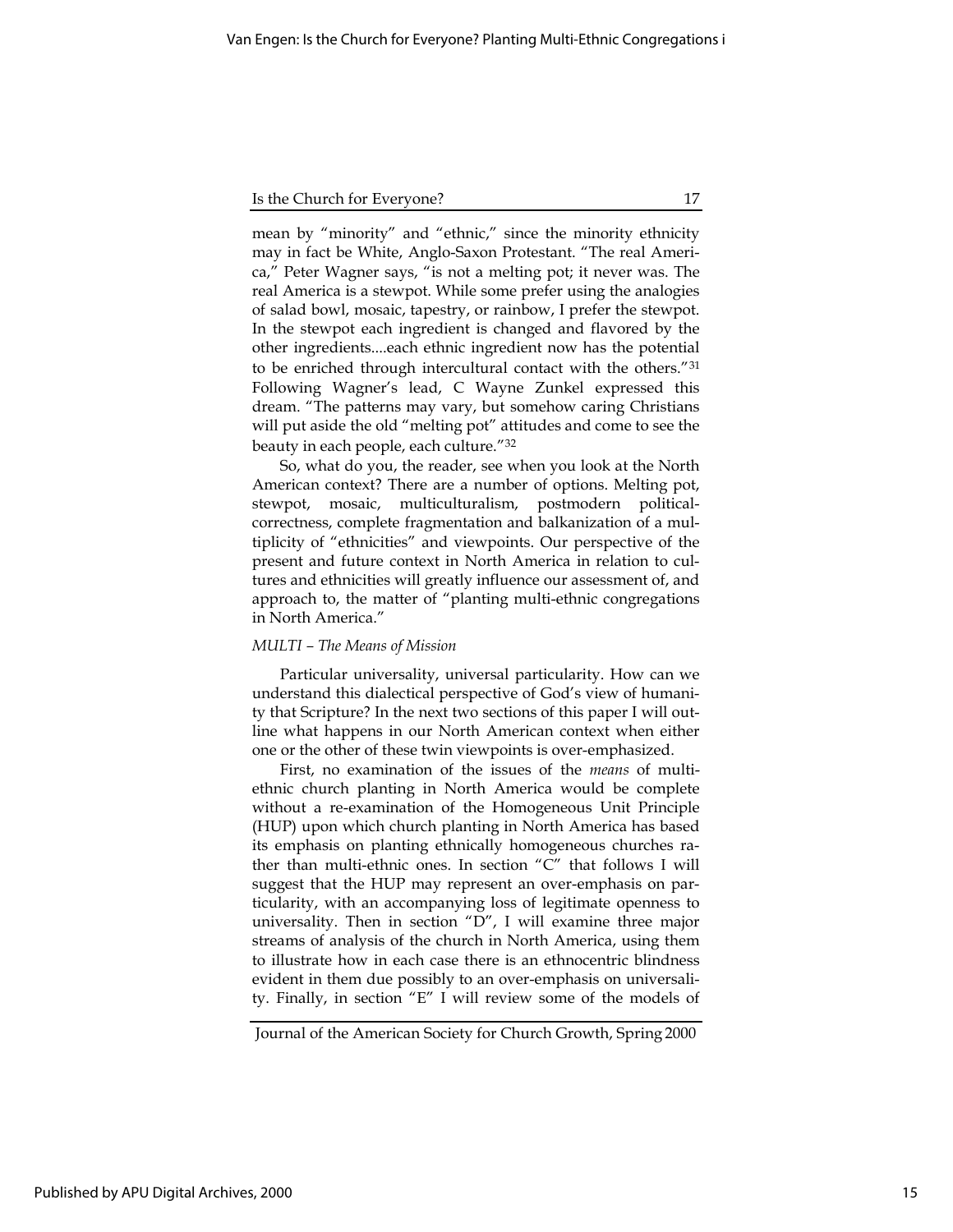multi-ethnic church planting in North America in terms of their potential for exhibiting the dual nature of the Church as being particularly universal and universally particular.

In this section, then, I would suggest that the historical development of the missiology of the Homogeneous Unit Principle (HUP) calls for a re-examination of its emphases. Given the changes reflected in the North American context, the original intent of indigenization and contextualization may suggest that planting multi-ethnic churches may be as contextually appropriate as planting homogeneous ones.

The origins of the Homogeneous Unit concept can be traced back to India, to Donald Anderson McGavran, and to his association with J. Waskom Pickett.<sup>33</sup> In 1938 McGavran first published Church Growth and Group Conversion in conjunction with Pickett and A.L. Warnshuis of the International Missionary Council.<sup>34</sup> In 1938, John R. Mott wrote the Foreword to the second edition. "The distinctive and important contribution of this most instructive, stimulating and reassuring book has been the setting forth with clarity and frankness why on the one hand the work of so many churches and mission stations has been so comparatively sterile, and why in other cases their labors have been attended with wonderful fruitfulness." The answer McGavran and Pickett offered to that question of "why" was centered in the concept of "people movements." In the 1973 edition of this work, McGavran wrote,

Across the world today, in practically every non-Occidental country numerous people movements to Christ are going on. Some are making good progress producing strong churches. Some are limping along producing weak churches. Some have stopped. Some have even died....

The people movement point of view describes these movements, defines their essential nature, defends them as being a valid, common, and significant mode of church growth. It seeks to correct the common misunderstandings concerning them and to focus attention on them as an important highway of the spirit along which Christ is advancing to the heart of the nations....Readers may find the term "people movement" unfamiliar. By it we mean church growth which has variously been called

Journal of the American Society for Church Growth, Spring 2000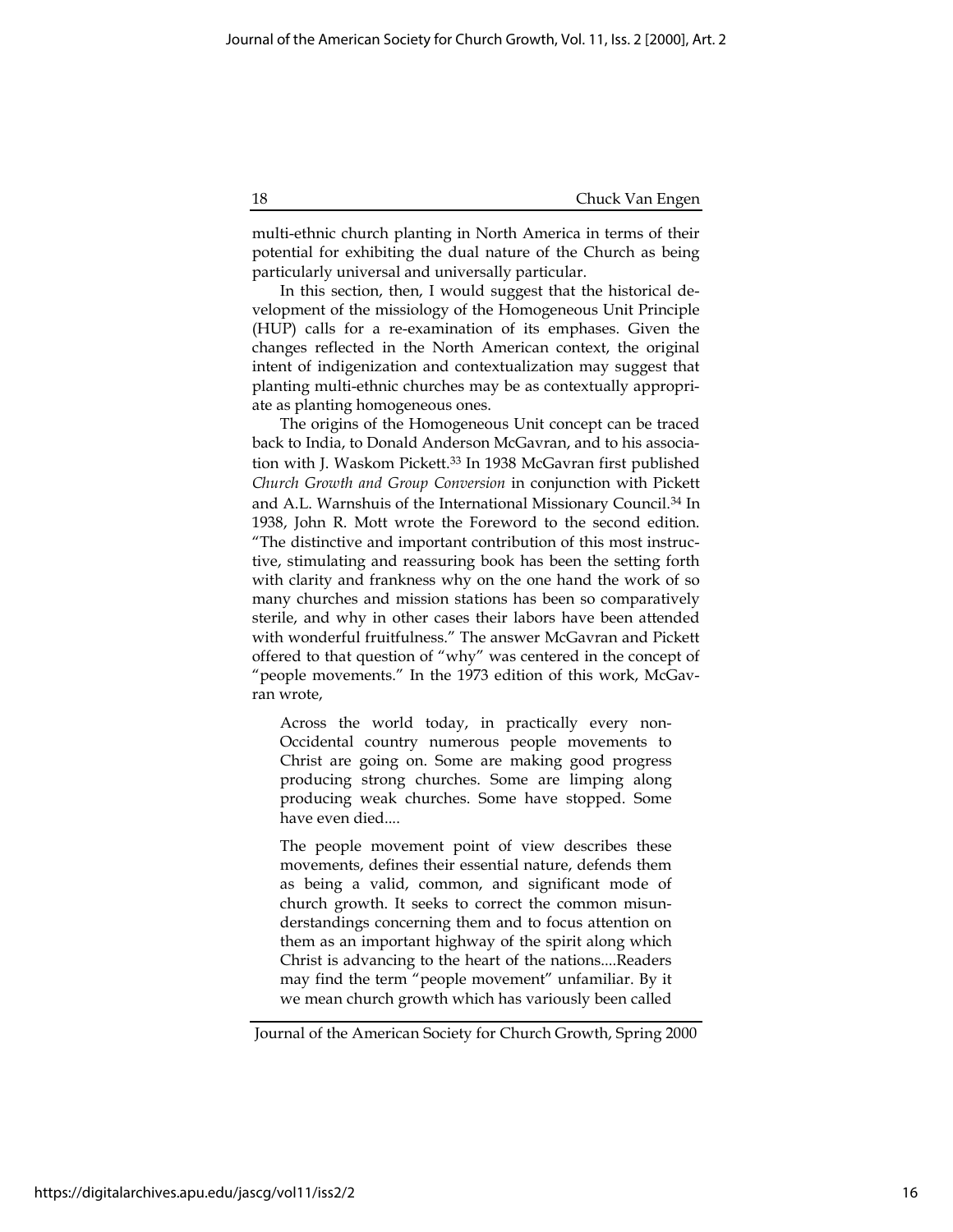mass movements, revivals and group movements....Our principal term, however, is "people movement" because we are describing the way in which a people (tribe, caste, or clan) first becomes Christian...

Another term used is "an approachable people." Approachability does not mean merely that the people in question is friendly, can be addressed, or listens to the Gospel; but that some of its sub-groups are actually accepting Jesus our Lord, being baptized and formed into congregations. On the basis of this kind of response, we judge that we have an "approachable people."

How does the Church grow when it grows greatly?

It grows within some social stratum. If to the necessary difficulties of denying self and following the Lord Jesus are added the unnecessary abandoning of one's own race (caste in Mid-India) and joining another, then church growth will inevitably be slow. Great growth has almost always been caste-wise. When the Church has made its greatest strides, individuals became Christian with their fellow tribesmen, with their kindred and with their people....Not only so, but multiplication usually occurs within some prepared people. One of our basic assumptions is that God prepares certain peoples to accept His son.....If our evangelism is to bear the richest fruit these two basic assumptions should be considered in their varied aspects. If the Gospel is preached to such peoples, chains of families may be expected to decide for Christ. Churches will be built up in which social solidarity has not been impaired.<sup>35</sup>

McGavran's original conceptualization, then, included the beginning formulation of three interrelated observations: (1) that there are distinct culturally-defined subgroups in any given population in a specific context; $36$  (2) that at a specific time certain sub-groups appear to respond more readily to evangelistic efforts than others; and (3) that this is an important factor in being able to explain why some churches grow numerically more quickly than other churches. Notice that in this early formulation McGavran's desire was to find methods of evangelization that were culturally-appropriate to the particular context of a specific

Journal of the American Society for Church Growth, Spring 2000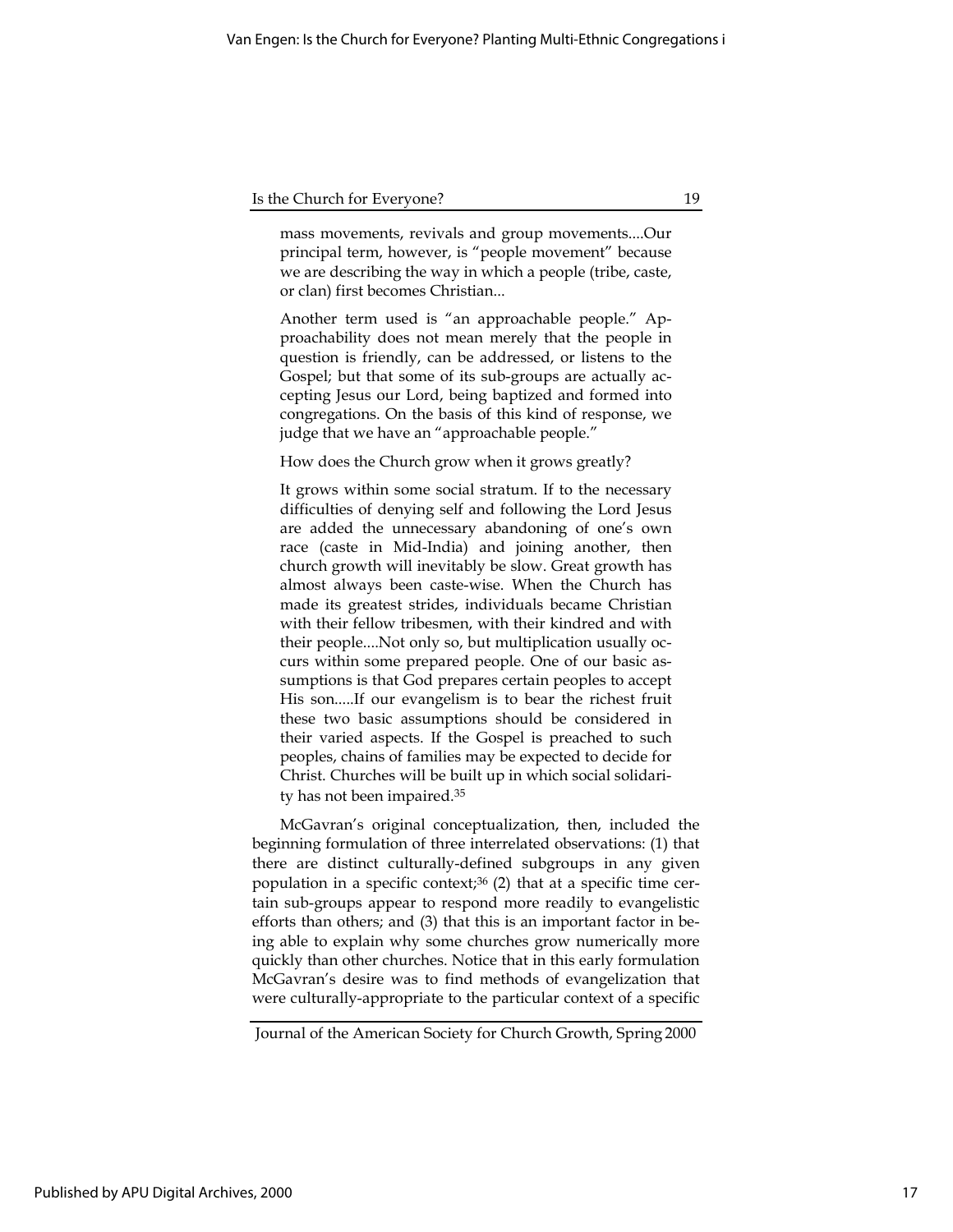people group. McGavran assumed that greater cultural appropriateness would be more effective in yielding more-rapidly growing churches.. Later McGavran would draw upon others for words like "indigenization" and "contextualization" that would build upon these early suspicions.

In what follows, I will survey the development of McGavran's thought as it flowed into two missiological streams. (a) globally in terms of targeting responsive "unreached peoples," and (b) locally in North America in the use of the HUP to support planting ethnically homogeneous churches.

#### From People Movements to Unreached Peoples

In 1955 McGavran first published his landmark book The Bridges of God.<sup>37</sup> Here he affirmed "five great advantages" of people movements over what he called "the mission station approach." "First, they have provided the Christian movement with permanent churches rooted in the soil of hundreds of thousands of villages....(Second), they have the advantage of being naturally indigenous....People movements have a third major advantage. With them, 'the spontaneous expansion of the Church' is natural....38 (Fourth), these movements have enormous possibilities of growth...The fifth advantage is that these (people) movements provide a sound pattern of becoming Christian...."<sup>39</sup>

Four years later, McGavran began emphasizing the fact that different peoples demonstrate varying degrees of receptivity. In How Churches Grow,<sup>40</sup> McGavran wrote, "A nation is usually a conglomerate of peoples, sometimes bound together by language, religion and culture and sometimes divided by just these factors...Each people is played upon by many different forces to prevent or produce responsiveness to the Good News....How populations are composed is a factor of great importance for church growth. It is essential to discern each separate community and its degree of readiness...."<sup>41</sup>

In 1965 McGavran wrote a book chapter entitled, "Homogeneous Populations and Church Growth." Here is one of the earliest instances I can find of McGavran using the terms "homogeneous unit" and "mosaic."

Men (sic) meet the Church not only as isolated individuals but as multitudinous societies, each made up of inter-

Journal of the American Society for Church Growth, Spring 2000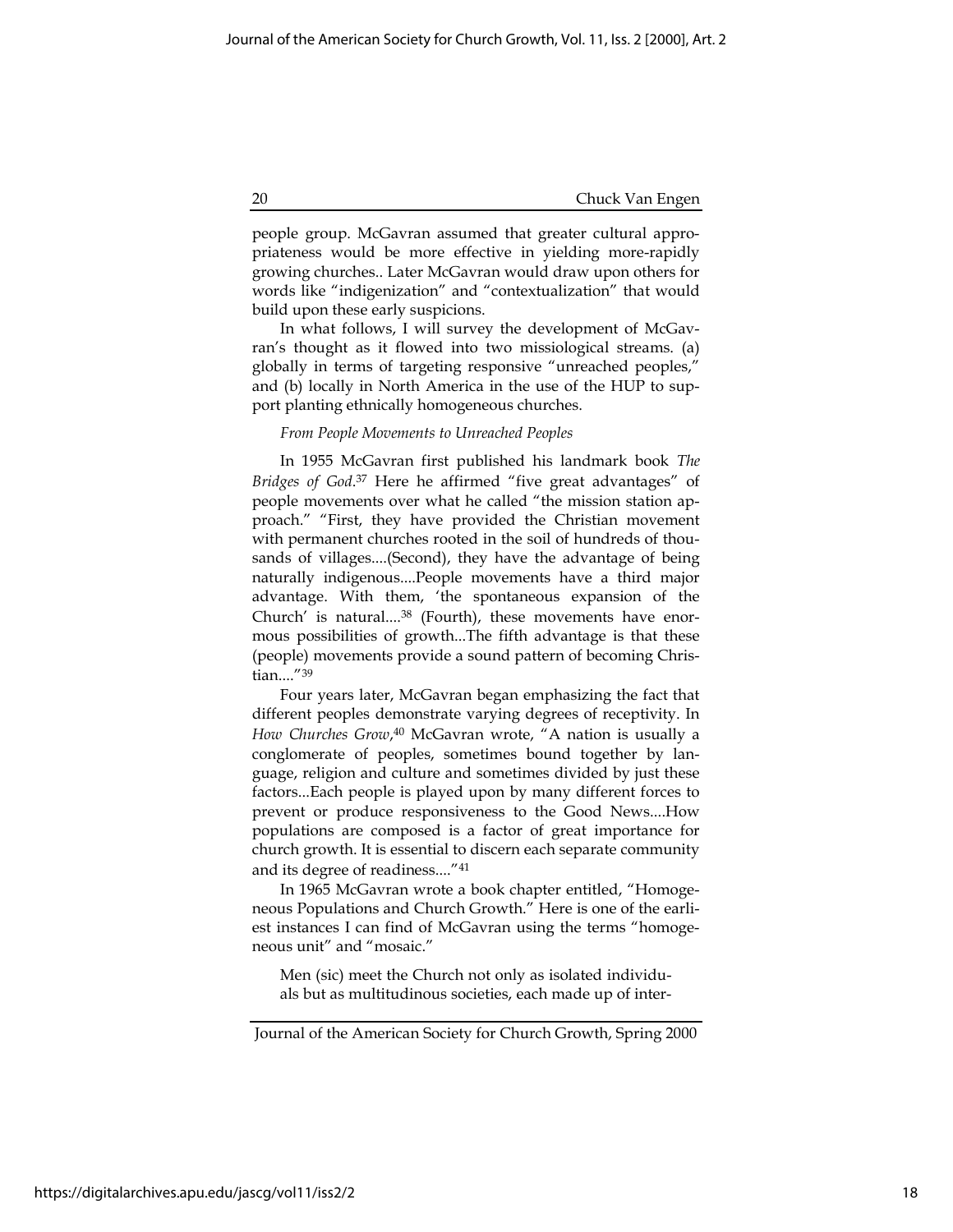related individuals who are often of one blood, skin color, language, dialect, or section of the country....Among the many aspects of human society none is more important to church growth than these homogeneous units of (hu)mankind.

This technical term, homogeneous unit<sup>42</sup> is elastic...The Church will grow differently, not only in each different culture, but in each of the many homogeneous units that make up most human cultures....The general population may be compared to a mosaic. Each piece of the mosaic is a society, a homogeneous unit. It has its own way of life, its own standards, degree of education, self-image, and places of residence....

What is commonly called group conversion is really *mul*ti-individual conversion. It is many individuals believing on the Lord at the same time in shared knowledge of the joint action and mutual dependence on each other....

People movements...are only one way in which churches grow; the structure of society affects church growth at every level. Even in our relatively homogeneous American Society, churches are recognizing that certain denominations flourish in certain sections of society and not in others. An inescapable and significant truth is that society not only has a mosaic type of structure, but that different pieces of the mosaic are responsive to the Christian message in different measure.<sup>43</sup>

In 1965 as well, McGavran made a strong case for this sociological hermeneutic in a controversial article published in International Review of Missions. "Right strategy tailors mission to fit each of the thousands of separate communities, so that in it the Church may grow..., " McGavran stated. "The one world we often speak of is made up of numerous ethnic units, suddenly brought close together but not yet fused into one race. Nor are they likely to be so fused in the near future....The hard fact is,....that by far the largest number of *growing* churches are growing in some tribe or segment of society.<sup>44</sup>

McGavran further refined this line of reasoning, publishing, in 1970, the foundational work for all Church Growth thinking,

Journal of the American Society for Church Growth, Spring 2000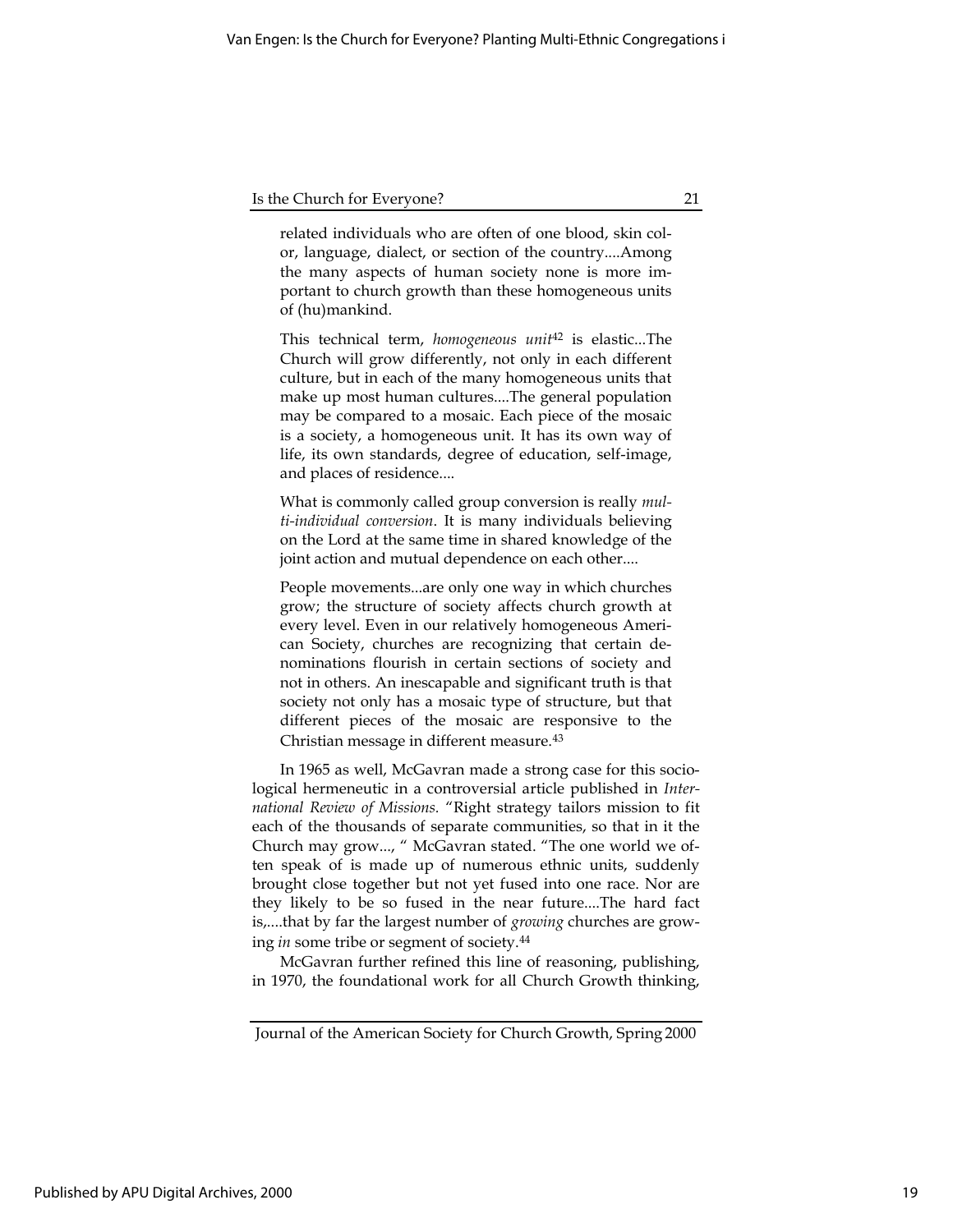Understanding Church Growth.<sup>45</sup> "The homogeneous unit," McGavran wrote, "is simply a section of society in which all the members have some characteristic in common. Thus a homogeneous unit (or HU, as it is called in church growth jargon) might be a political unit or subunit, the characteristic in common being that all the members live within certain geographical confines....The homogeneous unit may be a segment of society whose common characteristic is a culture or language, as in the case of Puerto Ricans in New York City or Chinese in Thailand....The homogeneous unit might be a tribe or caste....As these illustrations indicate, the homogeneous unit is an elastic concept, its meaning depending on the context in which it is used....A Homogeneous Unit Church may be defined as 'that cluster of congregations of one denomination which is growing in a given homogeneous unit...."<sup>46</sup>

The development of this line of reasoning led McGavran to articulate the observation which became foundational to all subsequent thought on the issue in the Church Growth Movement:

"MEN (sic) LIKE TO BECOME CHRISTIANS WITHOUT CROSSING RACIAL, LINGUISTIC OR CLASS BARRIERS."<sup>47</sup>

Over the next fifteen years, McGavran's thought changed little on this subject, although he softened and qualified the way he spoke about homogeneous units. In 1972, Alan Tippett, McGavran's colleague and associate, articulated the concept by affirming, "When we speak of 'responsive populations' we are thinking of large homogeneous units of people who, once they have made their decision, act in unison. Many peoples have become Christian in this manner....Today the people-movement idea is more widely accepted by evangelical missionaries and strategists because it is better understood....Church-growth writings,...have been working on people movements for years and have resolved the basic problem by means of the term multi-individual to describe the phenomenon.....Side by side with (the use of group structures in...the process of church-planting), some new dimensions, and warnings, have been developed about the indigenous church concept....The concept relates to the permanence of culture change when the social group accepts it, and speaks especially to directed change and therefore is significant both in anthropology

Journal of the American Society for Church Growth, Spring 2000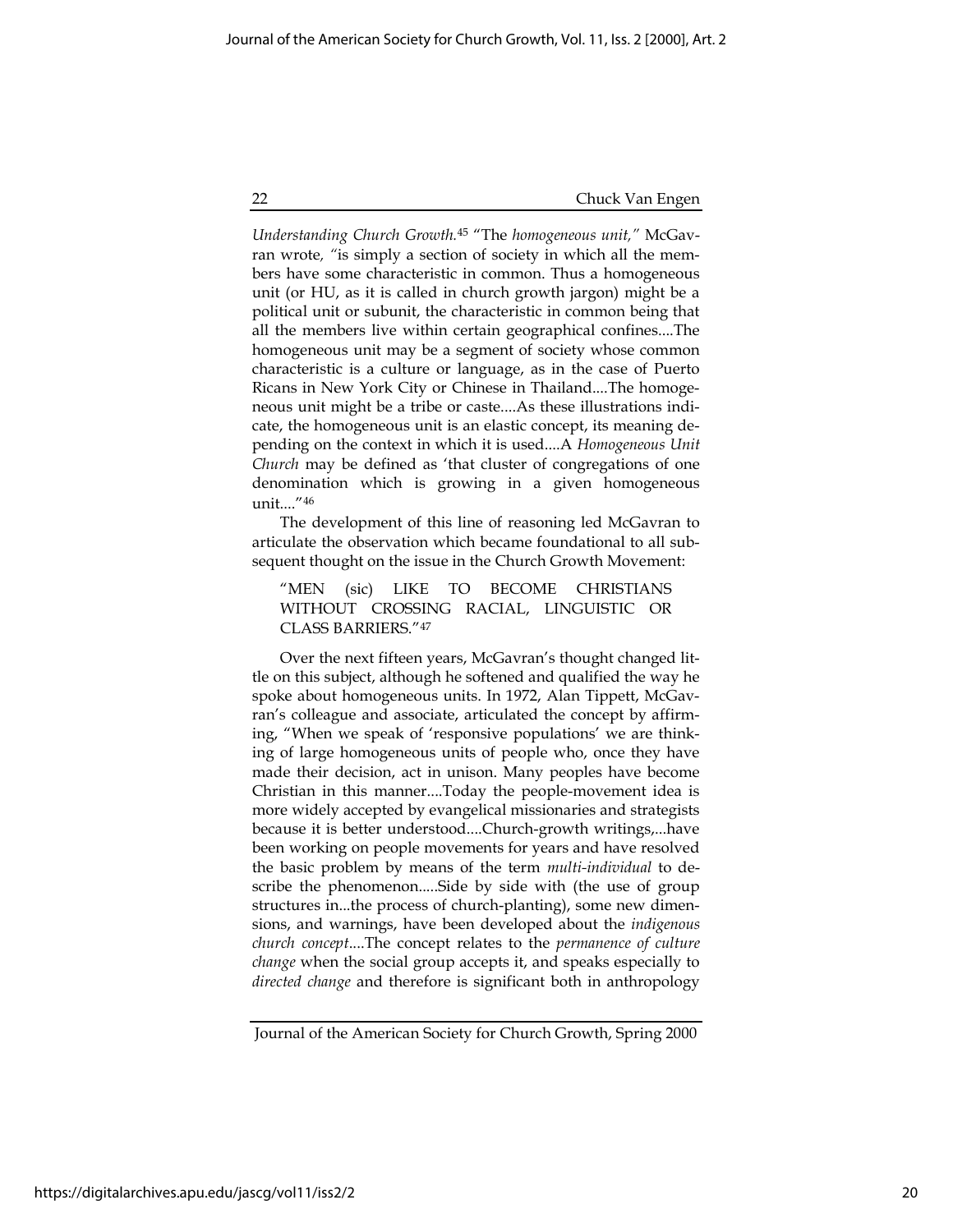and mission."<sup>48</sup>

In 1983, McGavran said it this way. "Consider, for example, a form of contextualization adopted in societies where important decisions are invariably multi-individual. In those societies, until the group decides, no one moves....In such cases, contextualization means making the decision to follow Christ a group decision, or better, a multi-individual decision. This form of contextualization has been enormously influential in the spread of the Christian faith."<sup>49</sup>

The next year McGavran re-affirmed, "Men and women like to become Christians without crossing linguistic, racial, and class lines. This missiological principle, sometimes called the homogeneous unit theory, has been vigorously attacked from both the left and the right....Churches must fit the segments of population in which they are multiplying. Each must read the Bible in and worship in the language spoken by its segment....Since urban (hu)mankind is a vast mosaic of innumerable pieces, my thesis is that the Church in the cities of the world must have multitudinous new urban faces. A significant part of the plateaued or declining membership of many congregations and denominations is that their image of the church is limited to what it should be like in their segments of the urban population."<sup>50</sup> And, "In almost every land some pieces of the mosaic are receptive to the Gospel."<sup>51</sup>

One can find a consistent emphasis in global Evangelical missiology on the concept of people groups (reached and unreached), on their differentiation in terms of their receptivity or resistance, and on the strategic importance of focusing on responsive populations from 1974 through 1995. Examples of this could be drawn from the 1974 International Congress on World Evangelization in Lausanne, Switzerland; the Lausanne Continuation Committee meeting at Pattaya, Thailand in 1980; the World Consultation on Frontier Mission held in Edinburgh in 1980; the gathering of Lausanne II in Manila in 1989; and the AD2000 World Missionary Conference held in Seoul, Korea in 1995. Ralph Winter's strong advocacy of Frontier Missions, Winter's inclusion of this concept as central to the "Perspectives" program in church-based mission studies, David Barrett's statistical work on "unreached peoples," and the AD2000 Movement's emphasis on "a church for every people" are some of the arenas

Journal of the American Society for Church Growth, Spring 2000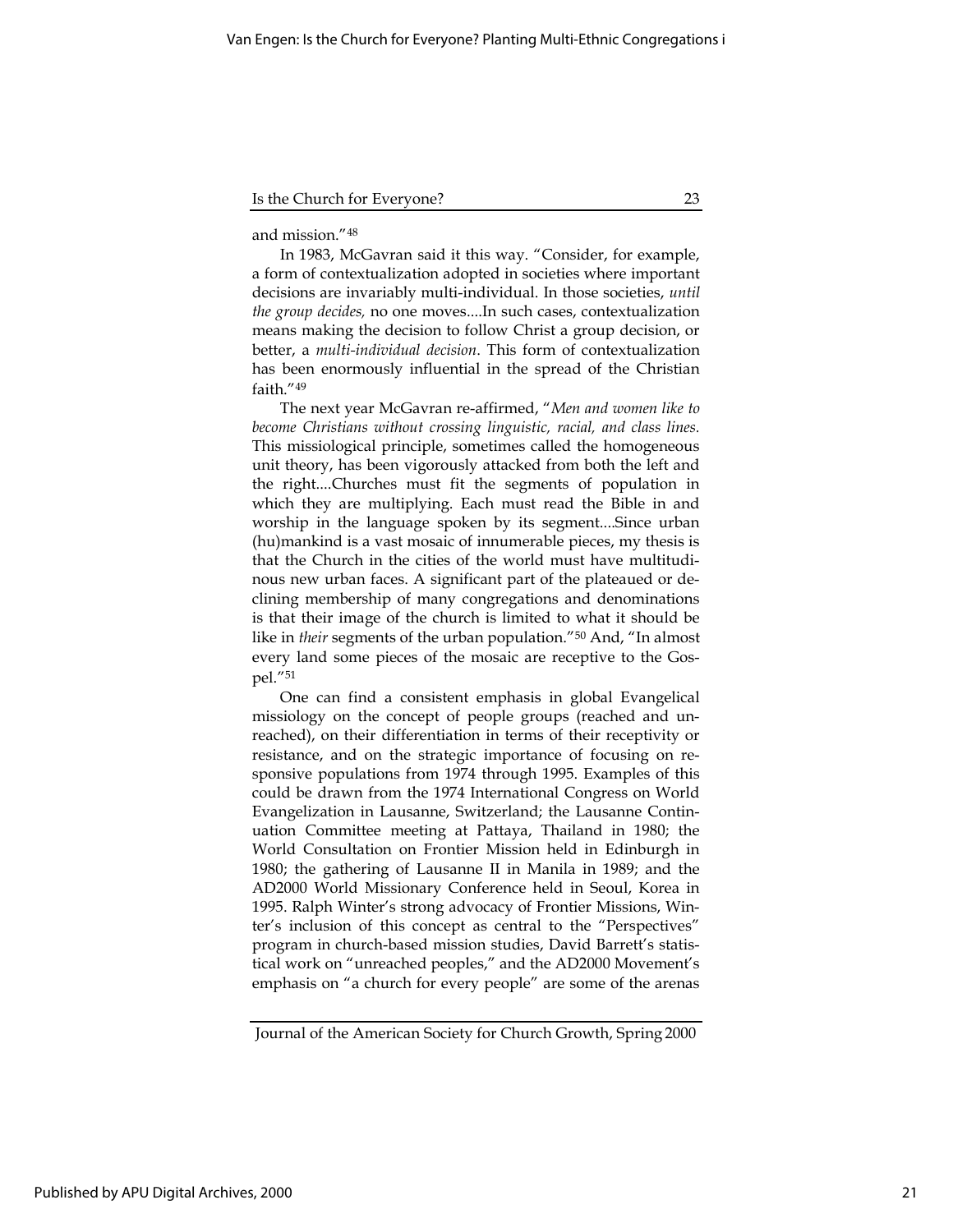that have highlighted this viewpoint in the minds of evangelical churches, pastors, and missionaries.

So, for example, Ed Dayton and David Fraser wrote about the various streams of thought that had contributed to the missiological foundations of their book on Planning Strategies for World Evangelization, not least being, "the work of MARC and other research groups which have sought to clarify, classify, and identify peoples and people groups throughout the world who are unevangelized or underevangelized...."

Evangelization must focus on a specific group or people group within its larger context. Only then is the target suitable for designing a plan to engage in evangelism.<sup>52</sup> What we need is more agreement as to how precisely to define an unreached people group. The best and most widely used definition emerged out of a 1982 meeting of forty mission leaders: "A people group within which there is no indigenous community of believing Christians able to evangelize this group."

"When we consider the world in particularistic focus we classify individuals in terms of people groups: a significantly large sociological grouping of individuals who perceive themselves to have a common affinity for one another. From the viewpoint of evangelization this is the largest group within which the gospel can spread without encountering barriers of understanding or acceptance."<sup>53</sup>

## From People Movements to Planting Ethnically Homogeneous Churches in North America

The most intentional, focussed and thorough-going application of the concept of homogeneous groups occurred in American Church Growth led by Peter Wagner and helped along by Donald McGavran, Win Arn, and others. Already in 1971, when C. Peter Wagner was just beginning his tenure at the School of World Mission/Institute of Church Growth (SWM/ICG) at Fuller Seminary, Wagner wrote in Frontiers in Missionary Strategy, in a chapter entitled, "Strategy for Urban Evangelism,"

Homogeneous Units: Try not to allow diverse social and cultural elements to mix on the congregational level any

Journal of the American Society for Church Growth, Spring 2000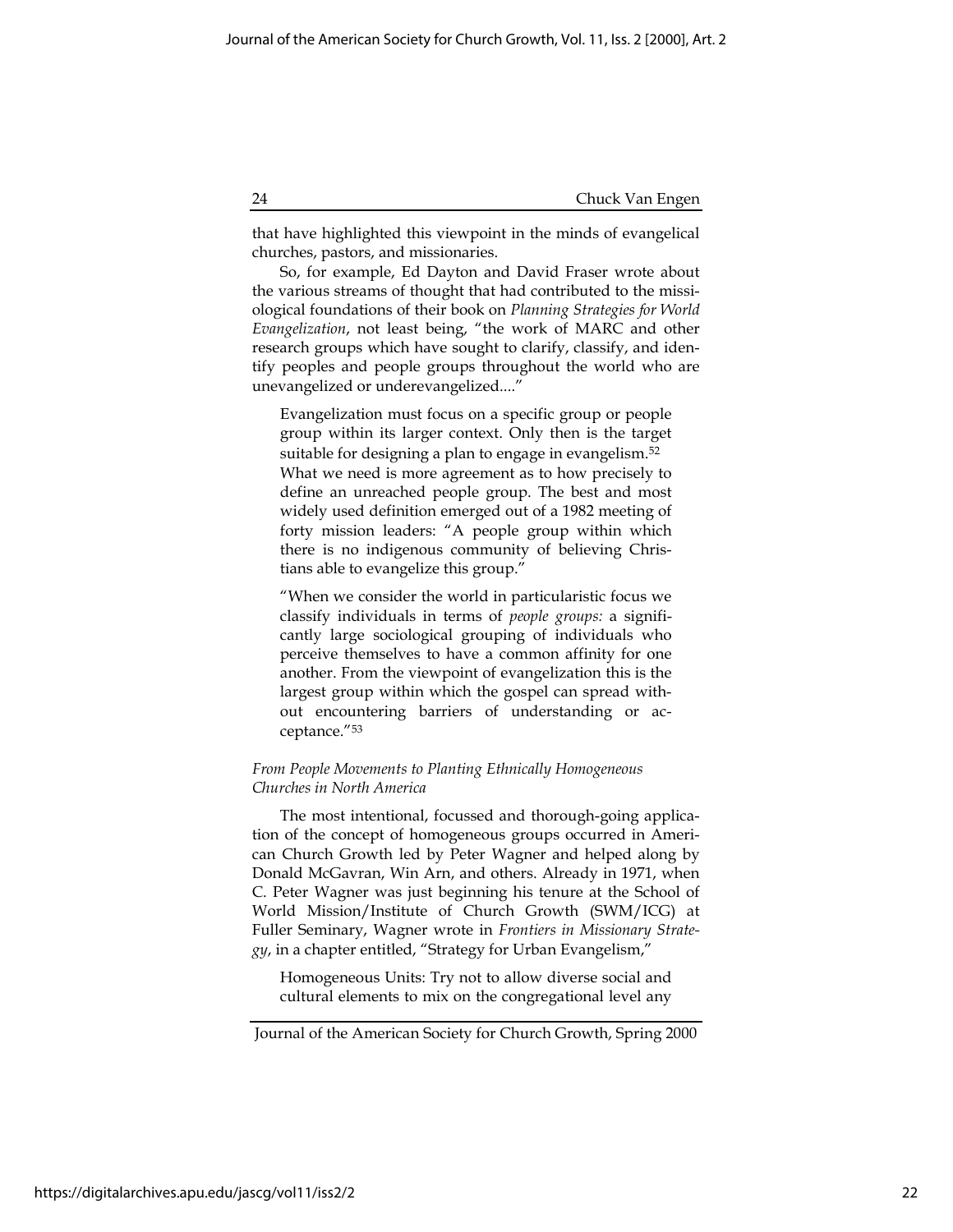more than necessary. Churches must be built as much as possible within homogeneous units if they are to maintain a sense of community among believers.<sup>54</sup>

By 1973, Donald McGavran had begun to pool his efforts with Win Arn in relation to North American church growth and McGavran's emphasis on people-group homogeneity came through clearly and forcefully. Together they authored a book entitled, How to Grow a Church: Conversations about Church Growth. The book is organized in an interview format.

ARN: "Earlier in our conversation you suggested that one of the reasons why churches grow is that the Gospel was preached to a clearly receptive part of the mosaic. Now, what you're saying is that responsiveness grows as we recognize that a community is a mosaic of many homogeneous groups."

MCGAVRAN:"Yes. Every community has many different segments. Many different communities live within the general community."

ARN: "The significance of homogeneous groups must be remembered as we consider growth.'

MCGAVRAN: "Let's consider these homogeneous units. Some are ethnic. One thinks immediately of Blacks, Chicanos, Chinese, and Japanese immigrants; but among Caucasians also there are many ethnic or almost ethnic units...To use another illustration, the hippies with their counter-culture formed a distinct homogeneous group, a unit of society most "straight" churches were utterly unable to influence....<sup>55</sup>

In 1976, Wagner presented McGavran's concept of homogeneous groups in a social mosaic not only as a hermeneutic of the cultural context, but as a desirable characteristic of a local congregation. In Your Church Can Grow: Seven Vital Signs of a Healthy Church—a basic textbook used for the next twenty years in many church growth courses—Wagner stated,

The fifth vital sign of a healthy, growing church is that its membership is composed of basically one kind of people...In church growth terminology this is called the

Journal of the American Society for Church Growth, Spring 2000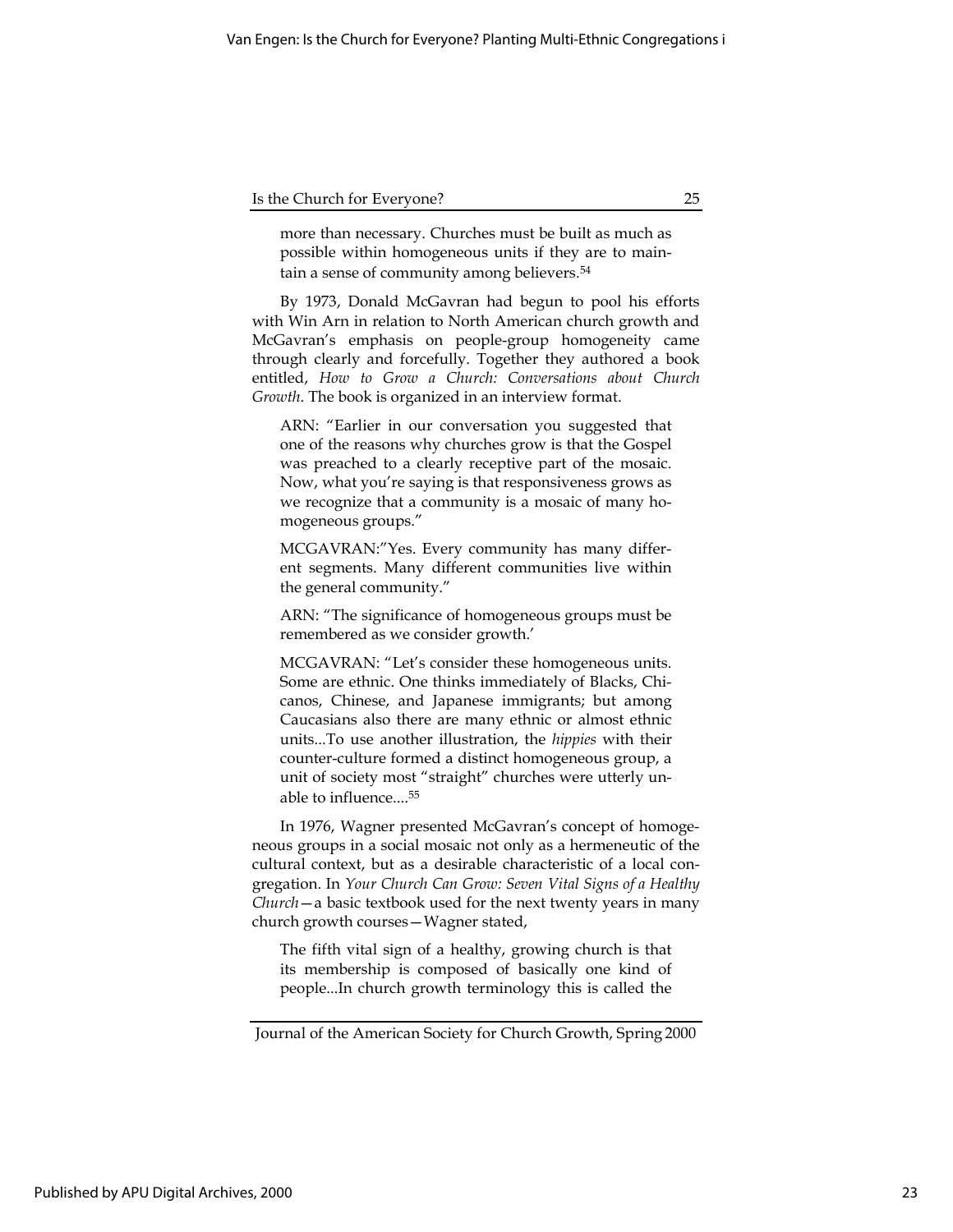"homogeneous unit principle." Its classic expression is found in McGavran's Understanding Church Growth: "People like to become Christians without crossing racial, linguistic or class barriers...." A "homogeneous unit" is simply a group of people who consider each other to be "our kind of people." They have many areas of mutual interest. They share the same culture. They socialize freely. When they are together they are comfortable and they all feel at home.<sup>56</sup>

Notice that at that time, Wagner spoke of "the homogeneous unit PRINCIPLE," something that McGavran consistently avoided doing. McGavran remained strictly descriptive in his observations about homogeneity—and he predominantly used the concept of homogeneity as a tool of social analysis of the reality outside the church. Thus Wagner transformed the concept into an ecclesiological characteristic, adding an imperative twist to it, making it a "principle" of the nature of vital, healthy, growing congregations.

In 1977 Donald McGavran and Win Arn stated that, "churches grow as they rightly discern the community."

Community has typically been defined in terms of geography, that is, people who live within areas. However, for Church Growth thinking, it is more useful to define community as a group sharing common characteristics and or interests. In a given geographical area many different kinds of people can exist. An adequate understanding of community seeks to identify and understand the various groupings and the ways in which they interact....

The ministry area may include diverse ethnic and linguistic groupings. At least fifty-eight million people in the United States consider themselves ethnics....It may be un-Christian to demand that the ethnic become part of white, middle-class congregation. In the United States, the melting pot hasn't been very hot. Racial, color, language, and cultural distinctions are important considerations for the growth of the church....

Certain congregations will be more effective in reaching certain kinds of people. Since all people need to be evan-

Journal of the American Society for Church Growth, Spring 2000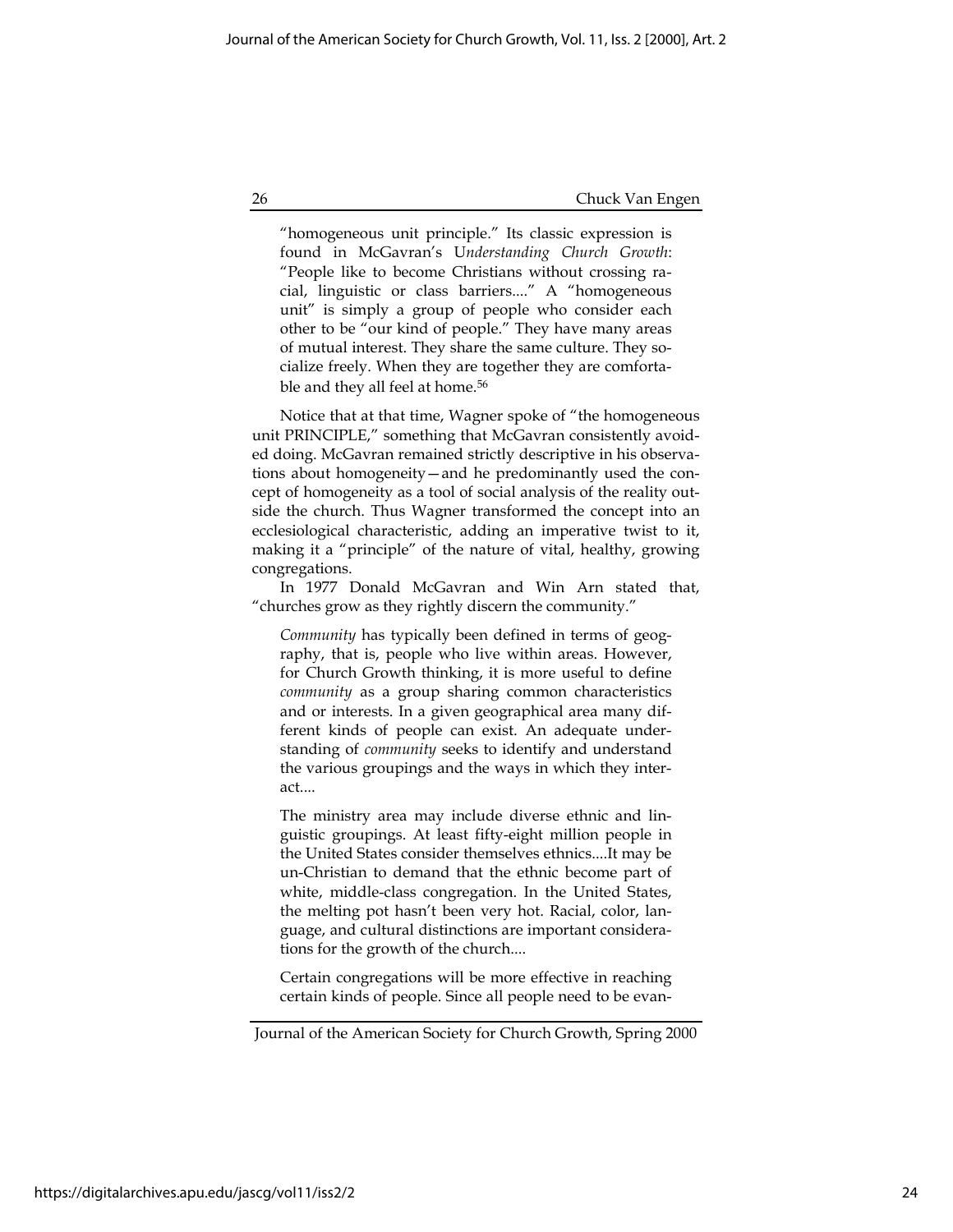gelized, effective Church Growth strategy recognizes the diversities within a given ministry area and focuses its message for responsiveness....Each church, much like the fisherman, seeks responsiveness by using the right approach at the right time...<sup>57</sup>

During the next several years, McGavran continued to advocate the same line of social analysis of the mosaic of multiple ethnicities in the North American context. In Ethnic Realities and the Church, published in 1979, McGavran wrote,

One cannot talk about society in any country without explicit mention of the sociological components of its population. In the United States, for example, out of a population of 220 million, 25 million are African Americans and an equal number Americans of Spanish name. Indeed, there are over fifty block of ethnics Americans, a few larger, most smaller than these. America is not a melting pot in which all metals are speedily reduced to a single comprehensive alloy. Rather, what used to be called the New World is a curry in which potatoes are still potatoes and chunks of meat are still meat. Ethnic, linguistic, economic, and occupational homogeneous units in every land are what make up the total population.<sup>58</sup>

In 1980 in Church Growth Strategies that Work written with George Hunter, McGavran stated, "The faith spreads most naturally and contagiously along the lines of the social networks of living Christians, especially new Christians. Receptive undisciplined men and women usually receive the possibility when the invitation is extended to them from credible Christian friends, relatives, neighbors, and fellow workers from within their social web...When the church grows so fast that it becomes a movement, the following two events are usually occurring: (1) The faith spreads between persons who know one another within a particular social unit. (2) It spreads from one particular social unit to another within the same subculture or homogeneous population....Multitudinous homogeneous population units in American society call for tens of thousands of new churches....Protestant denominations must have many congregations of many different ethnic groups. They must have them soon. That

Journal of the American Society for Church Growth, Spring 2000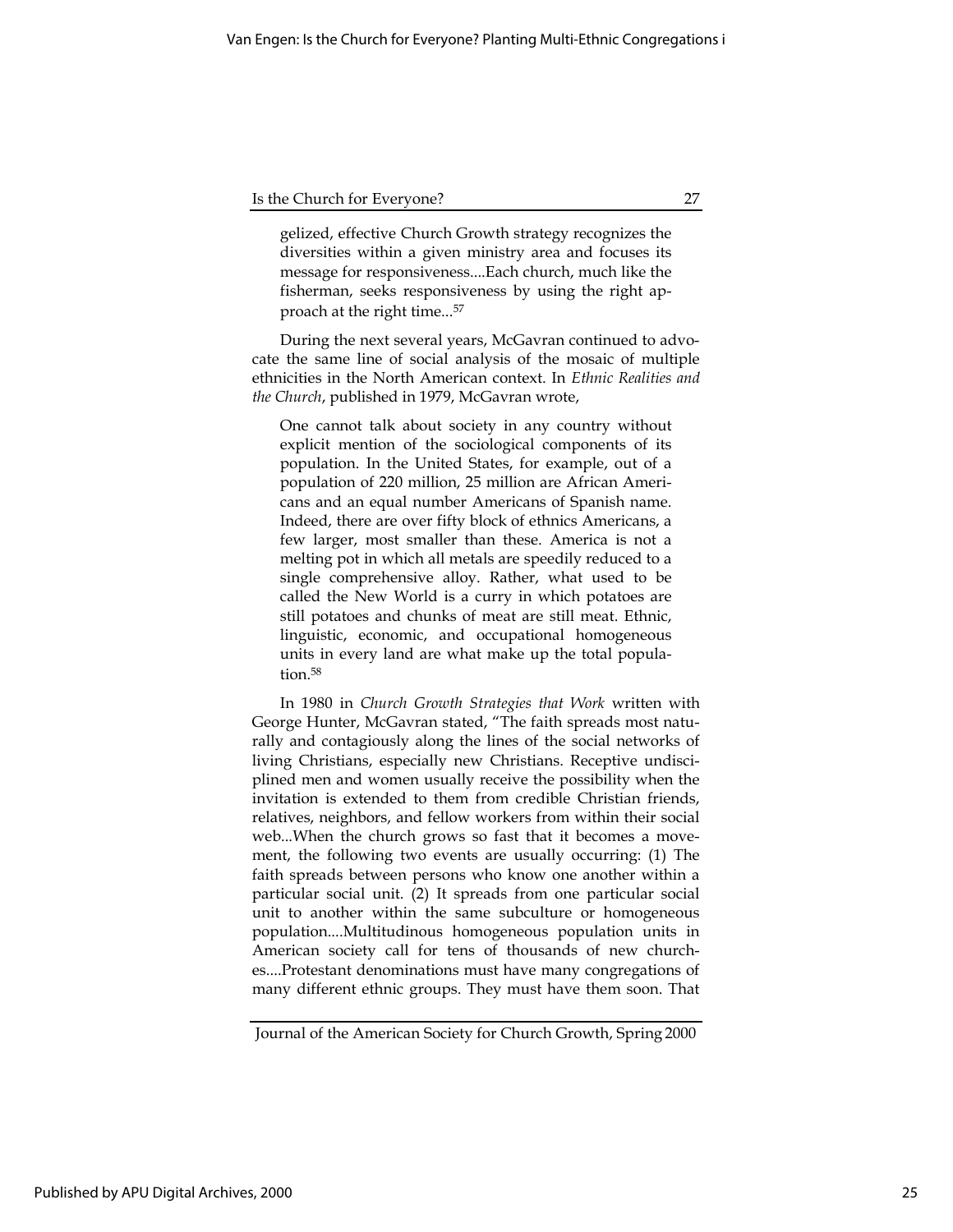means new churches, a costly multiplication of new churches in ethnic units and subunits all across the country...The thousands of pieces of the American population mosaic in which are millions of God's children who could be reconciled to him in the Body of Christ is abundant reason for thousands of new churches, especially designed to incorporate our ethnic brothers and sisters....."<sup>59</sup>

In 1981, McGavran again emphasized the importance of recognizing the social realities of the multiple cultures in the cultural "kaleidoscope" of North America. "I am asking, 'Why are some American churches growing?' My ...answer is that in devising a growth strategy for their churches, they recognize the social realities and teach these to their members, leaders and task forces. Church growth does not take place in a vacuum. It occurs in an enormously complex society, which is really a kaleidoscope of changing parts. Society is constantly changing....Ethnic enclaves are enormously important....Nongrowing congregations and denominations refuse to see social realities....Hundreds of exclusive homogeneous units now in America prove that thousands of new churches are needed. American society is not composed of one kind of people....American churches ought to place glowing congregations in every homogeneous unit....Furthermore, most existing American congregations will not actively seek new immigrants and provide the care and linguistic accommodation which they crave....<sup>60</sup>

In 1979, Wagner wrote his doctoral dissertation on the subject, published as Our Kind of People: The Ethical Dimensions of Church Growth in America. "An increasing body of missiological research worldwide and sociological research within America itself," Wagner wrote, "indicates that most Christian people meet together for worship and fellowship within the basic sociological groupings into which they were born. Where Christianity is taking root in different nations and cultures of the world, it seems to develop most vigorously when it is allowed or even encouraged to grow in specific homogeneous units rather than forced to include different groups." <sup>61</sup>

At this point, Wagner seems to have been aware of the need to differentiate between a descriptive approach of sociological analysis of the context and a prescriptive affirmation of what church should be like.

Journal of the American Society for Church Growth, Spring 2000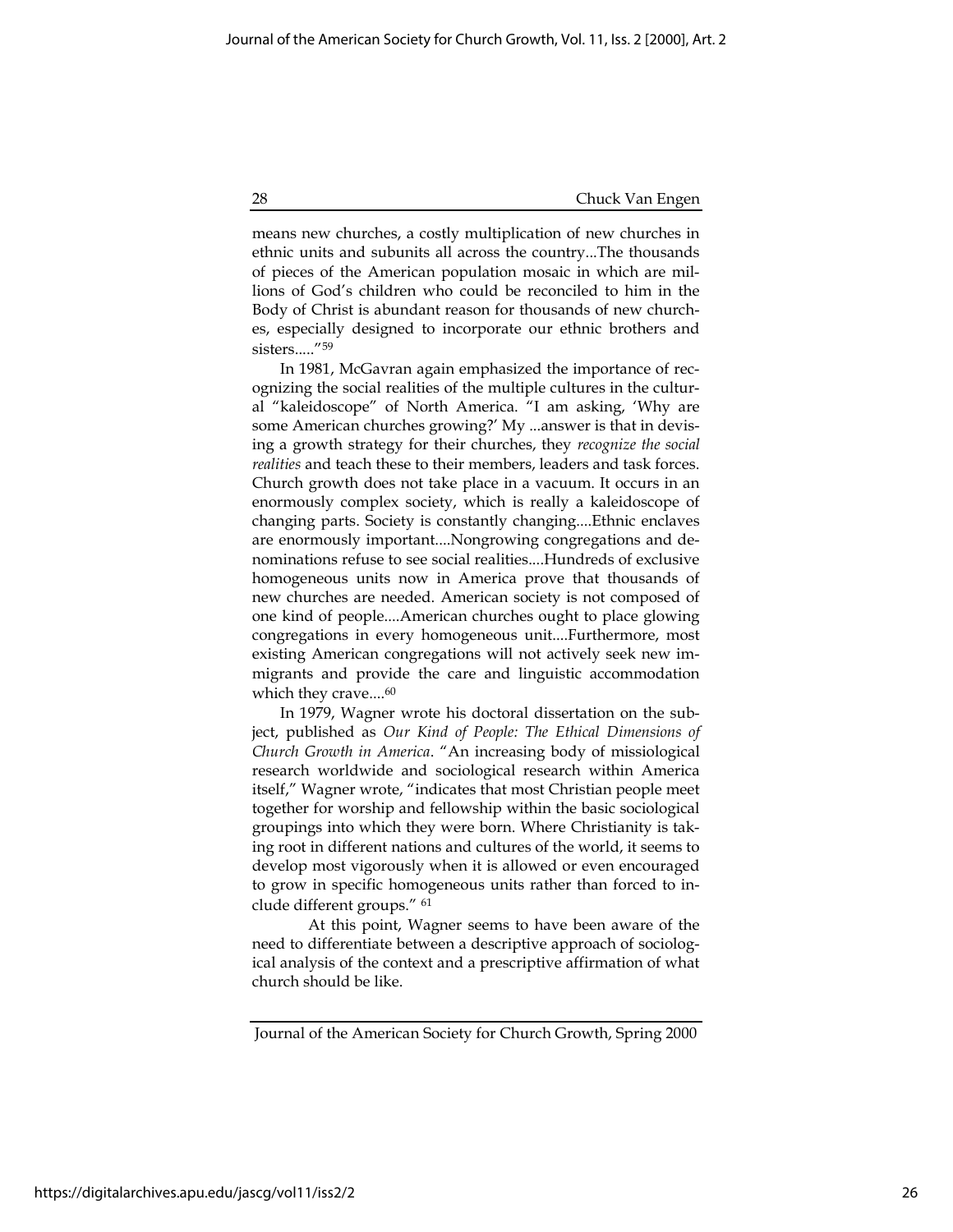My studies of a number of churches showing membership growth consistently indicate that they are growing within fairly homogeneous units.....

Just because Christian churches do tend to be culturally homogeneous and just because they do seem to maintain more growth and vitality when they remain as such does not, of course, lead to the conclusion that they should be homogeneous. A description of what is cannot be taken as what ought to be, and more substantive ethical considerations must be brought to bear on the issue....<sup>62</sup>

However, Wagner was clearly more optimistic about the growth of homogeneous congregations than heterogeneous ones, although at this point he was open to considering both options, both heterogeneous congregations and homogeneous unit churches..

The debate continues and probably will for some time to come, but the issue is clear. The classic statement of the homogeneous unit principle remains McGavran's: "Men like to become Christians without crossing racial, linguistic, or class barriers." Notice that McGavran is focusing here on non-Christians rather than Christians. His purpose in advocating the homogeneous unit principle is consistently that of bringing non-Christians into the Christian movement. An underlying assumption of the principle has always been that once people become Christians and are growing in their application of biblical ethical principles to their daily lives, they will lose their inclinations toward racism and prejudice....Other things being equal, a higher rate of conversion growth can be predicted for the homogeneous unit church. The issue that needs urgent attention is how to do both. Ways and means must be discovered so that Christian brotherhood can be enjoyed to the greatest possible extent while at the same time maintaining a high evangelistic potential....<sup>63</sup>

In 1981 Wagner wrote Church Growth and the Whole Gospel in which he tried to respond to some of the criticism which Our Kind of People had generated. "The 'homogeneous unit principle' is by far the most controversial of all church growth principles.

Journal of the American Society for Church Growth, Spring 2000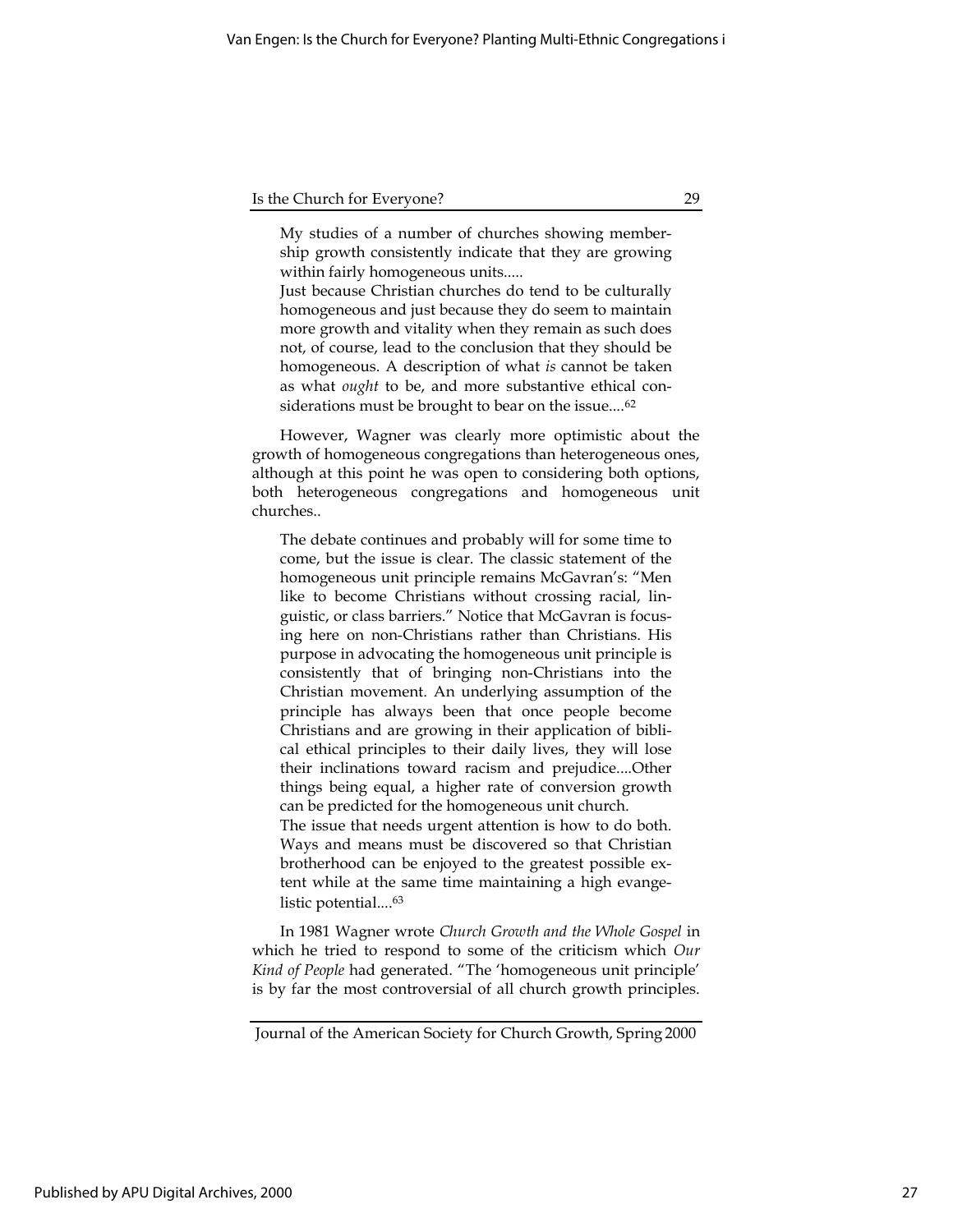Because it relates directly to socio-cultural issues, it cannot be omitted from this book....The homogeneous unit principle should be seen at the very beginning for what it really is: a tool which many have found helpful in implementing the evangelistic mandate. But it is nothing more or less than a tool....The essential purpose of the Church Growth Movement is not to fulfill the homogeneous unit principle, but to fulfill the evangelistic mandate...."<sup>64</sup>

In response to the criticisms leveled at the HUP, Wagner explained that McGavran's view on the issue of homogeneity was descriptive, not normative; phenomenological, not theological; and involved a principle of evangelism, not Christian nurture. "The homogeneous unit principle should be regarded as a penultimate spiritual dynamic," Wagner affirmed. "The ultimate is that believers are all one in the Body of Christ, and the more this is manifested in a tangible way, the better...<sup>65</sup>

However, throughout the 1980s, Wagner became more forceful in his support of planting homogeneous unit churches, based on what he called the "homogeneous unit principle." Where this became especially strong in terms of almost exclusive support of homogeneous unit churches was in Wagner's descriptions of churches that grow in North America—and by inference, an affirmation of what churches in North American ought to be like. As I mentioned earlier, in 1976 Wagner had published Your Church Can Grow: Seven Vitals Signs of a Healthy Church. Here Wagner stated, "The fifth vital sign of a healthy, growing church is that its membership is composed of basically one kind of people....Of all the scientific hypotheses developed within the church growth framework, this one as nearly as any approaches a 'law.'<sup>66</sup>

In the same volume Wagner proposed the opposite of the "vital signs," that is, pathologies of churches that are not healthy. One of these was "ethnikitis...caused by a failure on the part of the church leadership to understand and apply the homogeneous unit principle to their planning in time. This failure will just certainly cause debilitation and death in a church as a failure of the liver or the kidneys will in the human body." A second related disease that Wagner pointed to was "people blindness" which "comes from a failure to recognize the homogeneous unit principle of church growth."67 Wagner had developed these patholo-

Journal of the American Society for Church Growth, Spring 2000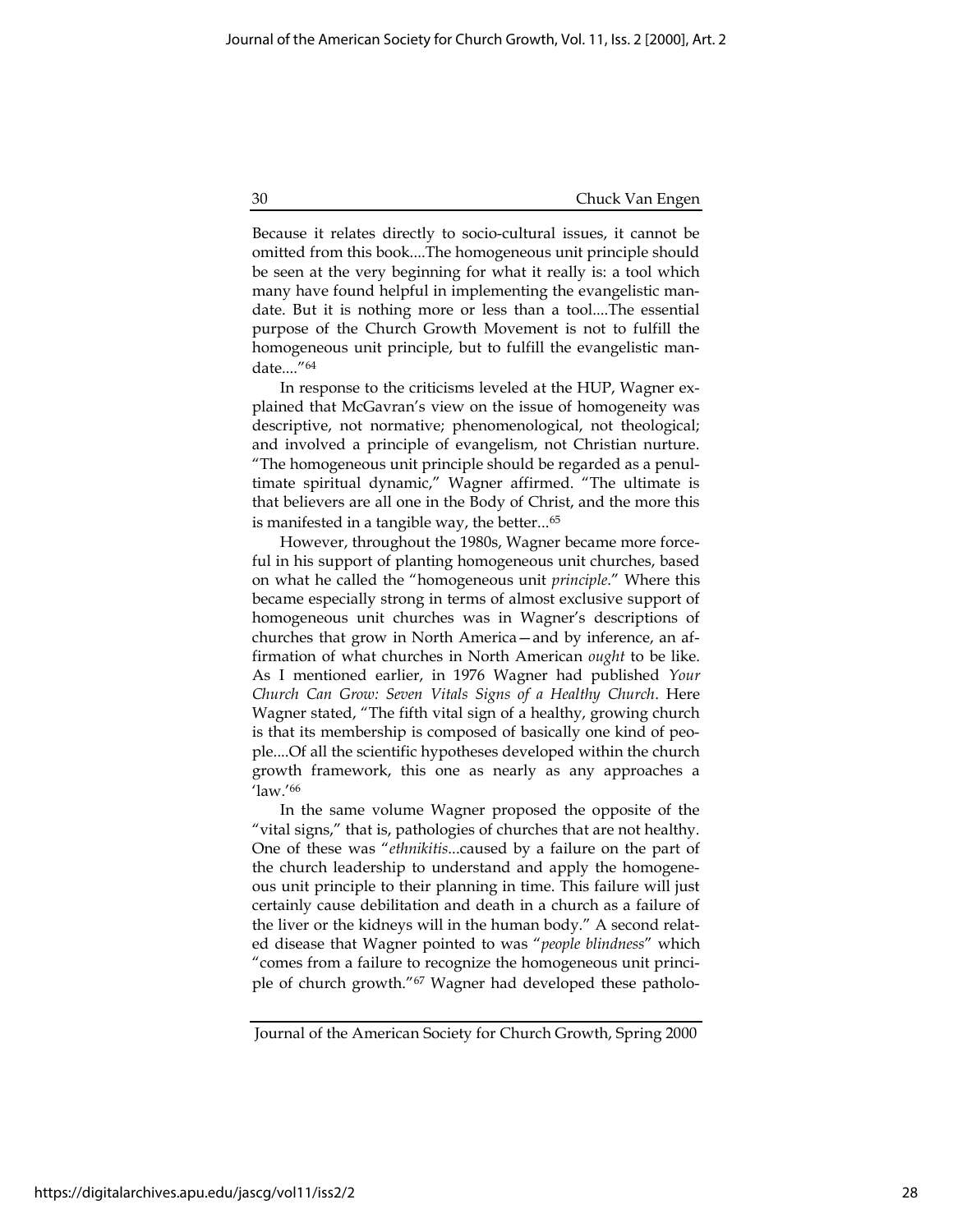gies in 1969 in Your Church Can Be Healthy.<sup>68</sup>

This two-pronged emphasis on the HUP on Wagner's part in terms of both the signs of health and the signs of disease was a consistent emphasis throughout the 1980s in relation to American Church Growth. These same vital signs were repeated by Wagner in 1984 in Leading Your Church To Growth.<sup>69</sup>

By the mid-1980s, however, Wagner was beginning to qualify his view of the HUP. "Every church growth principle has exceptions. Some church leaders are so accustomed to thinking in categories of true-false or right-wrong that they mistakenly place church growth principles in those frameworks. This is one reason why the homogeneous unit principle, for example, has offended many people. They have understood church growth leaders to say that homogeneous churches are the right way and true way for churches to grow, when they haven't been saying this at all. They have simply been describing the observable fact that, worldwide, most unchurched men and women are first attracted to Christ by hearing the gospel from those who talk like them, think like them, and act like them. Apparently God has been using such culturally-relevant channels of communication for the spread of the gospel for centuries, just as a matter of history. McGavran calls those channels "bridges of God." But he has never suggested that a church be kept homogeneous as a matter of doctrine or ethics. His ideal and mine is a church where lines of class, race, and language are completely broken down. Are there exceptions to the homogeneous unit principle? Of course there are. Are there exceptions to the seven vital signs of a healthy church? Certainly..."<sup>70</sup>

Yet in 1987 when Wagner published Strategies for Church Growth: Tools for Effective Mission and Evangelism, the eight diseases were again prominently highlighted with little critique or qualification. Later in this book, in a section entitled, "Targeting the Cities," Wagner emphasized the HUP approach. "Traditionally, the geographically distant peoples have been the chief target of those we send to the mission field. But in today's cities, culturally distant peoples may be living in any neighborhood at all, and we are frequently blind to their existence as important targets for sharing the gospel. A first step is to see them as legitimate people groups who must be reached on their own terms or not reached at all....Some ethnics, particularly the upwardly mo-

Journal of the American Society for Church Growth, Spring 2000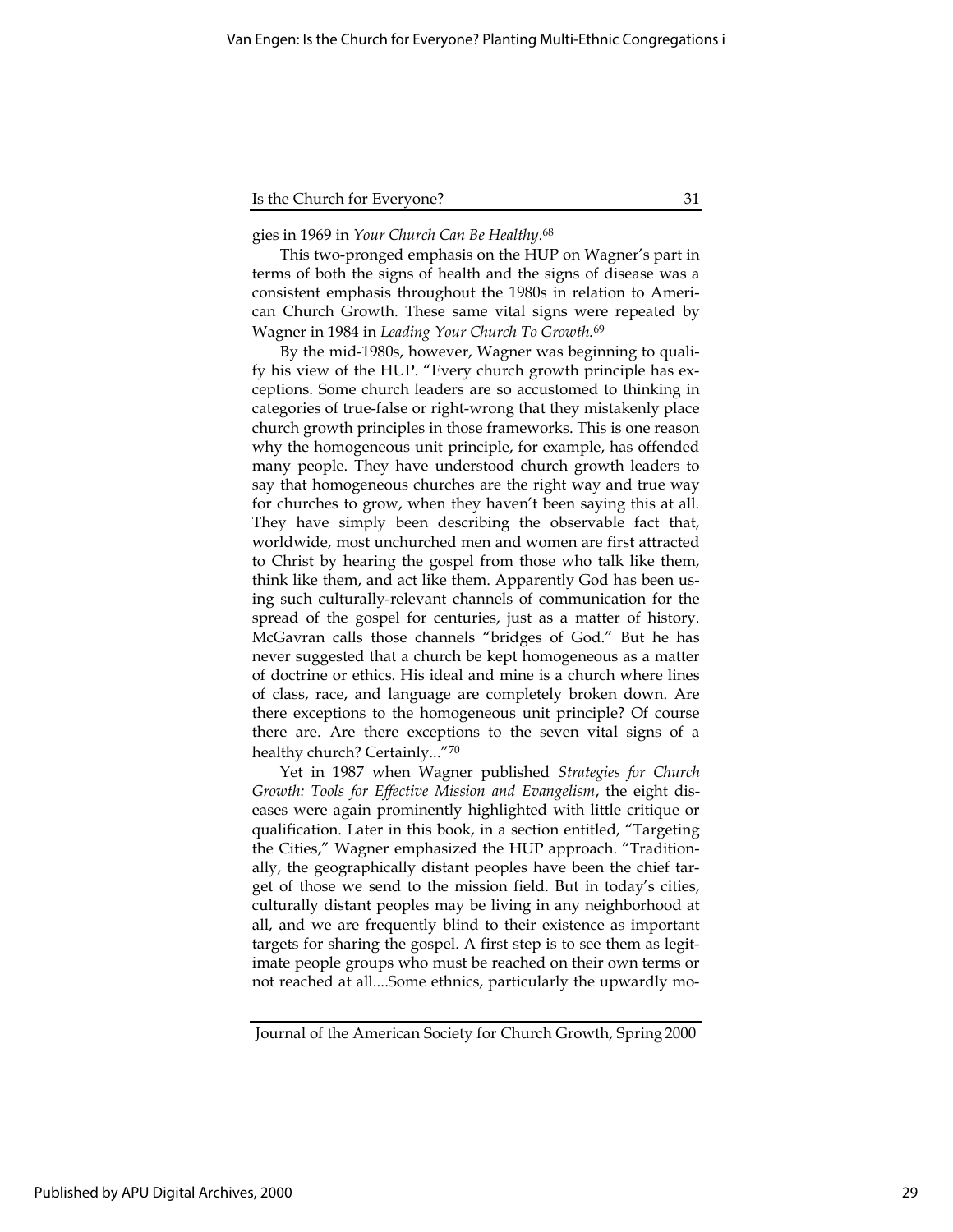bile, will want to become part of Anglo congregations. Some, the nuclear ethnics, will be reached only by homogeneous unit churches which gear their ministry to a single people group." <sup>71</sup>

Three years later Wagner wrote Church Planting for a Greater Harvest: A Comprehensive Guide. A treasure-trove of excellent and helpful information on church planting, this manual works from the basis of the HUP. "In most American urban areas....geography and culture do not coincide. Webs of human relationships often supersede geographical boundaries. Social networks play a powerful role in human behavior....Social ties are more important (to people) than geographical locations. This is why the parish system where the ministry area of a local church is limited to prescribed geographical boundaries may have been useful centuries ago in relatively stable homogeneous societies, but is dysfunctional in today's mobile urban mosaic. All this means that when you select a site for the new church, locate it in a place where the members of the social networks of your target audience or audiences can most easily get together....In any geographical territory will be found different people groups, homogeneous units, "ethclasses," life-style groups, social networks or whatever term one wishes to use to describe the target audience....Skillful use of demographic information can help you estimate beforehand the degree of receptivity the members of the target audience will have to your methods of sharing the gospel."<sup>72</sup>

In 1996 Wagner published an updated and expanded version of the 1969 book, Your Church Can Be Healthy, repeating the eight pathologies and adding a ninth dealing with spiritual issues. The book includes recommendations from an impressive group of people involved in church planting and church growth in North America: Ted Haggard, John Maxwell, Lyle Schaller and Elmer Towns. The second pathology (ethnikitis) and the fourth (people-blindness) are offered there with little modification from the way they had appeared in 1969 in Your Church Can Be Healthy, and in 1976 in Your Church Can Grow.

One conclusion we might draw from the foregoing survey of Wagner's emphases is that the prominence of the HUP in American Church Growth may have been the result of its strength in the "vital signs" and the "pathologies." The importance of the "vital signs" and "pathologies," may be appreciated by seeing

Journal of the American Society for Church Growth, Spring 2000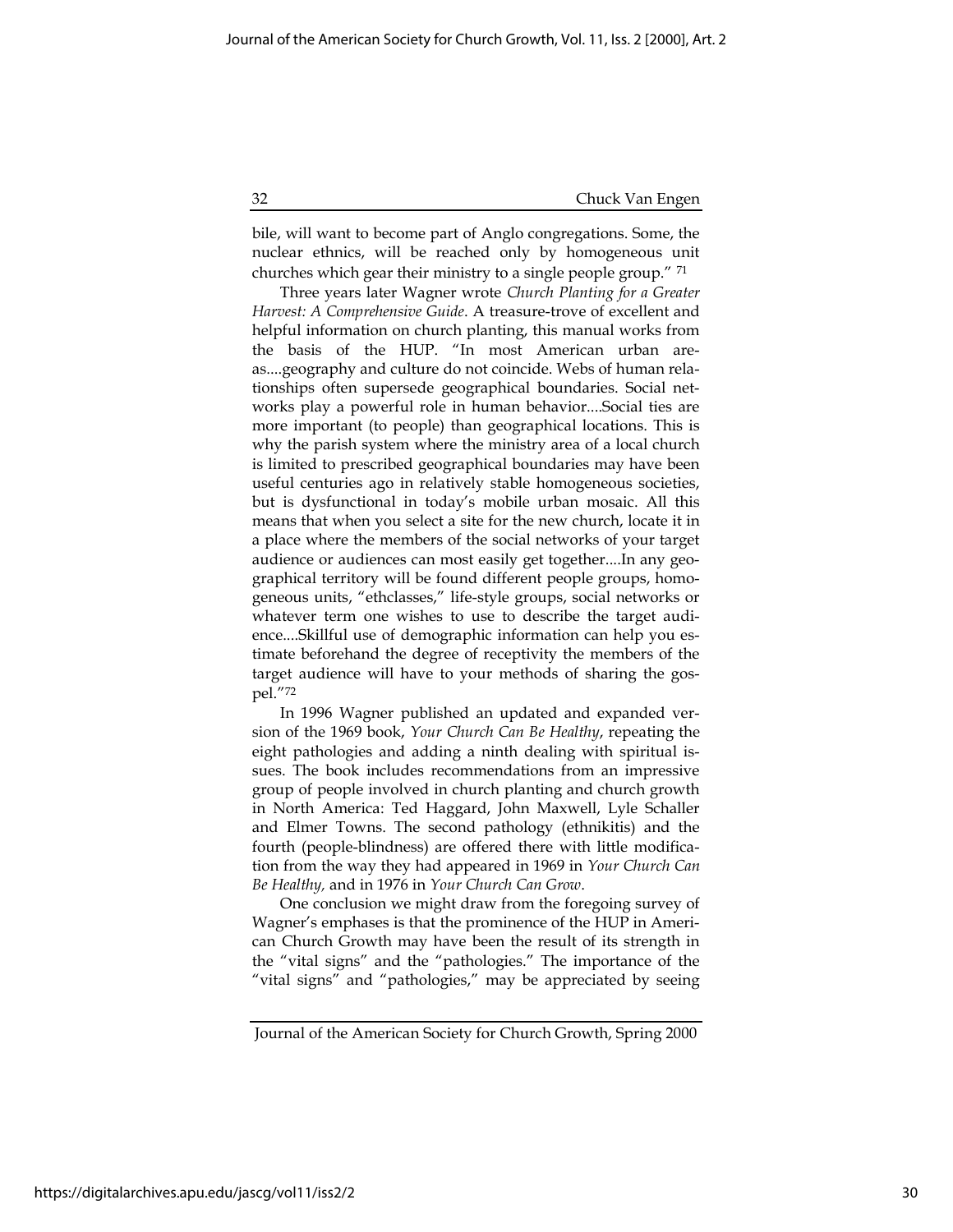| Is the Church for Everyone? |  |
|-----------------------------|--|
|                             |  |

their impact on a colleague of Wagner's and a member of the American Church Growth Movement, Kent Hunter. Hunter became the founder of the Church Growth Center in Corunna, Indiana and also the editor of what was Global Church Growth, no known as Strategies for Today's Leader.

In 1983, in reviewing Wagner's "Seven Vital Signs" of growing churches in North America, Kent Hunter affirmed Wagner's fifth sign with no qualification or critique: "A healthy church is one that has basically one kind of membership. People like to be with people like themselves. They share common life styles, goals, foods and a common language...." Hunter then drew from Wagner's eight pathologies or diseases that inhibit the growth of congregations in North America, stressing without critique the second disease: "Ethnikitis: The key to understanding *ethnikitis* is the recognition of different cultural groups called homogeneous units. The church must make opportunities available for people to become disciples of Jesus Christ without leaving their own cultures. If there continues to be less and less of the old culture in the original church, it will die of ethnikitis."

Next, Hunter tackled "People Blindness." "The disease occurs when Christians look at all other people as being the same. It is a failure to see the distinctives of various groups of people. It is a problem of failing to accept people as different. Different people are reached for Christ in different ways...The answer to People Blindness in the church is to open the eyes of Christians to see that here are ethnic groups in the so called melting pot of society who refuse to melt. In fact, many people are becoming more ethnic oriented. They are more concerned about their cultural roots....Being able to see the world as a mosaic of cultures will enable the church to reach out within each segment of society, rather than trying to force everyone into the mold of the majority. The result is that more people will be won to Jesus Christ."<sup>73</sup>

So one can appreciate the influence that the "seven vital signs" and the "eight pathologies" have had in strengthening the impact of the HUP on American Church Growth. Thus if one were to ask the American Church Growth Movement what it would advocate in relation to church planting in America homogeneous churches or heterogeneous churches-- the answer is quite clear. In the view of the American Church Growth Movement, homogeneous unit churches are predicted to grow—

Journal of the American Society for Church Growth, Spring 2000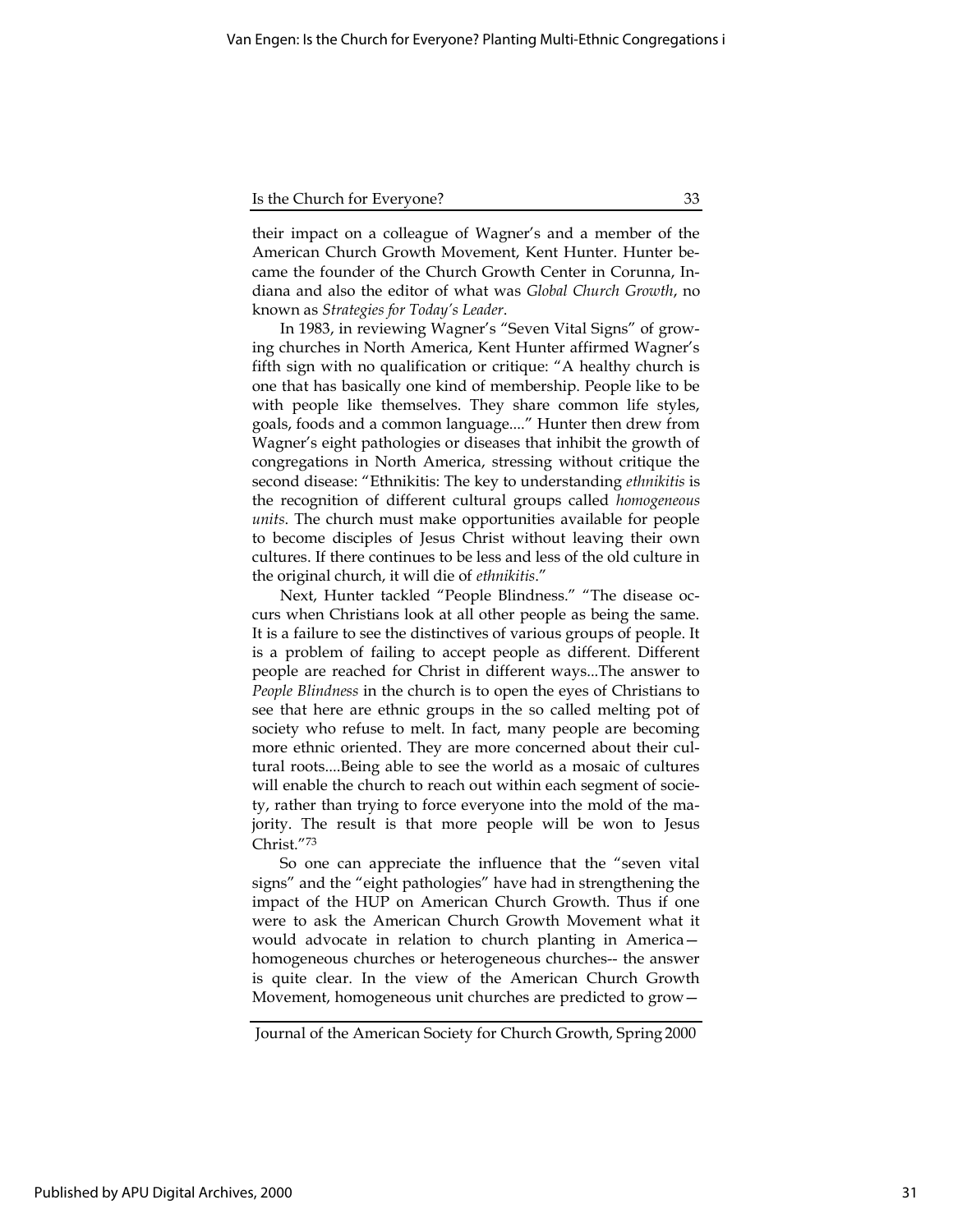heterogeneous churches will apparently tend to be neither vital nor healthy.

But let's take the discussion one step further in terms of today's environment in North America. Exactly what do we mean by "homogeneity" today? Even following McGavran's concept of socio-cultural mosaics, how do we read our present reality? Clearly what I would call the "macro-cultural" categories of the U.S. Census Bureau (African-American, Asian, White, Native American, etc.) simply do not work. Hispanics are sometimes lumped among whites, ignoring places of origin and a host of other ways in which Hispanics differentiate themselves one from another. "Asian" is a catch-all term that is essentially meaningless, given the wide differences between, say the Korean, Chinese (American-born or Overseas-born) Japanese, Taiwanese, or Vietnamese, Thai, Cambodian, Laosian, and so forth.

When one gets into generational issues of immigrant families, the second- and third-generations are so culturally dissimilar to their immigrant parents that to lump them into the same "ethnic" categories is to ignore some of the most important features of cultural differences which anthropologists and sociologists would want us to hold dear. Further, when one begins to take into account major generational shifts even in "Anglo" culture (boomers, busters, twenty-somethings, retirees, etc.) the compartmentalization of society stretches the limits so far as to produce a profound balkanization, fragmentation, and atomization of American society. Eventually, "ethnicity" is reduced to the peculiarities of each individual person. That would mean taking the HUP to its absurd extreme of encouraging the creation of a church for every person. But maybe this is not so extreme as we think, given the present North American context. As Robert Bellah and his associates pointed out in Habits of the Heart, American religion has in fact moved to a high degree of individualization. As Lesslie Newbigin has emphasized during the last decade, modern Western religious values have become very strongly personalized and individualized to an extent that reduces faith to a matter of taste, and eliminates religious proclamation from the public arena.<sup>74</sup>

Eddie Gibbs is right in his warning of the "dangers of overemphasizing the homogeneous unit concept....By elevating the homogeneous unit concept into a principle which is normative and universal the church growth movement has laid itself open

Journal of the American Society for Church Growth, Spring 2000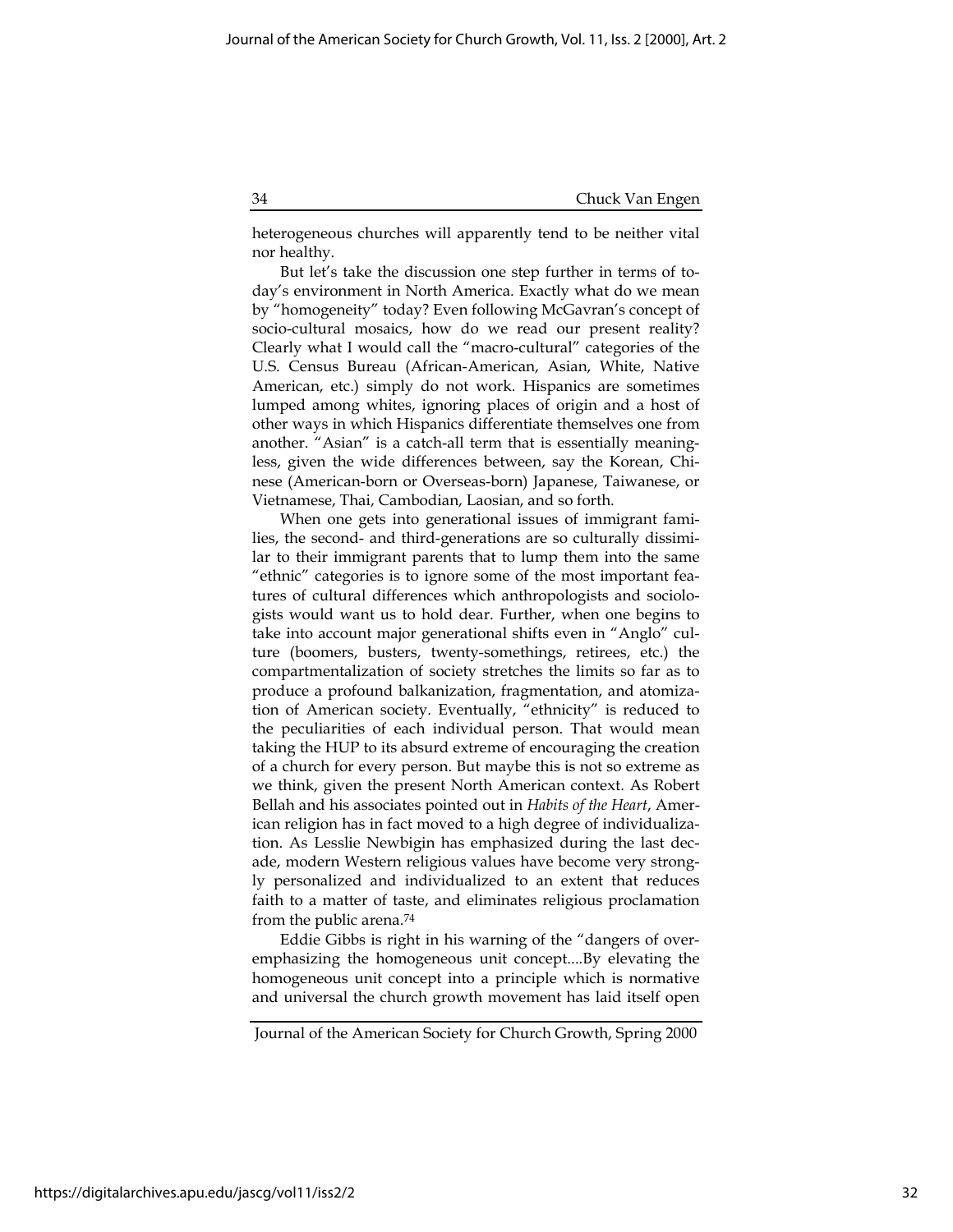to misunderstanding and misrepresentation...."<sup>75</sup>

Whether intended or not on the part of McGavran,, Wagner, Arn and others in the American Church Growth Movement, the emphasis on homogeneous units tends to stress cultural differences to such a degree that oneness, togetherness, the universality of the Gospel is in danger of being lost. This issue is not the same as the ethical, racial, and social criticisms which many of the mainline church persons leveled against the HUP. Rather, I mean to point here to the fact that too strong an emphasis on the HUP makes its strengths (cultural sensitivity, contextualization, receptor-oriented communication, careful targeting and wise presentation of the Gospel in appropriate ways for specific audiences)—become glaring weaknesses.

They too quickly can atomize social cohesion and relegate persons to ever smaller units of homogeneity—completely ignoring the ways in which all persons share common human traits within a social structure which calls for common sharing of resources and experiences. In our present context in North America, especially in our cities, persons from so-called "homogeneous" groups may in fact represent people who all together attend the same schools, use the same banks, shop in the same stores, go to the same health facilities, use the same freeways, enjoy the same entertainments, rent the same videos, and maybe even live in the same neighborhoods. To divide these persons up into little "homogeneous units" is in fact to super-impose a social viewpoint that may be quite foreign to the reality of North America today. This calls us, then, to consider the other side of the coin those who have studied North American reality from the point of view of universality rather than particularity. We will meet them in part "D" below.

#### ETHNIC – The Agents of mission

The thesis of this section is that an over-emphasis on universality tends to blind people to cultural distinctives and will then tend to superimpose one cultural perspective on the multicultural reality of North America.

The other side of the coin of an over-emphasis of homogeneity is an over-emphasis on universality to such an extent that we become insensitive and blind to cultural diversity and cultural uniqueness. If on the one hand church planting in North America has given too much emphasis to homogeneous units, on the

Journal of the American Society for Church Growth, Spring 2000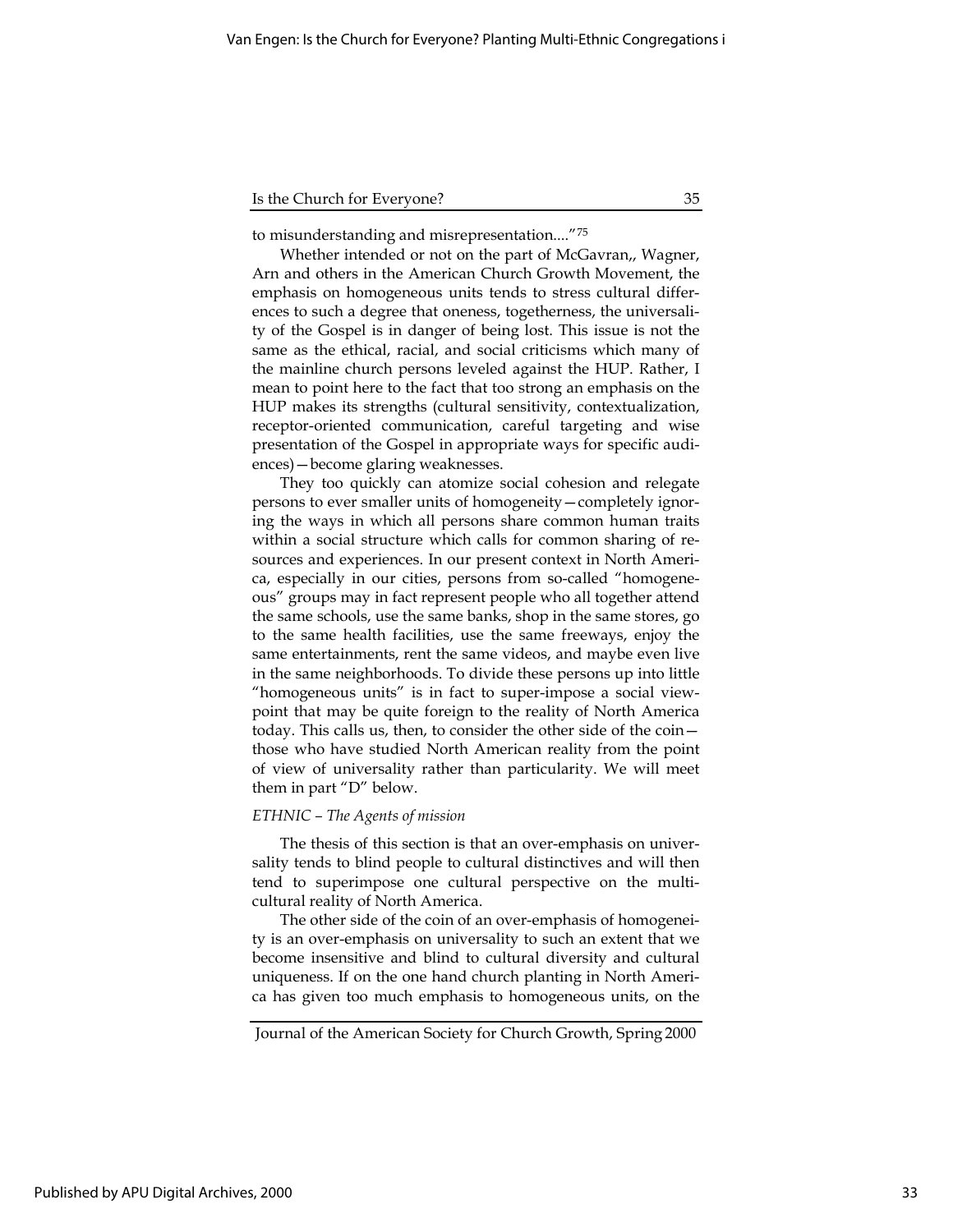other hand it is also true that church planting in North America has at times been ethnocentrically blind.

As we saw above, multi-culturalness must not be confused with only race or only ethnicity. Nor should it be allowed to fragment into atomistic multi-culturalism that points only to differences between groups and offers no social cohesion. On the other hand, neither is it any longer realistic or appropriate for social analysts, missiologists of western culture and church planting strategists to pretend that cultural differences are not significant. Briefly I want to mention three streams of analysis in North America—three streams that demonstrate the ethnocentric blindness to which I am referring.

#### North American Church Growth Strategists

First, it is fascinating to see that apart from the HUP emphasis some of the most prominent strategists of church planting in North America have essentially ignored issues of multi-ethnicity. In the interest of space, I have taken just a brief sampling of works that are otherwise considered to be of major significance with regard church planting and church growth in North America.

The name of George Barna is well known for his demographic and social analysis done primarily through telephone surveys that seek to describe to pastors and church administrators the unchurhed people in North American and how they might be reached. One of his most recent works is Evangelism that Works: How to Reach Changing Generations with the Unchangeable Gospel. 76 This work has much to commend it, and serves well to raise the consciousness of folks inside the church as to how differently those outside the church look at religious issues and church affiliation. With such a title, one would expect the book to contain solid research on the multiple ethnicities that make up the unchurched populations in North America. Sadly, this is not the case. There is no reference whatsoever to the multi-cultural context in which we find ourselves, nor to multi-ethnic or even homogeneous churches, or to the impact of multiple cultures on the shape of the church. It is not that Barna says this is unimportant—he simply does not mention it at all. Which of the multiple cultures of North America is he studying?

A well-known and important church planting strategist, Robert Logan wrote an excellent manual in 1989, entitled, Beyond

Journal of the American Society for Church Growth, Spring 2000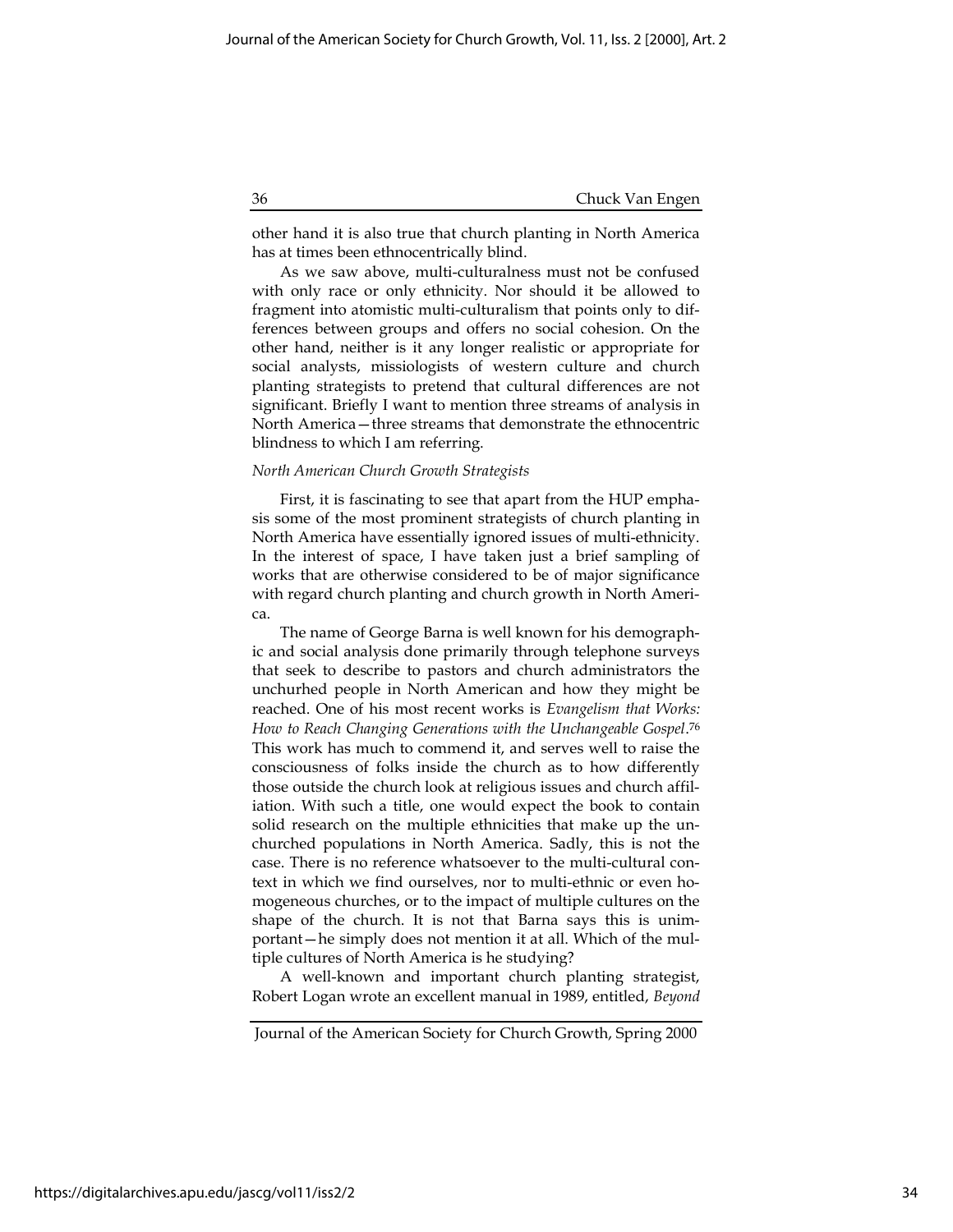Church Growth: Action Plans for Developing a Dynamic Church. 77 Logan offers some excellent, concrete, practical suggestions for growing churches in North America, emphasizing especially the importance of cell-group ministries. He suggested ten principles for growing churches.

- Visionizing Faith and Prayer
- Effective Pastoral Leadership
- Culturally Relevant Philosophy of Ministry
- Celebrative and Reflective Worship
- Holistic Disciple Making
- Expanding Network of Cell Groups
- Developing and Resourcing Leaders
- Mobilizing Believers According to Spiritual Gifts
- Appropriate and Productive Programming
- Starting Churches that Reproduce.

One would expect that Principle 3 would have something to do with the multi-cultural reality of North America. To the contrary. The only references in the chapter to "cultural" issues refer to the differences in perspective between church and unchurched persons, one reference to the difference between "pre-war" and 'post-war" people, and how the unchurched will view the sign and the name of your church (presumably a sign in English). Toward the end of the chapter Logan says, "Once your church of culturally similar people has been established, you will want to look carefully at how you can plant new churches among distinct ethnic or other culturally different groups from your own. Chapter 10 deals more with this idea." However, chapter 10 only deals with what a homogeneous church needs to do internally to prepare itself to support the planting of new churches. It appears that Logan is dealing only with Anglo-Saxon, white Protestant suburban baby-boomer culture only. Why is the multi-cultural reality of North America ignored?

A third prominent figure among the strategists of church planting in North America is Carl George. In 1991 he published Prepare Your Church for the Future.<sup>78</sup> When I first saw the title, I thought the book would help me a great deal with understanding the matter of being Christ's church in a world of multiple cultures and worldviews. Although the book has some excellent ideas, particularly with reference to what George called the "meta-church model," there is not one paragraph dealing with multi-

Journal of the American Society for Church Growth, Spring 2000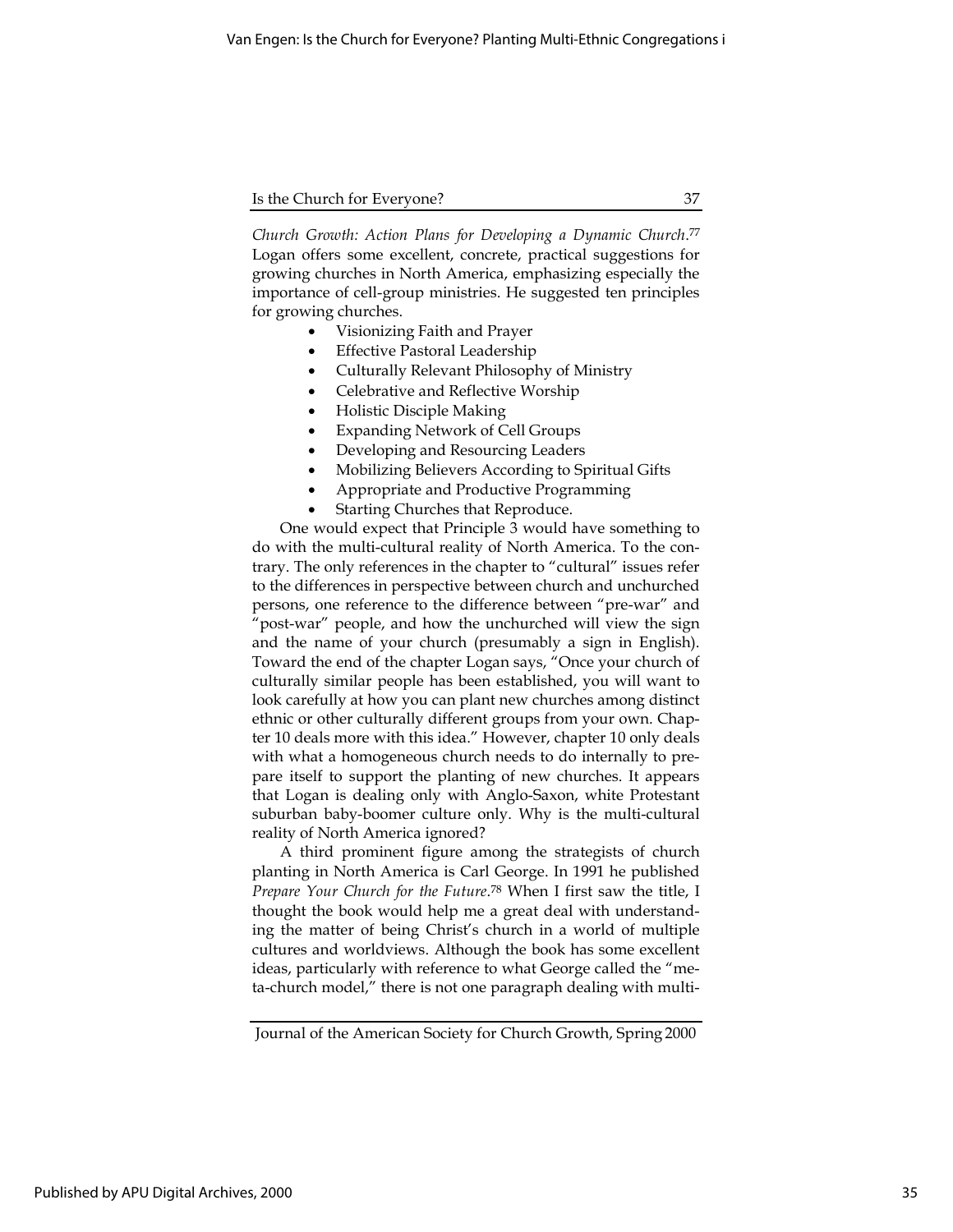ethnicity or multi-cultural issues related to church growth. I would suggest that the meta-church model was almost exclusively constructed for white, Anglo-Saxon, Protestant suburban upper-middle and upper-class congregations.

One of the best-known and highly-respected analysts of church growth, and one who has critiqued Church Growth theory is C. Kirk Hadaway. He wrote a helpful book in 1991 entitled, Church Growth Principles: Separating Fact from Fiction. <sup>79</sup> When I saw the title, I thought that surely Hadaway would help me with the matter of planting multi-ethnic churches in North America. Alas, I found no help here. Hadaway mentions some essential and urgent things like "the most important thing a church can do if it wishes to grow is evangelistic outreach and recruitment."<sup>80</sup> And he mentions issues of the mix of ages of the members of the congregation, as well as the matter of the length of time the congregation itself has been in existence. Hadaway also says, "Churches must understand their context, their competition and their character."<sup>81</sup> However, there is no mention whatsoever of culture, ethnicity, ethnic churches, multi-cultural reality, or language issues in church planting. Is this work also ghettorized within a white, Anglo-Saxon, Protestant, suburban (WASPS) world?

Increasingly disappointed, I turned to two works written by two of my good friends, both works published in 1996. George Hunter III wrote Church for the Unchurched. Seeing the picture of faces of many colors on the cover of the book, I was anticipating a work that would help me with the matter of planting multiethnic churches in North America. The book is an excellent overview of the characteristics of what Hunter calls "apostolic" churches. Apostolic congregations, Hunter says,

- 1. Take a redundant approach to rooting believers and seekers in Scripture.
- 2. Are disciplined and earnest in prayer, and they expect and experience God's action in response.
- 3. Understand, like, and have compassion for lost, unchurched, pre-Christian people.
- 4. Obey the Great Commission....Indeed, their main business is to make faith possible for unreached people....
- 5. Have a motivationally sufficient vision for what

Journal of the American Society for Church Growth, Spring 2000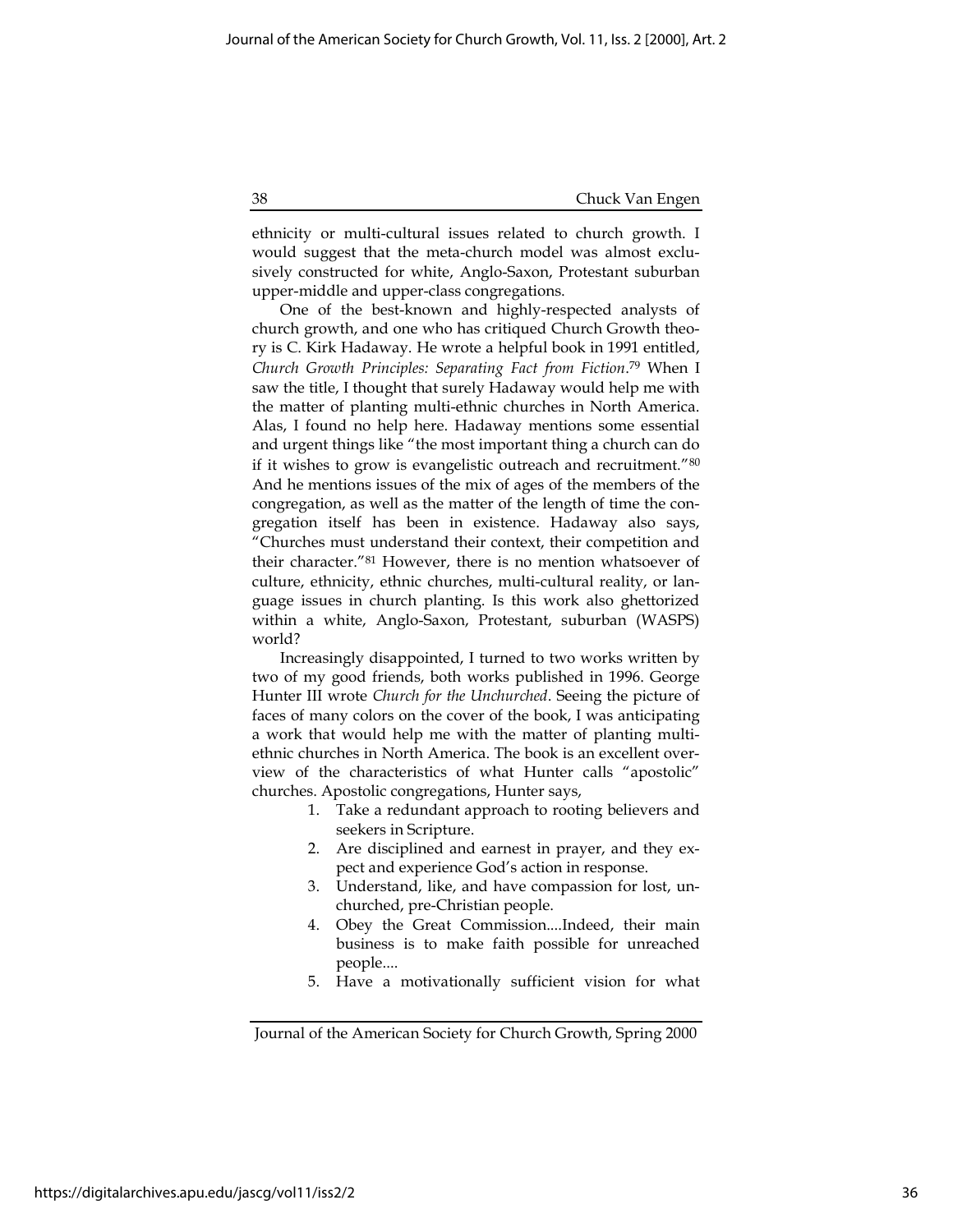people, as disciples, can become.

- 6. Adapt to the language, music, and style of the target population's culture.
- 7. Labor to involve everyone,, believers and seekers, in small groups.
- 8. Prioritize the involvement of all Christians in lay ministries for which they are gifted.
- 9. The members....receive regular pastoral care....
- 10. Engage in many ministries to unchurched non-Christian people.<sup>82</sup>

Eagerly I turned to Chapter Three: "A Case for the Culturally Relevant Congregation"<sup>83</sup> This is an excellent chapter helping people inside the church learn to lower the "culture barrier" between churched culture and non-churched culture, especially with reference to issues of contemporary worship forms, styles of music, and processes of the organization of the congregation. However, there is no treatment of multi-ethnic churches, of ethnicity, of crossing cultural barriers. There is no entry in the book's index for "immigrants": or "immigration." Language issues are not touched. In what cultural corner is this book located?

From Hunter, I turned to Thom Rainer who did his doctoral work with Peter Wagner, published The Book of Church Growth, and is considered a significant leader in church growth matters among the Southern Baptists. His 1996 book deals with Effective Evangelistic Churches: Successful Churches Reveal What Works and What Doesn't.<sup>84</sup> The book is the product of a survey of 576 mostly Southern Baptist churches with effective evangelistic programs in North America. The book is a treasure chest of wisdom and understanding concerning the growing of churches in North America. The research is excellently carried out and clearly reported.

I found two references to "ethnic ministries." One was to note that 130 of the 576 churches have begun ministries to ethnic groups, mostly making their facilities available to a particular ethnic group (I assume this means white congregations lending their facilities to a non-white group.) (pg. 141). The second reference on page 147 reported that, "most of the churches that did not view ethnic ministries as a factor in their evangelistic effectiveness were those that did not have such ministries. Forty-five

Journal of the American Society for Church Growth, Spring 2000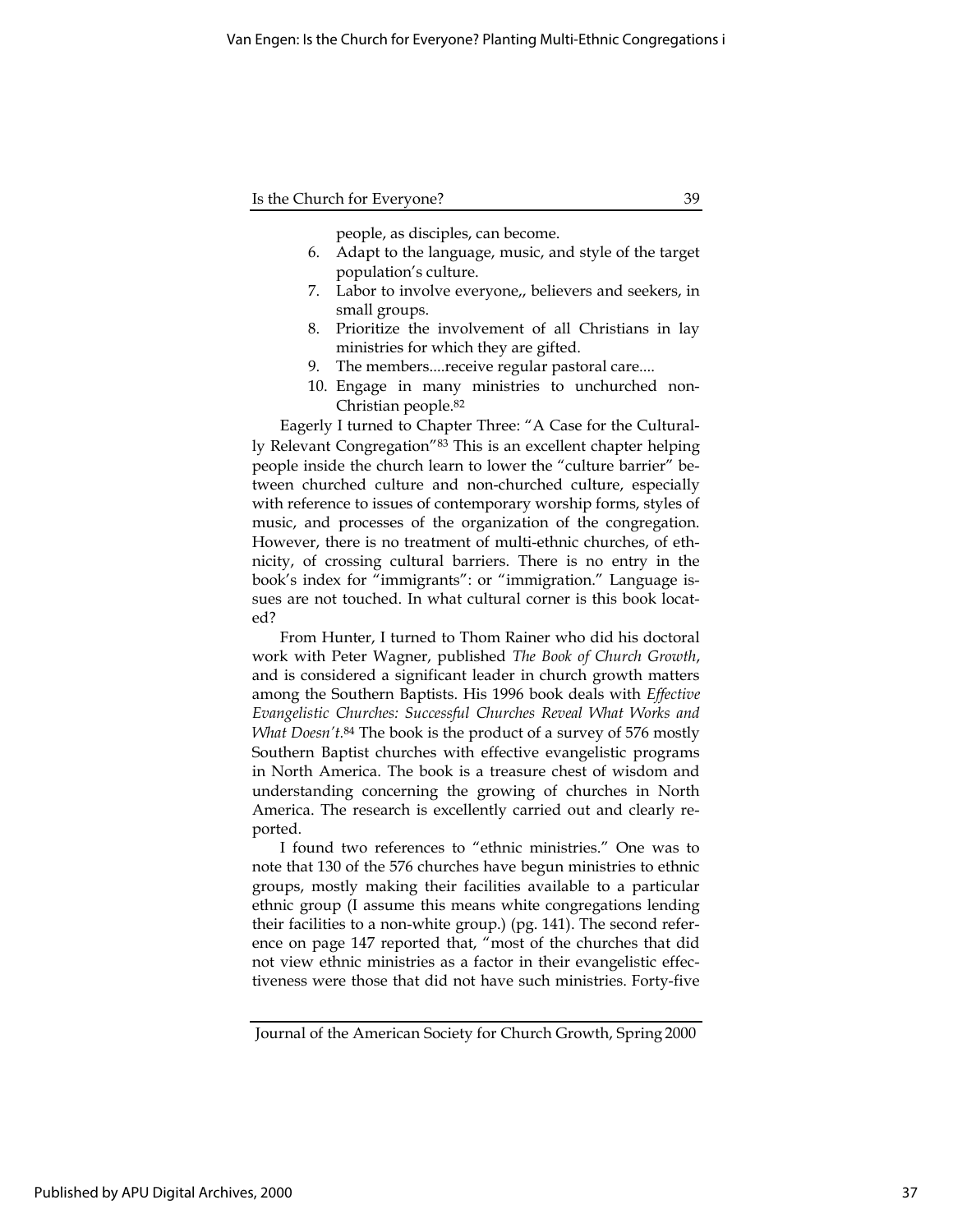of the 576 (7.9 percent) cited ethnic ministries as a main or contributing factor to their evangelistic outreach." I found no other reference to multi-ethnicity, homogeneity, immigration or multicultural reality of North America. Could this work also be located so exclusively among the WASPS?

# Researchers of the Church in North America

Lest the reader think I am being unreasonably critical of North American Church Growth Strategists, let me offer an overview of some significant works in the field of the study of religion and evangelization in North America. This survey is not intended to be exhaustive or even representative—it is only an illustrative sampling.

In 1993, James Bell with a D.Min. from Fuller Seminary, almost twenty years of pastoral ministry and a Th.D. candidate at the General Theological Seminary in New York City wrote Bridge Over Troubled Water: Ministry to Baby Boomers, a Generation Adrift.<sup>85</sup> Full of good suggestions and wise counsel about ministry to baby boomers, the book contains a chapter on "The Baby Boomer Cultural Ethos." Significantly, this chapter has a section entitled "Cultural Relativism." I expected that Bell would deal here with issues of multi-ethnicity. Instead, he transforms conversation about "relativism" and "pluralism" into a theological discussion regarding a plurality of faiths and the uniqueness of Christ. Important as this is, it is strange that Bell then makes only two passing references to multi-cultural matters and none to the matter of ethnic church planting. Why is there no recognition that dealing with Baby-boomers is in fact dealing with a specific, narrow segment of Anglo, affluent, educated, suburban America?

I found it curious that Donald Posterski's book, Reinventing Evangelism: New Strategies for Presenting Christ in Today's World, published in 1989 showed the same mistake found in Bell. The references to "pluralism" found in a chapter with that word in the title deal with issues of inter-religious proclamation of the Christian gospel among people of other faiths, completely ignoring the matter of multiple ethnicities and cultures.<sup>86</sup>

In vain did I search in the following works for references to, acknowledgment of, or suggestions for, multi-ethnic churches in North America: The reader should note from the bibliography that all these works have been published within the last ten

Journal of the American Society for Church Growth, Spring 2000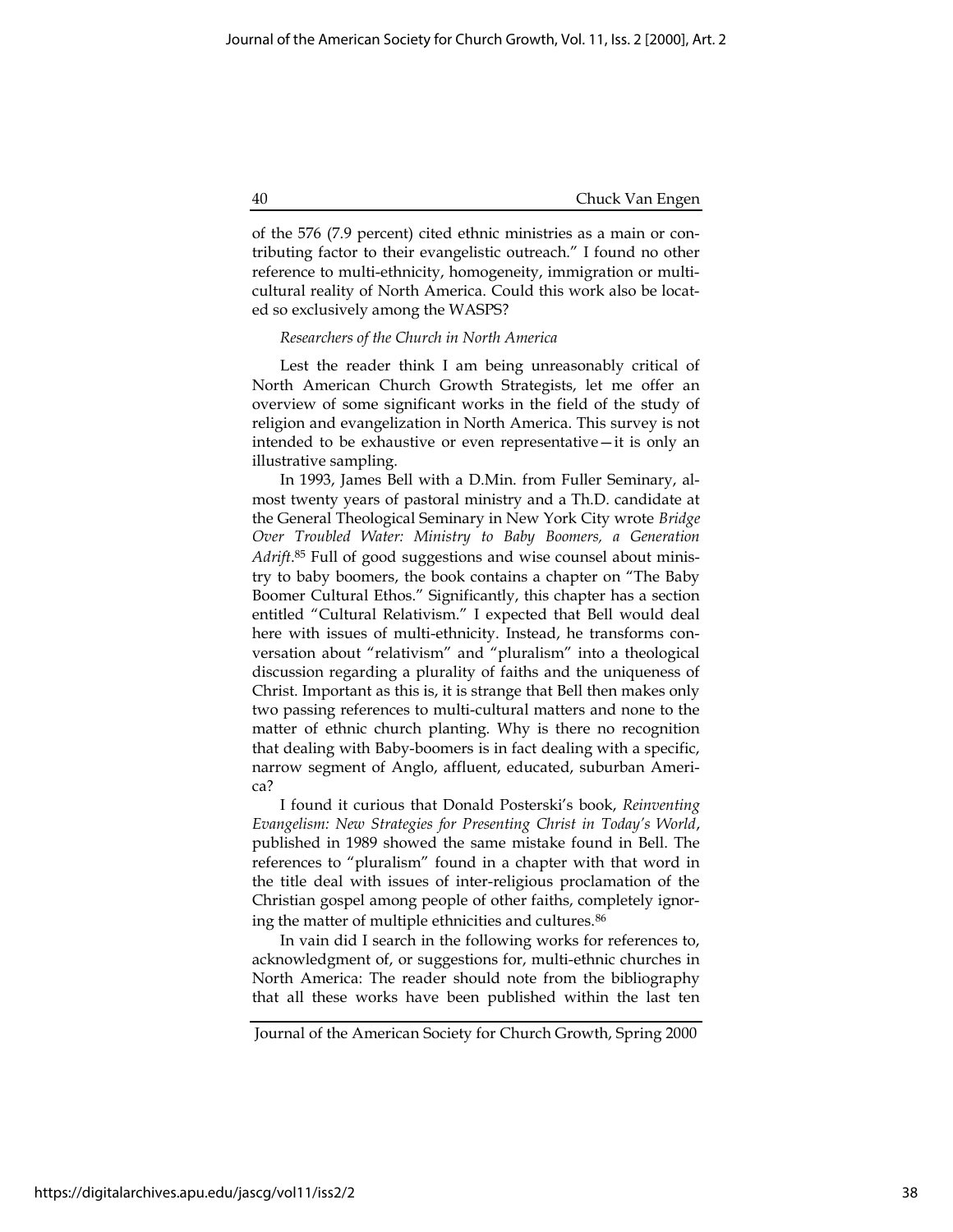years. What does it say to the church in North America that significant sample works like are essentially blind to matters of multi-ethnicity in North America?

- Harold Bloom, The American Religion: The Emergence of the Post-Christian Nation.
- Charles Colson, Against the Night: Living in the Dark Ages.
- William Pannell, Evangelism for the Bottom Up: What is the Meaning of Salvation in a World Gone Urban?
- Wade Clark Roof, A Generation of Seekers: The Spiritual Journey of the Baby Boom Generation.
- David A. Roozen and C. Kirk Hadaway, edit. Church And Denominational Growth: What Does (and Does Not) Cause Growth or Decline.
- Doug Murren, The Baby Boomerang: Catching Baby Boomers As They Return to Church.
- Dean R. Hoge, Benton Johnson and Donald A. Luidens, Vanishing Boundaries: The Religion of Mainline Protestant Baby Boomers.
- Robert Wuthnow, The Restructuring of American Religion.

The one notable exception in this group is Lyle Schaller. In three of his most recent works, Lyle Schaller recognizes the issue, though his treatment is disturbingly brief. In 21 Bridges to the 21st Century, <sup>87</sup> Schaller lists forty-eight changes from 1901 to 1950 to 1981 to the present. Among these changes he mentions the matter of immigration and multi-ethnicity in America. However, he has no chapter dealing with ethnic churches and nothing on ethnic church planting or the development of multi-ethnic churches.

In Innovations in Ministry: Models for the 21st Century there is a brief notation about ethnicity and the church. "Recently, many leaders from Protestant denominations that served a constituency that in 1975 was at least 95 percent white decided that the allwhite denominations should become a multicultural, multiracial, multiethnic, and multilingual religious body. This decision means the number-one audience for future new missions would be black, Hispanics, Asians, and other ethnic minority groups." <sup>88</sup> Schaller then mentions as an example of a multi-ethnic urban church the First Presbyterian Church in Jamaica, Queens in New York City. This is a reference to a congregation whose descrip-

Journal of the American Society for Church Growth, Spring 2000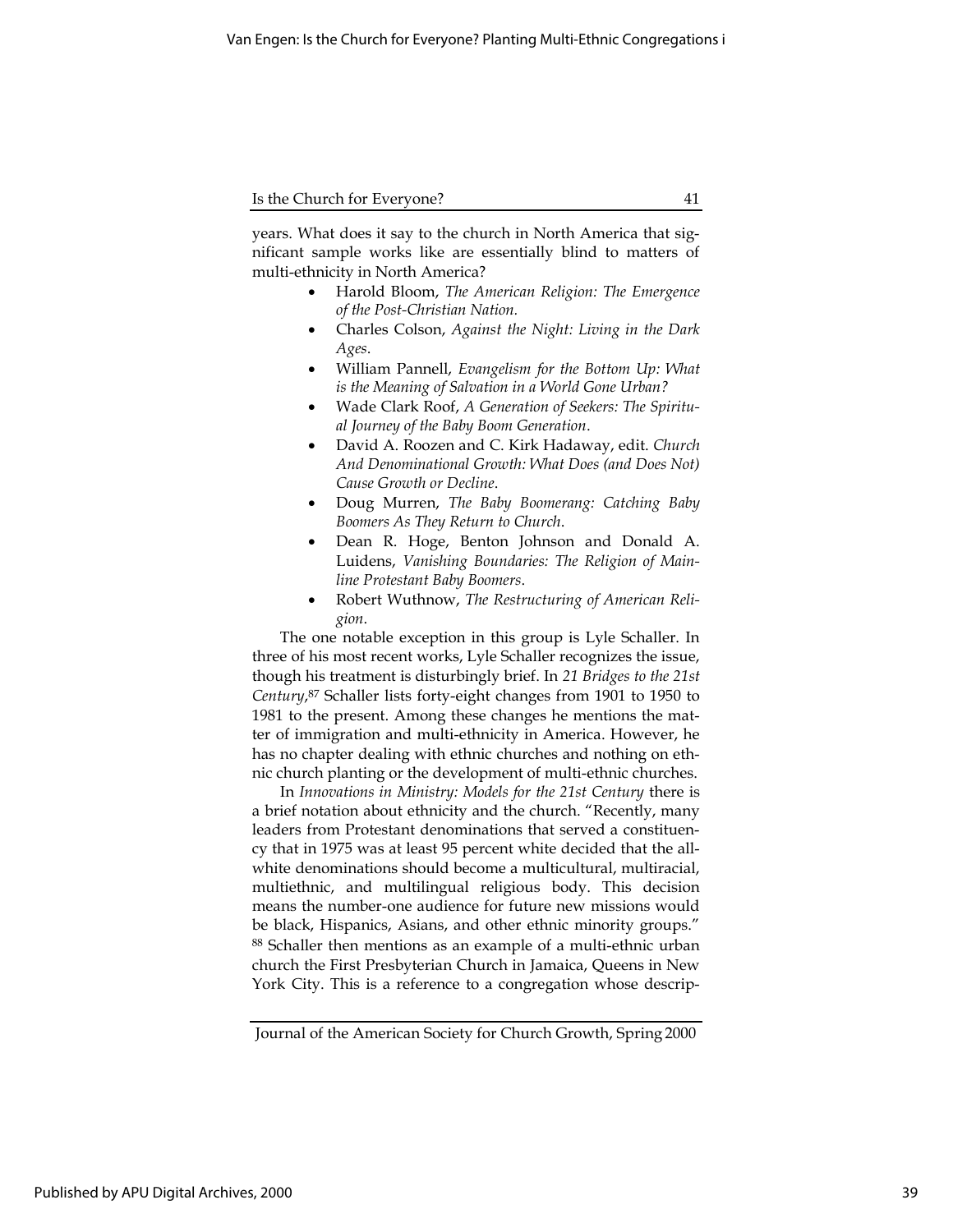tion can be found in an earlier work by Schaller, Center City Churches.

In Center City Churches: The New Urban Frontier, Schaller included a chapter entitled "A Multi-Cultural Church in a Multi-Cultural Community." that describes in detail the history, development and present ministries of the First Presbyterian Church of Jamaica, Queens, New York City.<sup>89</sup> The suggestions offered at the end of this chapter are helpful.

"The leaders of the church write, 'Out of our experience in multi-cultural congregations we have learned these lessons.

- (1) Multi-cultural congregations grow best by word of mouth as enthusiastic members share their story and their pilgrimage in God's community.
- (2) Multi-cultural congregations grow when leadership is shared and is representative.
- (3) Multi-cultural congregations grow when the community of faith is nurtured through worship, education, and fellowship in content and relationships.
- (4) Multi-cultural congregations grow as they serve.
- (5) Multi-cultural congregations grow when they extend a warm and genuine welcome to visitors from another culture.

'We have also learned that a single-culture congregation moves to a multi-cultural identity through a combination of hope, vision, planning, prayer—and surprises. Among the central principles we have identified and can affirm are these:

- 1. The inclusive congregations has its identity grounded in biblical doctrine, especially that of reconciliation.
- 2. A healthy pride in diversity is nurtured.
- 3. Leadership is carefully planned, both clergy and lay.
- 4. Sociological factors are honestly studied and realistically understood, and these include:
	- availability of diverse people
	- peer identity for all
	- attractive, adequate facilities
	- accessible location in a nonthreatening setting
	- parking and security
	- membership of sufficient size to support quality worship, Christian education, pastoral care, ser-

Journal of the American Society for Church Growth, Spring 2000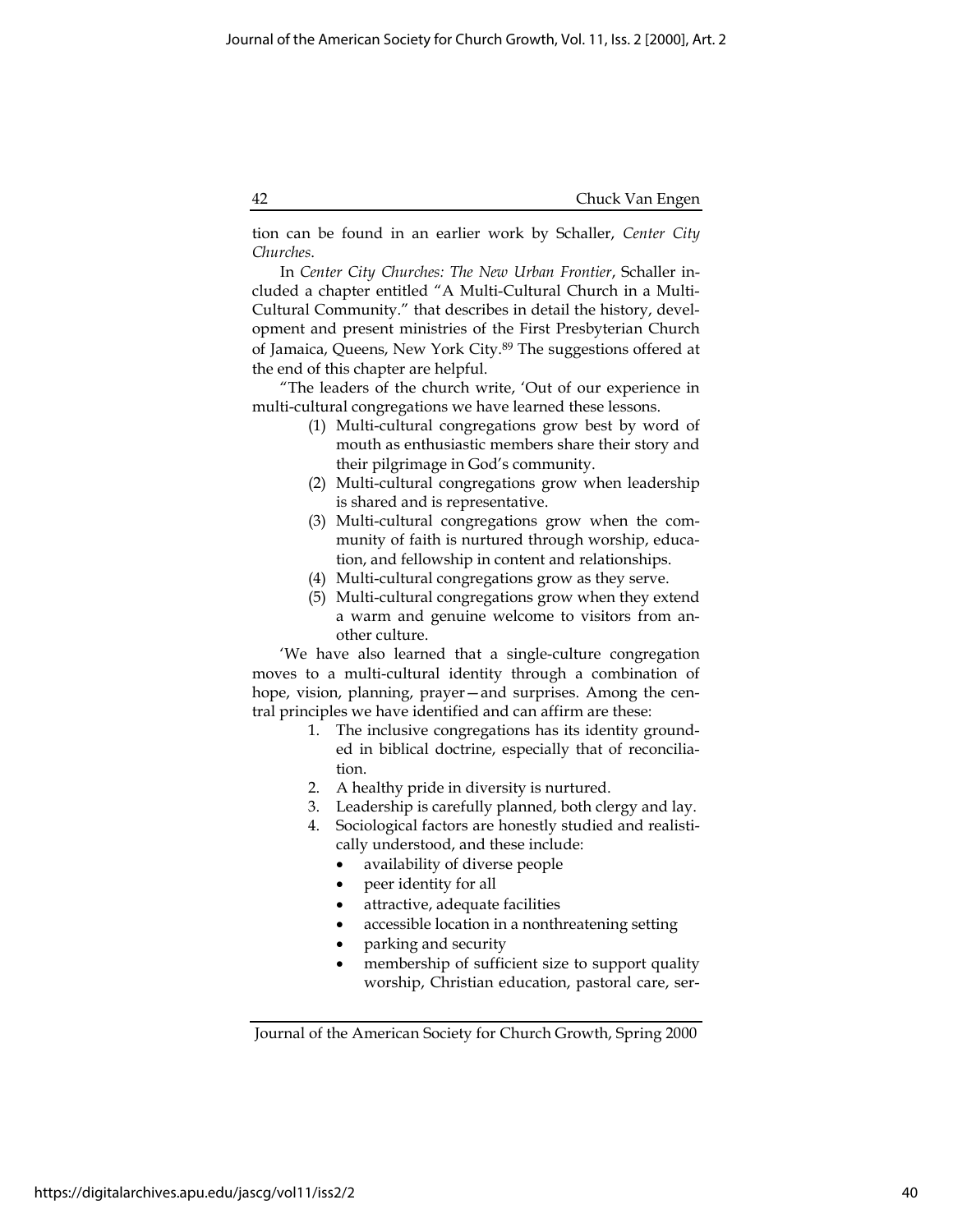#### vice/advocacy

5. Structuring and planning in terms of growth patterns, visible leadership, and a variety of styles of worship are essential.'"

# The Gospel and Our Culture Network

A third group studying the matter of the church and culture in North America are persons who around 1990 formed a network for conversation and reflection called the "Gospel and Our Culture Network" (GOCN), with George Hunsberger as the coordinator. Some of the most significant fruits of the group's reflection were published in 1996 with the title The Church Between Gospel and Culture: The Emerging Mission in North America. <sup>90</sup> .The book is organized in four sections: (I) Focusing the Mission Question; (II) Assessing Our Culture; (III) Discerning the Gospel; and (IV) Defining the Church.

Given the nature of the task that this network has set for itself, and given the obvious importance of cultural considerations built into the reflection of the group, one would expect to find a detailed analysis of the multi-ethnic and multi-cultural reality of present-day North America, coupled with some careful exploration of the forms of the church which would be appropriate for the various cultures of North America. Clearly this is within the arena of interest of the group. In the Introduction the authors affirm,

Every church everywhere will embody a local, particular expression of the gospel. God intends this to be so to give variegated witness to the salvation given in Christ. But each local expression is valid as an incarnation of the gospel only as it is faithful to the gospel's version of what is good, true, and beautiful. If there is too little identification with the culture, the church becomes a subcultural ghetto. If it assumes too much of the culture's perspectives and values, it domesticates and tames the gospel. The latter has become the major problem for the churches of North America....

According to such an analysis, the present crisis for the churches is not a matter of regaining lost ground or turf....Rather, it has to do with our need to encourage the encounter of the gospel with our culture. It will mean

Journal of the American Society for Church Growth, Spring 2000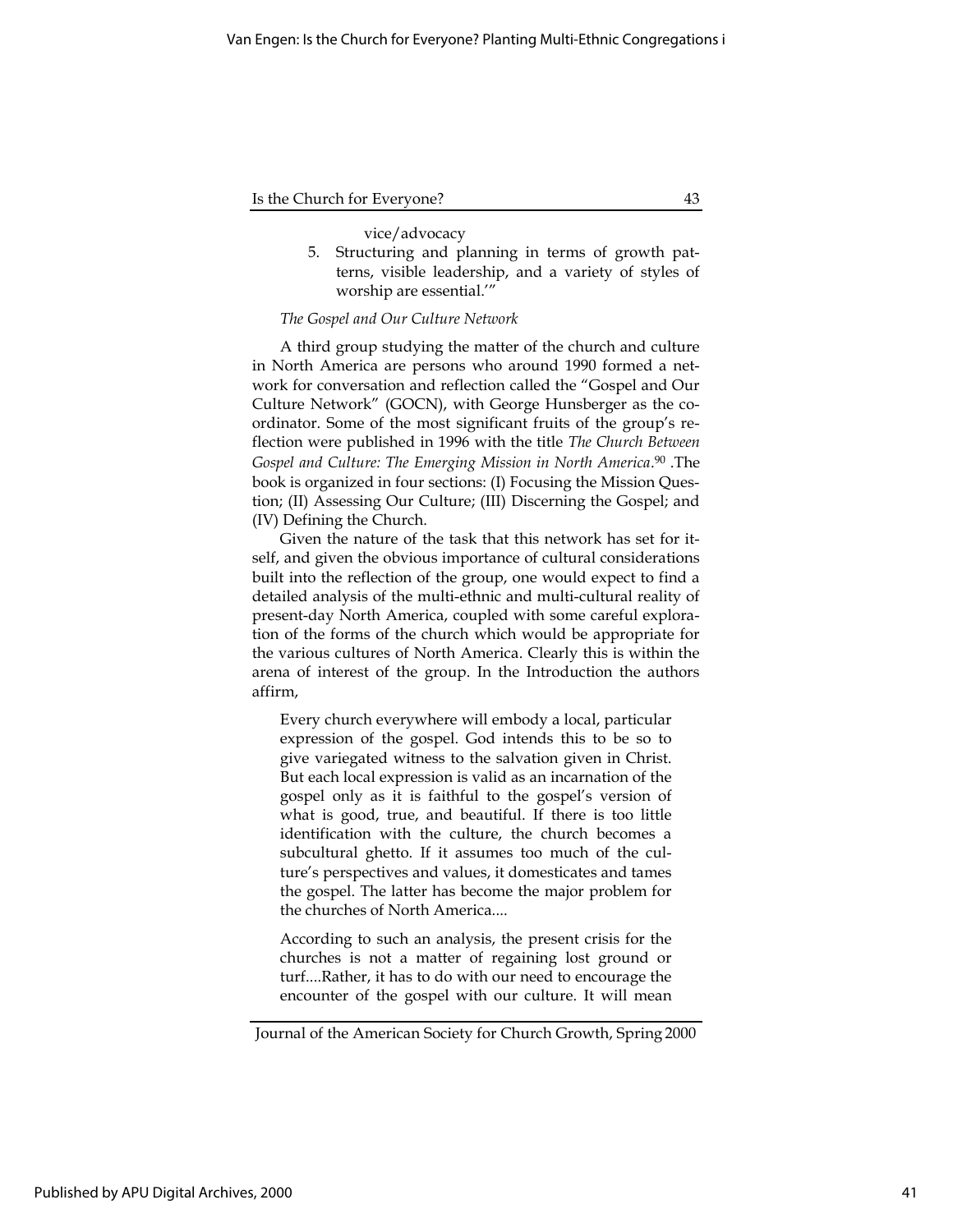learning how to be a church that by its nature lives always between gospel and culture, recognizing, on the one hand, the cultural dynamics that shape us as well as everyone else in this society, and, on the other hand, hearing the gospel that calls us to know and value and intend things in a very different way.<sup>91</sup>

So with great anticipation I examined this work as a possible guide to help me understand more clearly what is involved in being the church today in North America. Alas, I was to be disappointed. One looks in vain in the volume for any recognition of multi-ethnicity, of the fact of immigration, and of a consciousness of multiple cultures living side-by-side in North America. In fact, what is especially disconcerting is that there is no examination at all of what is meant by "culture." itself with reference to multi-ethnicity in the North American context. This volume demonstrates the cultural blindness can be created by an overemphasis on the universal side of the continuum we are studying in this paper.

A couple of illustrative samples from the book will suffice. On page 24 we are told, "First, we must pay attention to culture (emphasis is Hunsberger's)." But there is no clarification of which culture, except at the bottom of the page we are told to *pay* attention to each other. "It will require of us a new range of "ecumenical" partnership if we are to hear the gospel as it takes form in the variety of cultures, subcultures, denominational cultures, and ethnic cultures of North America...At this point, the agenda takes on global dimensions because the growing pervasiveness of Western culture....has made the agenda Newbigin has fostered a world-encircling one."

But what is meant here by "culture" in this use of the term? I would suggest that what is really being referred to is Western, WASPS culture which then eclipses all consideration of alternative world views that are in fact present in the North American reality.

This suspicion is borne out in an examination of the rest of the book. The excellent chapters in Part II are helpful if one is thinking of the Gospel's relationship to Western WASPS cultural values. But there is no clarification or qualification in the section as to who the subjects are to whom the word "our" refers. So on page 156 at the end of the chapter entitled, "The Gospel in Our

Journal of the American Society for Church Growth, Spring 2000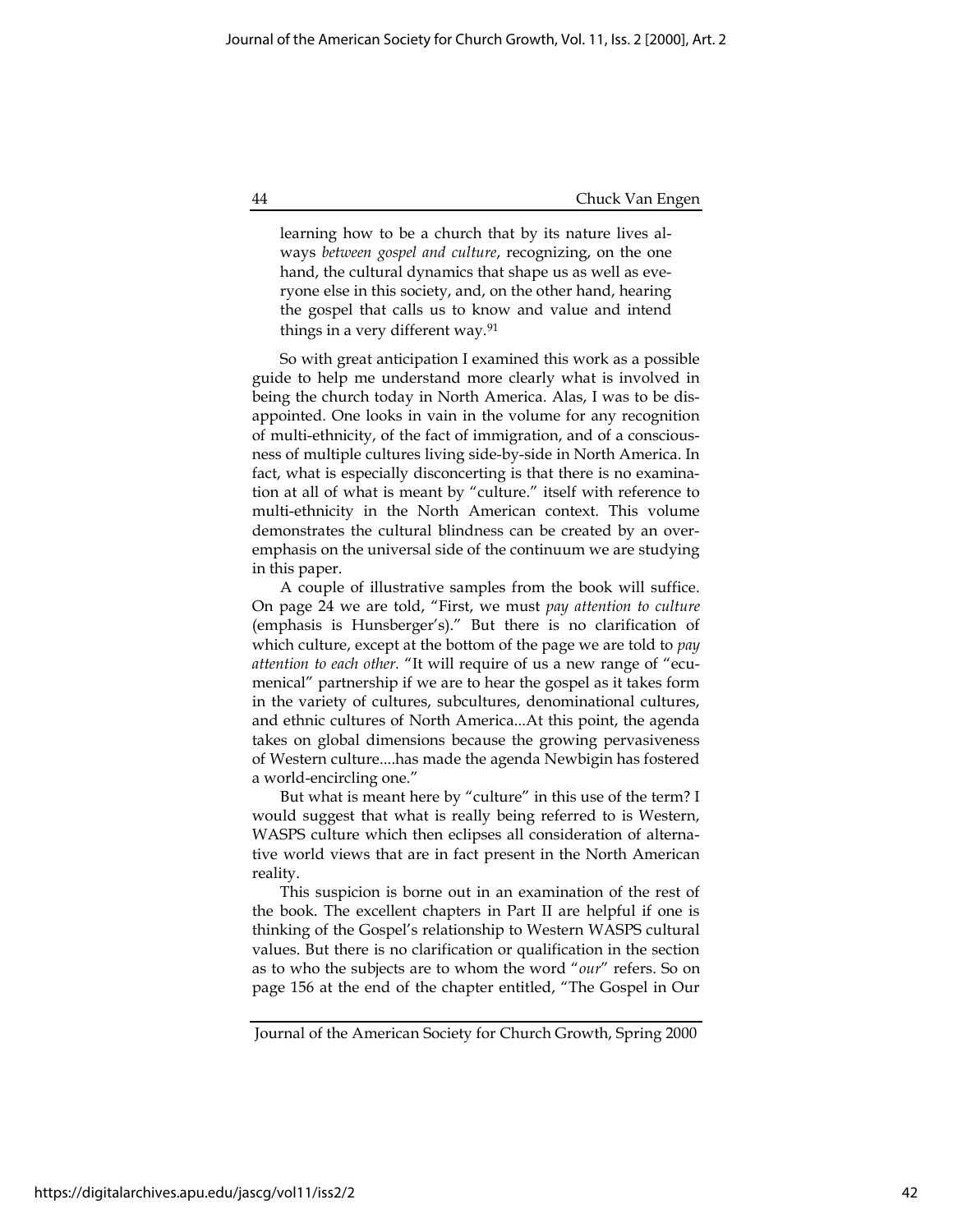Culture," the question is posed, "What is the gospel in our North American culture?" I realize that the author of this particular chapter (a brilliant anthropologist whose definition of worldview and approach to missionary anthropology I share and utilize all the time), and the various authors and editors of this volume did not have in the foreground of their thinking the matter of multiethnicity—a plurality of cultures—in the North American context. But that is precisely the point I am making. Is it by coincidence only that this issue was overlooked? The very fact that in the volume there is no recognition of multi-ethnicity and multiple worldviews in the North American reality—that fact itself should serve to demonstrate how one particular dominant culture can eclipse all other worldviews in a particular context. Too strong an emphasis on the universality of the gospel to everyone keep us from seeing the particularity of the cultural groups that make up that reality.<sup>92</sup>

Now, lest I be accused of spotlighting only one volume, albeit a symposium volume, let me add some additional titles of works by Evangelical authors whose thinking I deeply respect and whose theological work in many instances provides foundations for my own. Each of these books has excellent and important material. I share many of the concerns and find myself in substantial agreement with much of what they are presenting. However, the issue of planting multi-ethnic churches in North America has given me another set of glasses, a different hermeneutical question with which to read these works, among others. I find disturbing the extent to which they demonstrate the same phenomenon of cultural blindness which we have observed in others. What does this mean for Evangelicals attempting to plant multi-ethnic churches in North America?

Here I will only mention the titles. In each case I have looked in vain for a recognition that Western, WASPS culture is itself a particular contextualization of the gospel and a specific and particular cultural context for the Gospel in relation to multiple cultures and ethnicities in the North American reality.<sup>93</sup>

- John H. Armstrong, general editor, The Coming Evangelical Crisis.
- James Montgomery Boice and Benjamin E. Sasse, edit. Here We Stand: A Call from Confessing Evangelicals.
- Harold Bloom The American Religion: The Emergence of the Post-Christian Nation.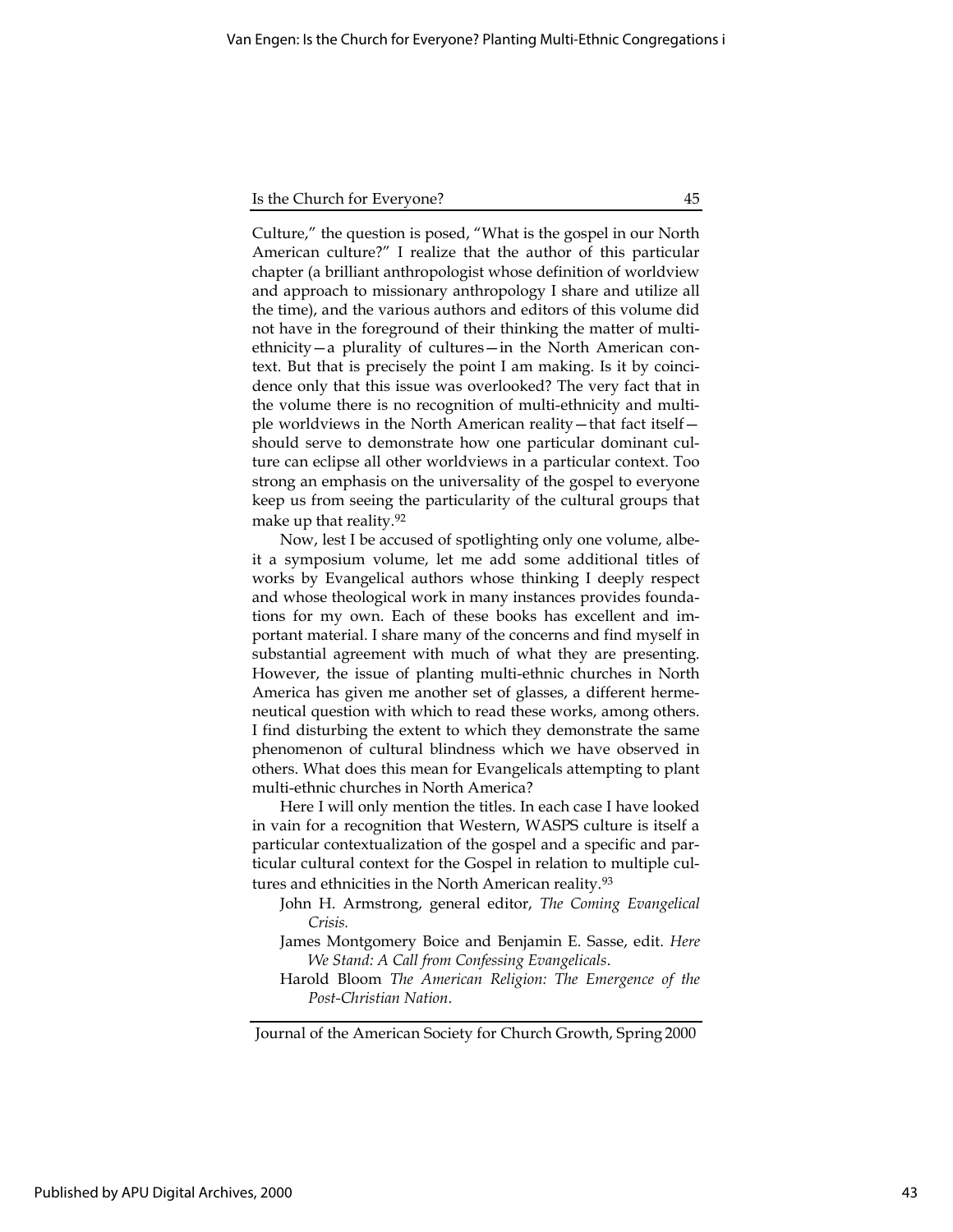- Os Guinness. Dining With the Devil: The Megachurch Movement Flirts with Modernity.
- John F. MacArthur Jr. Ashamed of the Gospel: When the Church Becomes like the World.
- Dennis McCallum The Death of Truth:; What's Wrong With Multiculturalism, The Rejection of Reason, and the New Postmodern Diversity.
- Alister McGrath. Evangelicalism & the Future of Christianity.
- Douglas D. Webster. Selling Jesus: What's Wrong with Marketing the Church.

This section has sought to demonstrate the effect of an overemphasis on universality that seems blind us to cultural distinctives and then tends to superimpose one cultural perspective on the multi-ethnic reality of North America. Coupled with section "C," I have tried to demonstrate how important it is to hold together both universal particularity and particular universality. On the one hand, when particularity is over-emphasized, as has been the case with the HUP, atomization and fragmentation may occur.94 On the other hand, when universality is overemphasized it tends to blind us to cultural distinctives and often will move us to superimpose one particular dominant cultural perspective on all others. Both of these possibilities may have disastrous and hurtful consequences in multi-ethnic and even multi-congregational settings. This, then, provides us with some sensitivity with which to review the various models suggested for multi-ethnic congregations. Our question, then, becomes, precisely how are they allowing a balance to be offered in which the members may experience the complementarity of the universality and the particularity of the Gospel.

# CONGREGATIONS—The Goals of mission

The essential nature of the church is that it is a reconciling community, one family made up of persons from all the families of the earth, intended to demonstrate simultaneously oneness in Christ and cultural diversity.<sup>95</sup> This calls for a particular set of special cross-cultural and pastoral qualities of leadership, and therefore specific needs in relation to ministry formation. In this section I will

- 1. begin by briefly affirming the dual nature of the church, then
- 2. suggest a guideline about church planting in North

Journal of the American Society for Church Growth, Spring 2000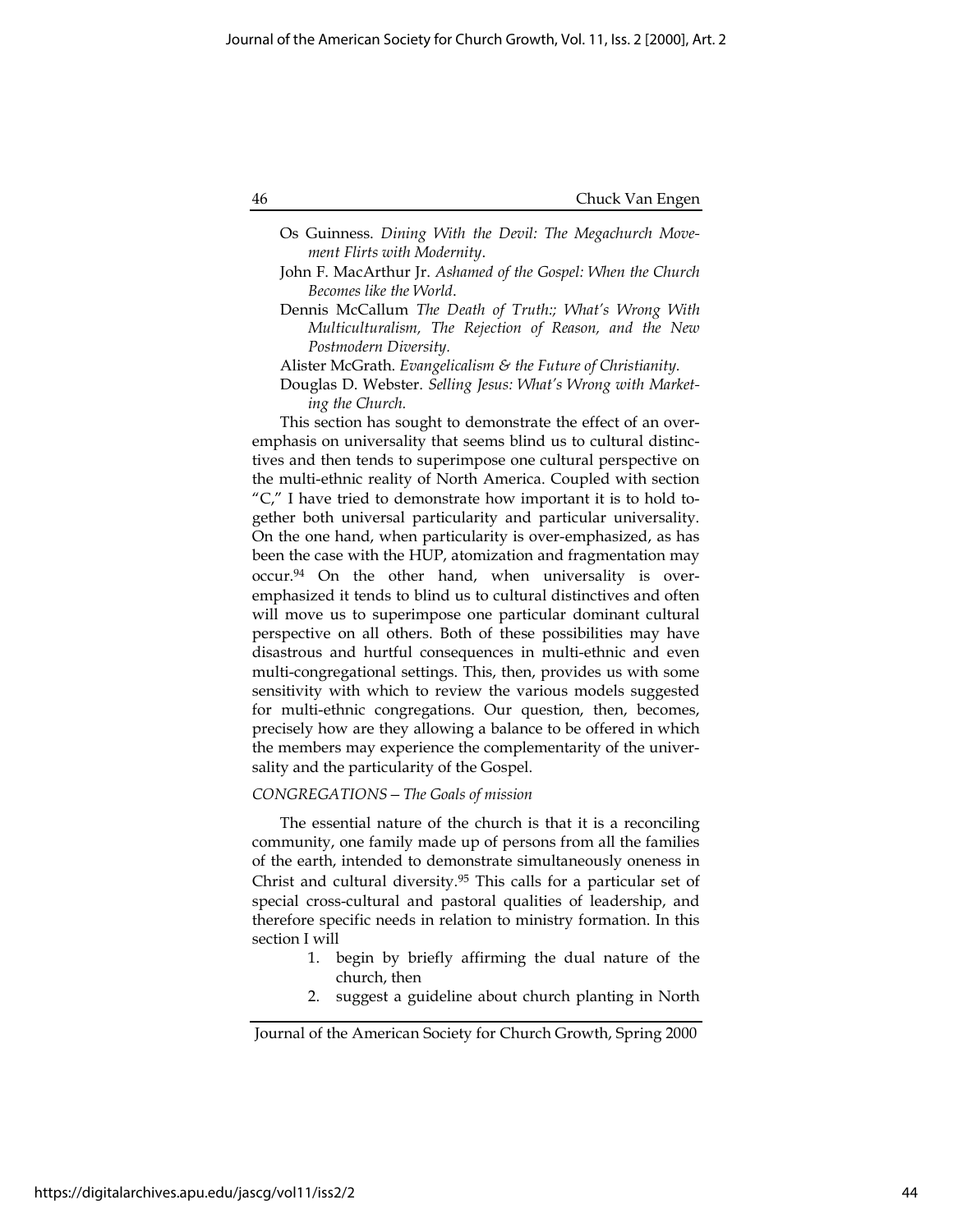America that might be consistent with the Church's nature. Given this guideline, I will,

- 3. demonstrate how the guideline is in fact a consistent application of McGavran's original intent and a more recent concession on the part of Wagner. Finally,
- 4. I will briefly reflect on what "particular universality/universal particularity" might mean in assessing various models of planting multi-ethnic congregations.

#### The Oneness of the Church that is Made Up of Many persons

Our starting point here must be the nature of the Church as that is embodied in the local congregation. As I have pointed out in God's Missionary People, the nature of the Church resembles the nature of the Head of the Church in having two complementary yet united aspects: human and divine. The Church Universal can only be experienced as it takes concrete shape in the local congregation—wherever in the world that may be. And when we study the local congregation, we are especially struck by the way these two sides of its nature coexist. As we know it embodied in the local congregation, the Church is both theological and sociological; both a spiritual unity in faith in Jesus Christ its Head and a socio-cultural unity of human relationships that come together in corporate vision, sense of purpose, shared interests and similar needs.

Paul made a strong case for this in Ephesians 2:11-11. Reminding his readers that "at one time you were Gentiles by birth..." (differing greatly in their ethnic and cultural background). Yet they are all together united in Jesus Christ who makes them to become one. "In him the whole structure is joined together and grows into a holy temple in the Lord; in whom you also are built together spiritually into a dwelling place for God." They are socio-culturally many, yet theologically one. So Paul made it a habit of writing to "the Church" (singular and universal) "in" Ephesus, or Galatia, or Corinth, or Rome (plural in location and contextually particular). Authentic congregations that embody the most essential nature of the Church should demonstrate this dialectical reality-- they are simultaneously universal and particular.

Wayne Zunkel offered a helpful way of saying this with ref-

Journal of the American Society for Church Growth, Spring 2000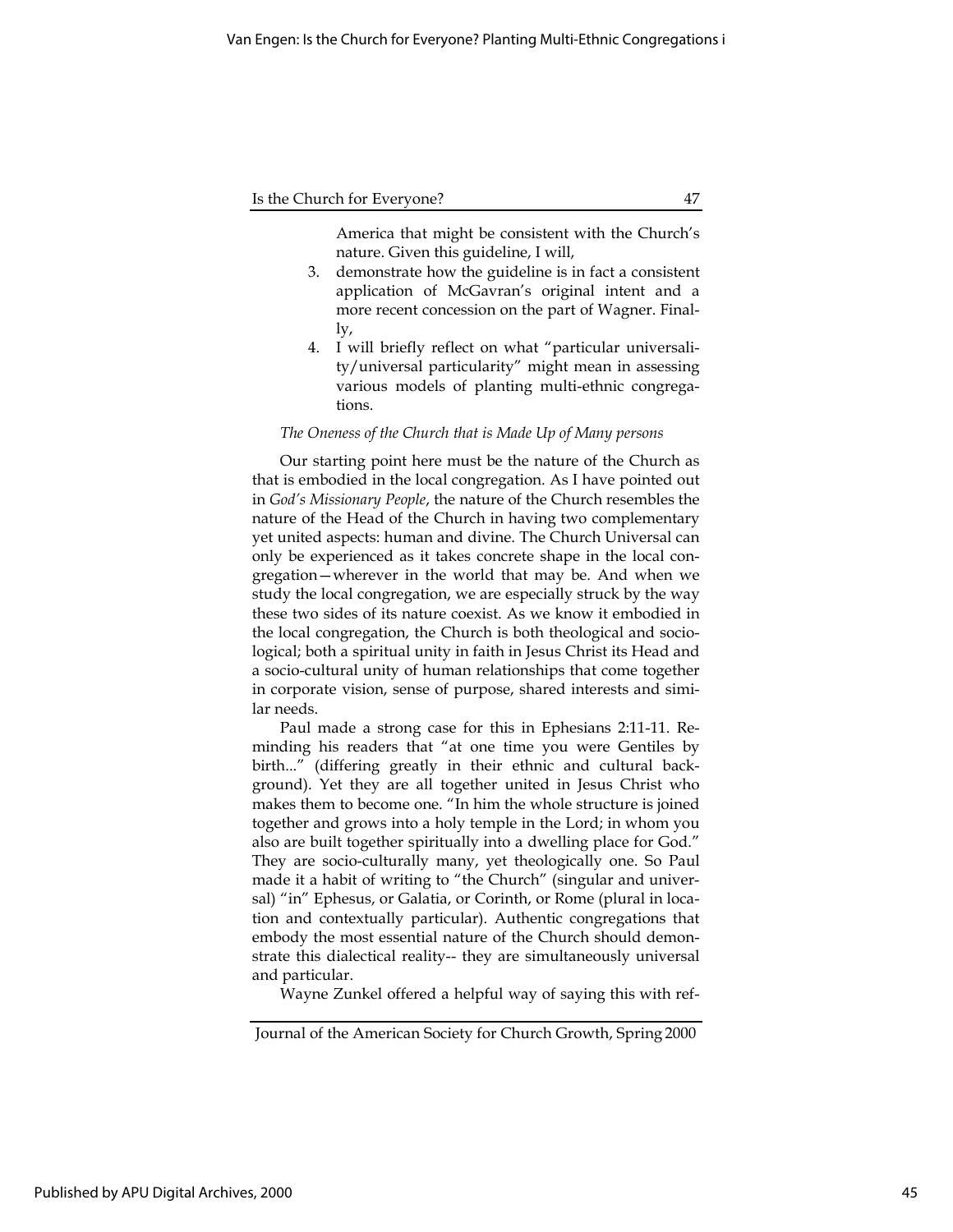erence to issues of 'blindness."

There are two areas of blindness of which Christians must be ever aware. Both are limiting and destructive. The first is people blindness. A failure to see peoples as they are. To recognize that culture is for each person a total thing. Its foods, its values, its language, its little ways of doing things are all bound up together....God comes to us. First by becoming flesh and dwelling among us. By suffering and struggling and by being tempted at every point as we are (Hebrews 4:15). But more than that, by speaking to us in the heart language we understand, in ways that we are best prepared to hear....

But there is a *second* kind of blindness which afflicts us: kingdom blindness. Not only must we see the richness of cultural diversity, we must know that God wants his people drawn together into his own family, brothers and sisters together.

We see the breakthrough in the New Testament....

And it is Christ who alone can bring us together....

We need to see people in their richness and in the richness of their culture. We need also, at the same time, to see God's dream that we are all his children. Until we see and understand both those truths, we have missed a major part of what the gospel declares.<sup>96</sup>

Thus it is imperative that we understand this dual nature of the Church when we consider the matter of planting ethnic churches and relate this to planting multi-ethnic churches. This greater balance of the two sides of the Church's nature was emphasized by Rene Padilla, David Bosch, Eddie Gibbs and Arthur Glasser. These authors were supportive of many of the directions and emphases of the Church Growth Movement and they shared the desire on the part of Church Growth folks to be sensitive to cultural matters and desirous of being culturally appropriate. However, they each have voiced their discomfort with overemphasizing the cultural and sociological side of the Church's nature to the detriment of its universal and theological.<sup>97</sup>

Journal of the American Society for Church Growth, Spring 2000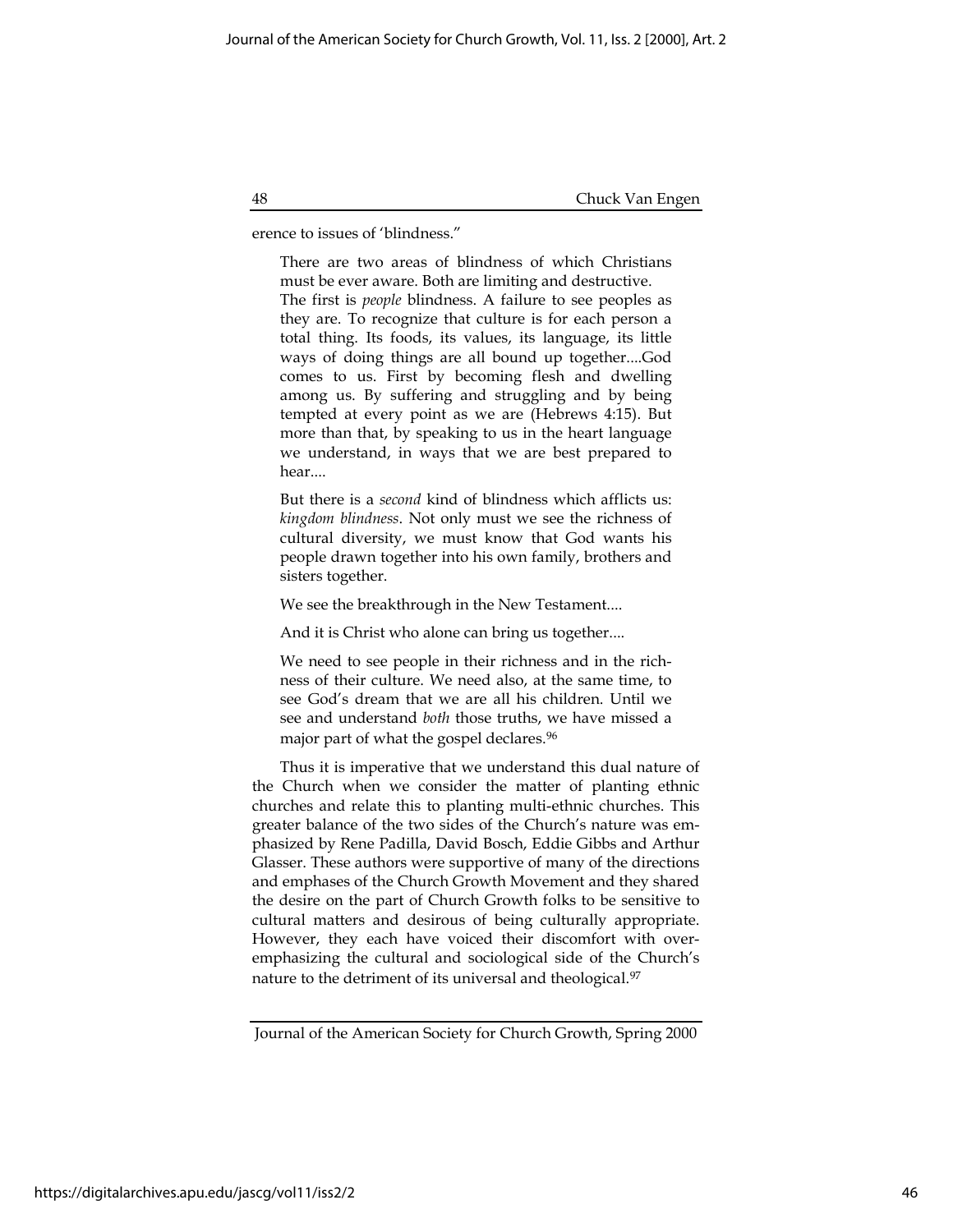## A Suggested Guideline for Church Planting in North America

If we take seriously the dual nature of the Church mentioned above, I would suggest we consider a new "guideline" of church planting in North America. The guideline is this:

Church-planting in North America should strive to be as multi-ethnic as its surrounding context.

In God's Missionary People I draw from the work of Alvin Lindgren and Norman Shawchuck<sup>98</sup> in viewing the local congregation as one of many sub-systems within a larger system. If we utilize such a systems-approach to understand the nature of the congregation's relationship to its surrounding culture, we will soon notice the following. People representing many different cultures in a place like, say, Cerritos, California, are the same folks who attend the same schools together, who keep their money in the same banks, shop at the same malls, use the same hospitals, buy groceries in the same supermarkets, and drive the same freeways. Is there, then, any reason for them to be "segregated" when it comes to their church attendance?

On the other hand, is it realistic or appropriate to advocate the planting of a multi-ethnic congregation in the middle of the cornfields of eastern Nebraska where my Dutch ancestors lived? Recognizing that the Church is both particular and universal, is it not time we move the discussion about homogeneity to another level and make our recommendation dependent on contextual analysis rather than theoretical dogma? In North America, are we not dealing with a changing context that now calls for different approaches and transformed perspectives? Please notice that this call to consider the planting of multiethnic congregations cuts equally in all directions, directed to all mono-ethnic, culturally-bound congregations: Anglo, Swedish, Dutch, Korean, Chinese, Hispanic, African American, and so on.

#### McGavran's Original Intent and Wagner's Concession

I believe that the approach outlined above is consistent with Donald McGavran's original intent, although it yields a very different result. In the first edition of Understanding Church Growth (1970), McGavran voiced a suspicion that this might become the case. At the end of the chapter entitled "Without Crossing Barriers," where we have seen that McGavran developed some of the most basic conceptualization of homogeneity, McGavran includ-

Journal of the American Society for Church Growth, Spring 2000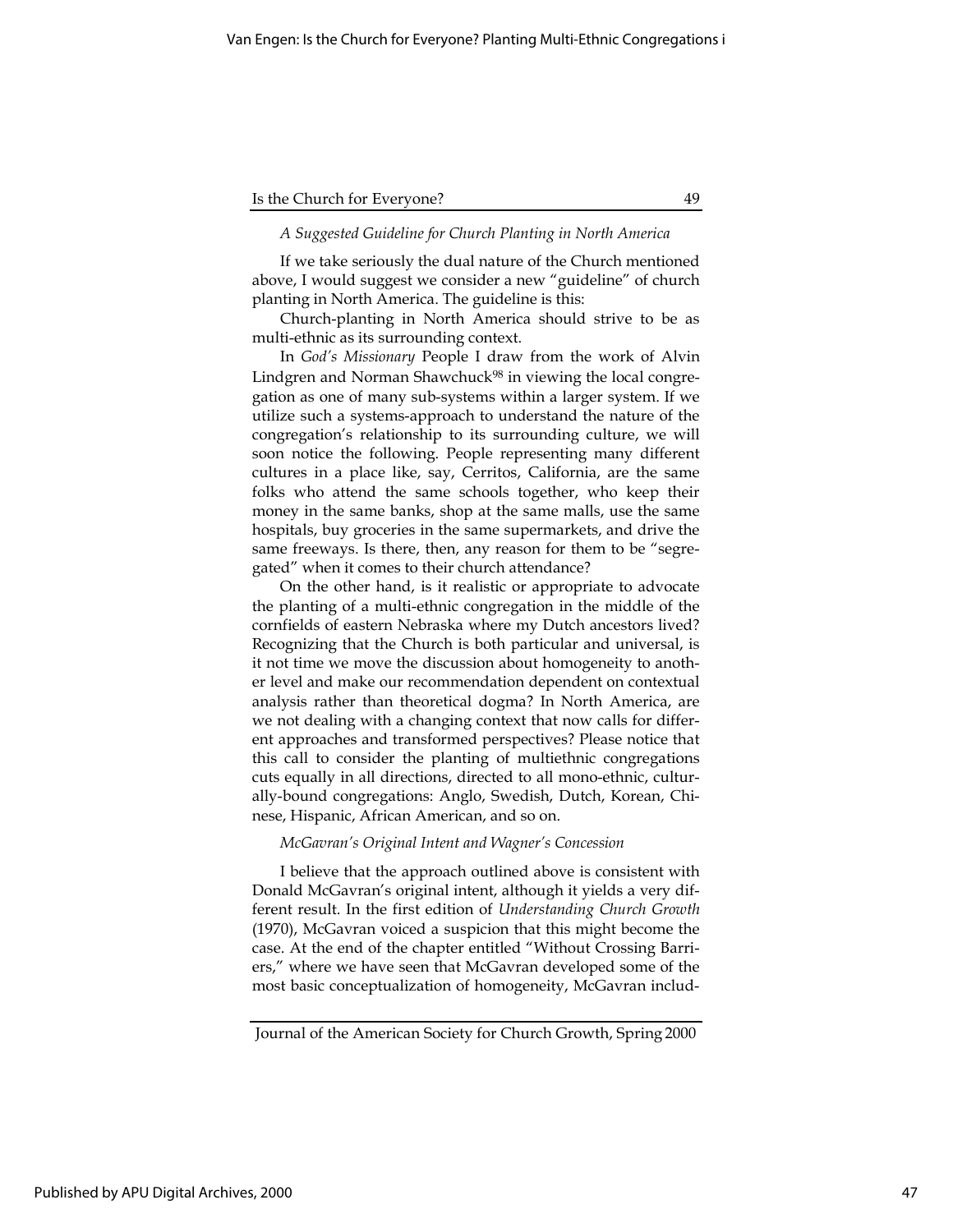ed a small section, "An Urban Exception."

In true melting pots, the fact that the Church is a unifying society, different from any of the disappearing clans, classes, or castes, and seems likely to supersede them, draws men (sic) to the Christian faith....The Christian Church in the cities of the Roman Empire flourished in just such melting pots. She provided a supra-racial community or ecumenical fellowship to which city dwellers, emancipated from their provincial and tribal bonds, flocked in great numbers....I such cities (where there may be a true melting pot), some supratribal Churches are growing rapidly by conversion. Congregations which worship in a standard language and disregard class differences multiply furiously. In such cities the unifying brotherhood should be stressed, breaking with the old homogeneous unit should be a prerequisite for baptism, and worship in the standard language should become the rule.<sup>99</sup>

This early suspicion of McGavran's underwent significant softening in subsequent editions of Understanding Church Growth. In the 1980 edition he preserves the title of the sub-section and says, "In (melting pot metropolitan cities) some conglomerate Churches are growing rapidly by conversion....In such cities the unifying brotherhood should be stressed and worship in the standard language should become the rule. In most cities, however, conglomerate Churches are not growing rapidly by conversion....<sup>100</sup>

Then in the 1990 edition, edited by Peter Wagner, the title of the subsection drops out completely and gets changed to "Common Sense Assumed." "The church, I am sure, will not deify the (homogeneous unit) principle I am describing in this chapter....If in a given instance, congregations neglecting the homogeneous unit principle grow better than those observing it, the church will not blindly follow the principle. It will be open to the leading of the Holy Spirit."<sup>101</sup>

After 1970, McGavran seemed to make a point of mentioning the possible exception to homogeneity in the development of what he began to call "conglomerate congregations."<sup>102</sup> Although McGavran's major interest was in whether such congregations

Journal of the American Society for Church Growth, Spring 2000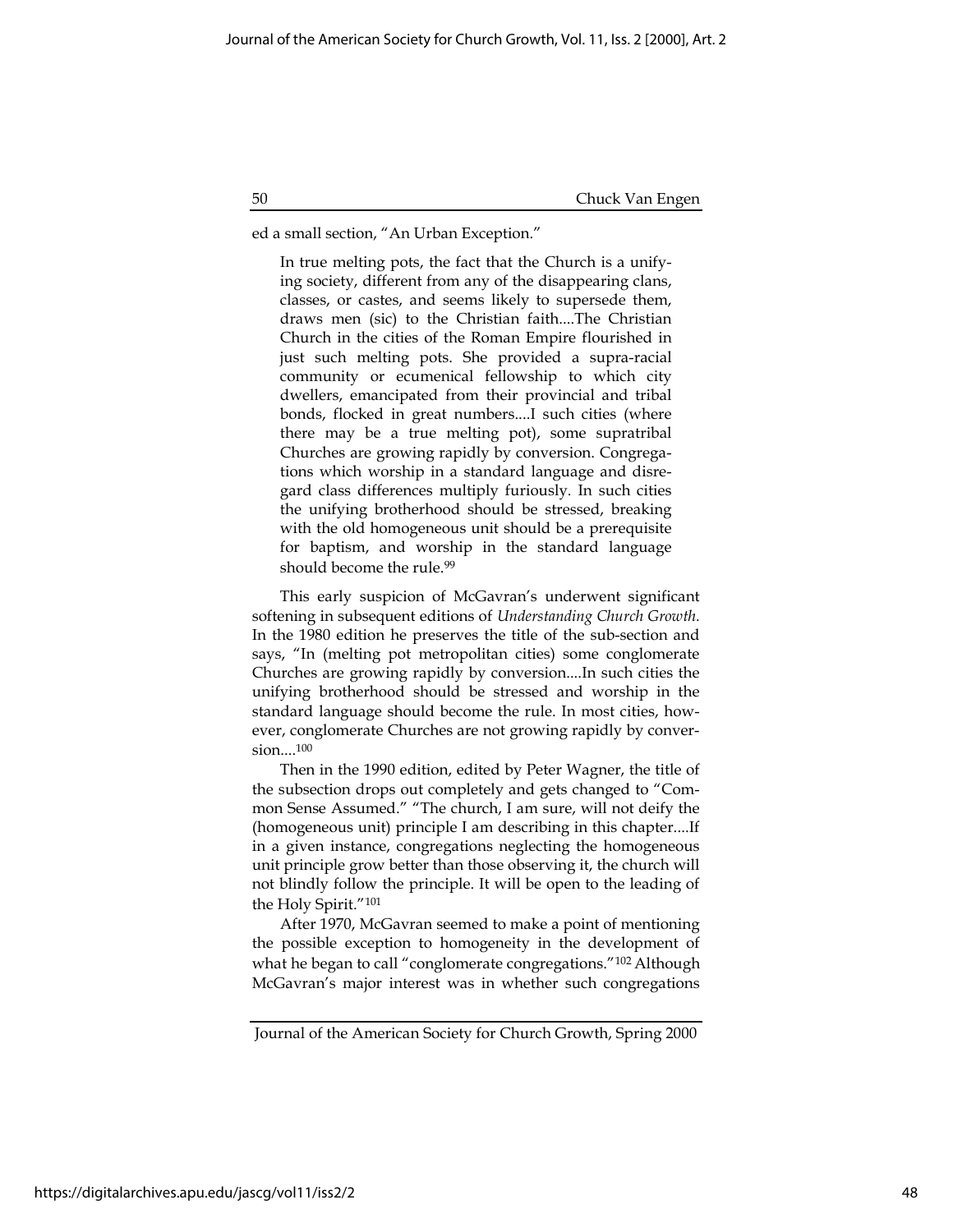grew numerically or not, I would like to suggest that there was something else in the back of his mind. As we saw earlier, McGavran's foundational thought had to do with cultural sensitivity that recognizes what is happening in a given context and responds appropriately. This led him to stress predominantly the matter of cultural differences between groups. But behind this was a profound desire to be "indigenous," to be contextually attuned to the cultural realities of the situation in which one was to plant churches. It was by no means coincidental that McGavran's first major faculty appointment when the established the School of World Mission/Institute of Church Growth was to bring in

Interestingly, Alan Tippett, a world-class missionary anthropologist and McGavran's first colleague in the School of World Mission, once wrote a chapter entitled "The Dynamics of the Bicultural Church." In one section he stresses that we should "recognize the ethnic units"<sup>103</sup> But in the next section he affirms, "Recognize the Multi-Ethnic Context." "I have already suggested that we must go further than just recognize the different ethnic units. We need to realize that we live in a multi-ethnic world. This is our context." Tippett then goes on to describe his experience in a multi-ethnic congregation in Fiji. "We patronized each other's public functions and money efforts; we shared each others preachers and teachers; and social events like weddings were quite multi-ethnic. Thus in the fellowship of believers, although our organizations were distinct and we retired into Fijian, Hindustani or English at many points, yet we were always glad for the events we shared as a multi-ethnic community, whether these were conducted in English or were multi-lingual....On the level of the Church as the Body of Christ proclaiming the word of Christ to the outside world, we sought to demonstrate that the Gospel was adequate to incorporate all races....In the example of multi-ethnic fellowship and witness I cited above, it was apparent that not only were the ethnic entities recognized, but they were also working together with their hearts beating as one heart. The diversity was within a unity. I venture to say these people were 'one in Christ' in spite of their differences. They were well aware of the fact that they belonged to different folds, yet were also one flock under one Shepherd."<sup>104</sup> It seems to me that Tippett's emphasis here is in tune with what McGavran

Journal of the American Society for Church Growth, Spring 2000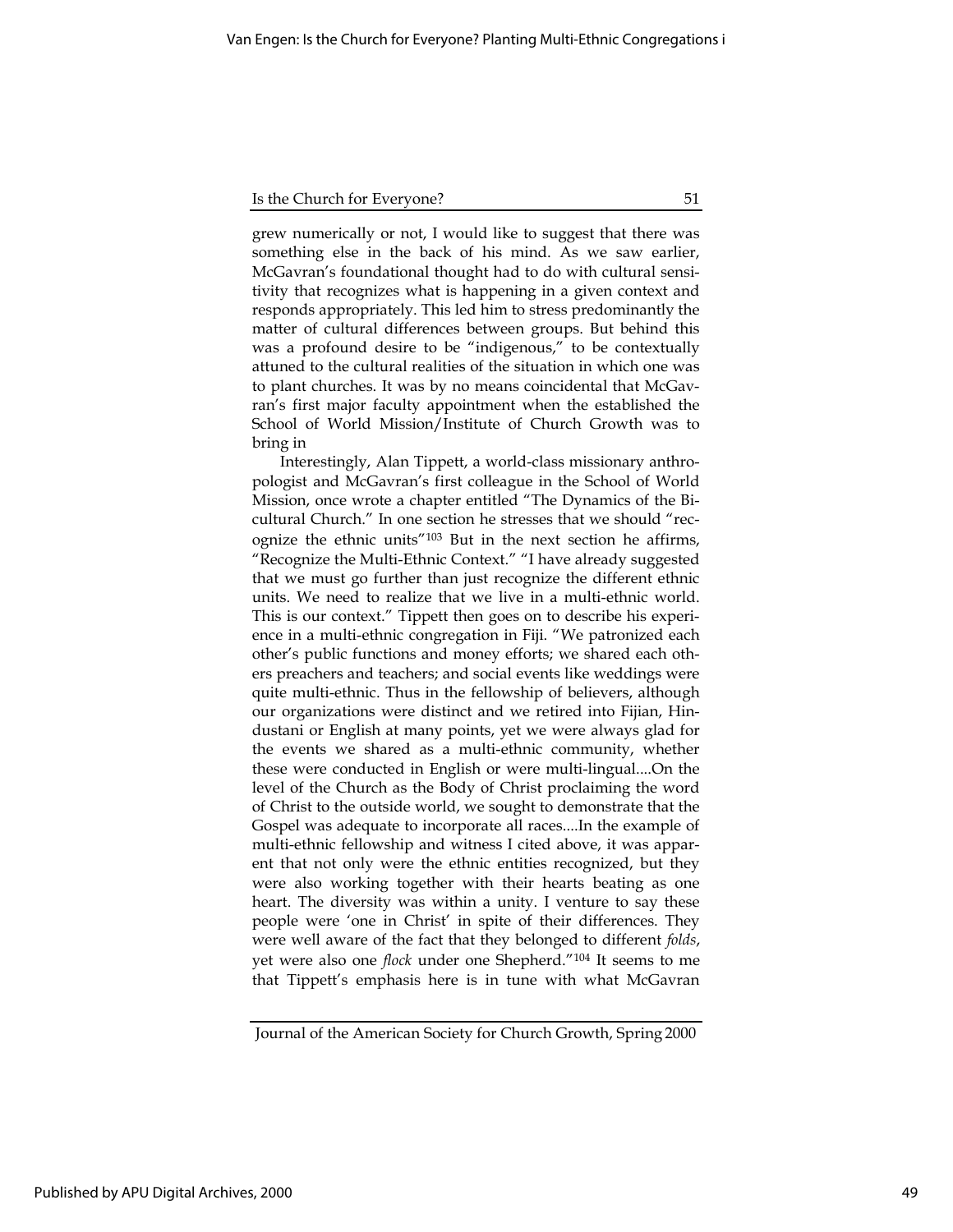originally intended.

C. Peter Wagner has been changing in his assessment of the HUP, and moving in the direction of grudgingly affirming the possibility that planting multi-ethnic congregations may be appropriate. In 1981, in Church Growth and the Whole Gospel, Wagner offered the suggestion that in specific multi-ethnic situations, the church planter should consider a continuum from homogeneous to "conglomerate" (multi-ethnic or multi-cultural) relationships in a congregation. There, Wagner suggested that primary relationships are best developed along homogeneous lines, and secondary-level relationships might take place in conglomerate settings. Wagner than tied this in with his well-known "family, cell, congregation, celebration, festival" typology of congregational life, suggesting that at the level of "family" homogeneity is best affirmed—and at the level of "festival" there is a place for conglomerate relationships.

This concession was significant, since it built on an affirmation that Wagner had made two years earlier in Our Kind of People. "The local congregation in a given community should be only as integrated as are the families and other primary social groups in the community, while intercongregational activities and relationships should be as integrated as are the secondary social groups in the community or society as a whole.<sup>105</sup>

Interestingly, by 1996 Wagner was willing to view a multiethnic congregation with in a somewhat more positive light. In The Healthy Church, he lists several solutions as to how one might respond to "ethnikitis." Wagner states, "Many church leaders, aware that in the kingdom of God barriers of race and culture and social class should not divide believers, desire their congregations to mix people of various cultures in worship, fellowship and ministry." (Notice that these are for Wagner primary relationships, not secondary.) "This would, by far, be the most ideal way to handle church ethnikitis. A few experiments in developing conglomerate churches have succeeded." (Here Wagner mentions the Church on Brady with Tom Wolf, a church which Manuel Ortiz also mentions.)

"Realistically speaking," Wagner says, "the odds of success for a conglomerate church are so low that I include it in this list of options somewhat reluctantly. I know of many pastors who invested deeply in such efforts, only to find that their subsequent failures led to critical setbacks in their personal lives and their

https://digitalarchives.apu.edu/jascg/vol11/iss2/2

Journal of the American Society for Church Growth, Spring 2000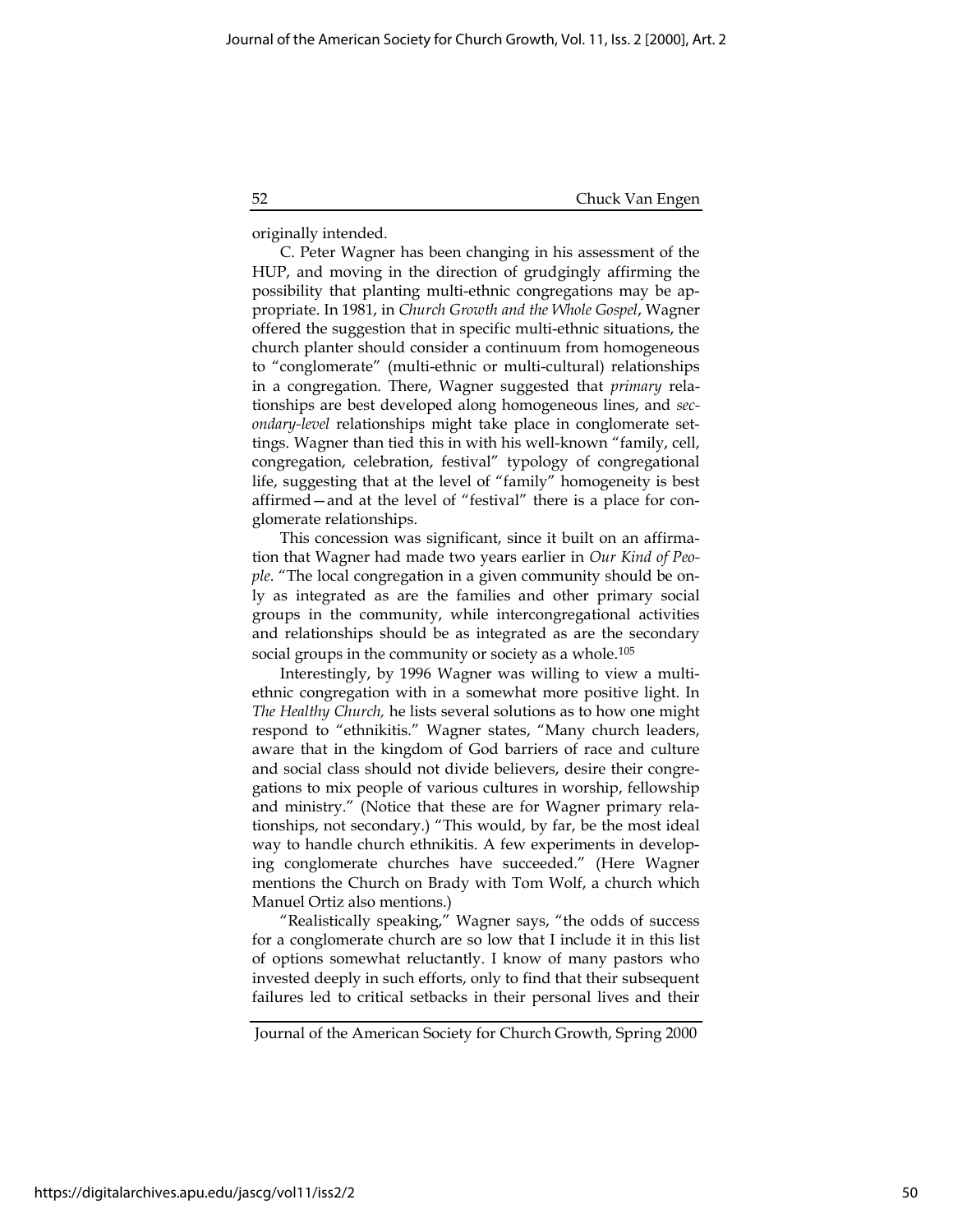ministries, and I hesitate to do or say anything that would tend to add to their numbers...."<sup>106</sup>

Harvie Conn recently edited Planting and Growing Urban Churches: From Dream to Reality. This symposium contains a chapter by David Britt entitled, "From Homogeneity to Congruence." I believe what Britt is calling "congruence" is very close to the contextual approach I am suggesting in advocating the planting of multi-ethnic churches. After a thoroughgoing analysis of McGavran's concept of homogeneity, and having noted the difficulties we face in using it in urban settings, Britt suggests that we substitute a linear, stacked-up analysis of the multiple institutional and contextual factors that impact church growth with the concept of "congruity" which compares the make-up and nature of the congregation with the make-up and nature of the context. Britt writes,

Congruence is similar to homogeneity in that congruence also assumes that most of us are attracted to others who share like values. Congruence differs, however, from homogeneity in that it refers not only to a characteristic of the congregation, but to a relationship between the congregation and its community context. My adoption of the term stems from my understanding of social theory, especially that of (Peter) Berger...

Where the cultural symbols of a congregation are congruent with those of a local community, the gospel will receive an easier hearing . Church-community congruence forms the backdrop for church growth or decline....

The church-community congruence model argues...that conservative congregations grow best when they articulate the values already present in their cultural contexts. These values may be different from the values assumed to be dominant in the national culture, but they are community values in a local sense.<sup>107</sup>

It may be that the concept of "congruence" will offer us a helpful way to allow the multi-ethnicity of the context to influence the multi-ethnicity of the congregations we plant in that context. The reader should note that this approach does not say that planting homogeneous congregations is inappropriate. Quite the contrary. The "guideline" I am suggesting allows us to affirm

Journal of the American Society for Church Growth, Spring 2000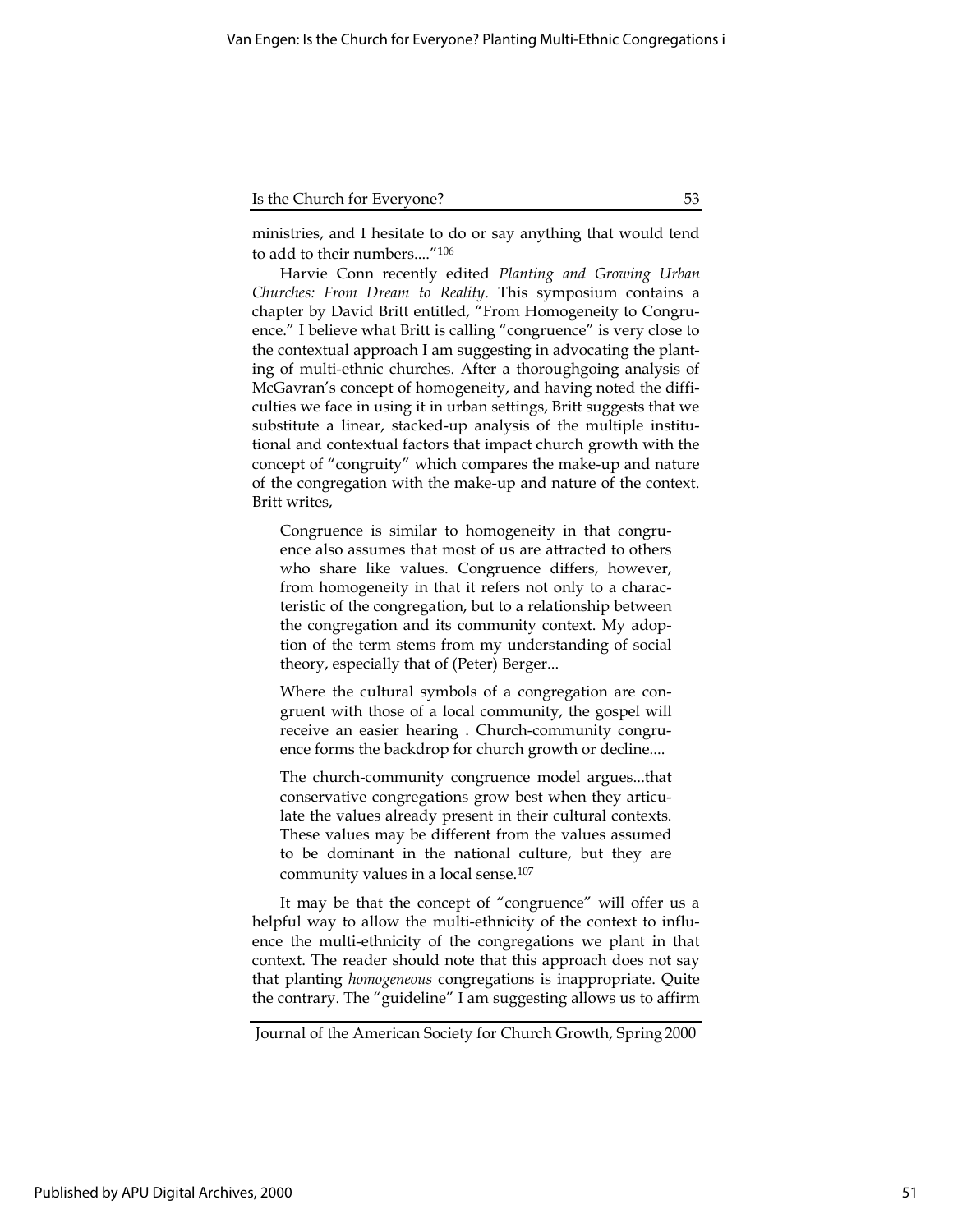the planting both of homogeneous and multi-ethnic congregations. As David Shenk and Ervin Stutzman said in Creating Communities of the Kingdom,

In a pluralistic society like North America or in most large cities around the world, it is desirable to plant both homogeneous people group churches and heterogeneous churches which are highly diverse in ethnic composition. Furthermore, it is never right to exclude any true believers from the church of their choice. No congregation is a true colony of heaven on earth if it denies membership to a person because of racial, ethnic, language, social, educational, or economic considerations. That fact is central to the New Testament understanding and expression of church. At the same time, it is right for people to worship in the language and idiom of their choice. It is for this reason that we believe it is both biblical and wise, especially in urban settings, to plant both heterogeneous and homogeneous congregations.<sup>108</sup>

## Models of Multi-ethnic Church Planting<sup>109</sup>

Eldin Villafañe has suggested that there are at least four options which address the matter of multi-ethnicity. "The first model is the 'multi-congregational model'....This pattern is 'as a corporation composed of several congregations (Anglo and ethnic) in which the autonomy of each congregation is preserved and the resources of the congregations are combined to present a strong evangelistic witness in the community."

"The second model is the 'temporary sponsorship model.' This model pictures and Anglo congregation using its resources to minister to the ethnic groups in the neighborhood by aiding them to establish their won ethnic congregation....

"The third model is the 'bi-lingual, bi-cultural model.' This is an 'integrated church' model, where members of more than one homogeneous unit hold membership and participate in the activities of a single congregation.

"The fourth model is the 'total transition model.' This pattern involves the planned phasing out of the original congregation and the phasing in of a new ethnic neighborhood congregation....

The above models and others than can be added represent

Journal of the American Society for Church Growth, Spring 2000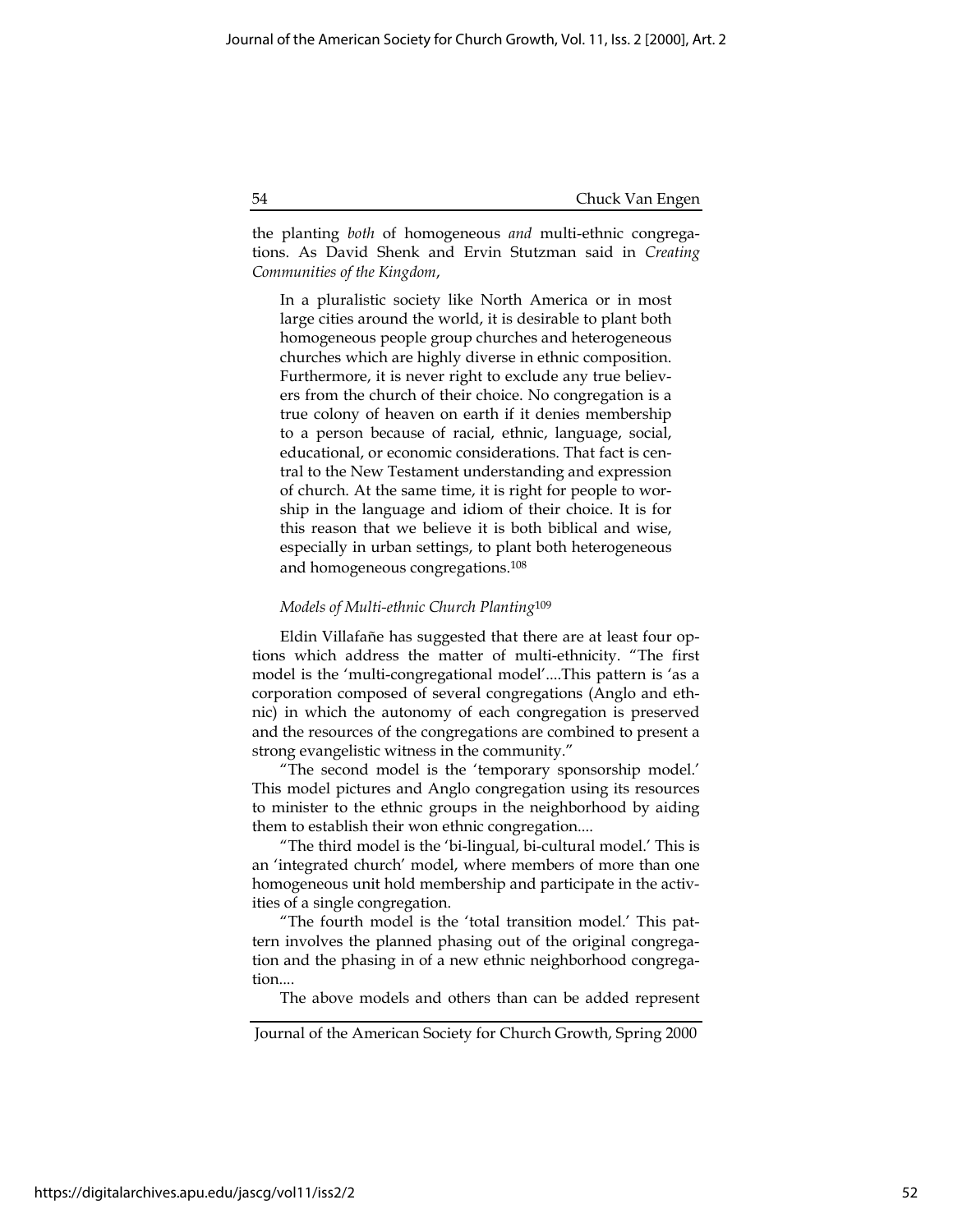structural adaptations that try to respond to communities undergoing ethnic transitions. While the 'multi-congregational model' may be the ideal for urban ministries in transition communities, the other models are viable options. The particular context of ministry, with its distinct demographic trends, cultural/ethnic diversity, and socioeconomic reality, coupled with the 'health' of the receiving and the original church, are the most determinative factors in the Spirit-let selection of the appropriate model."<sup>110</sup>

Oscar Romo has advocated what he called, "Transcultural Outreach," which he describes as following at least two different paths. The models he mentions involve a number of multi-ethnic dynamics and overlap with what some seem to be calling "models of multi-ethnic church planting."

Transcultural Outreach is the effort of an existing homogeneous church to share the gospel with persons of another ethnic/languave-culture group residing in the community...

The recent emergence of the "indigenous satellite" approach uses the bases of the concept (of Transcultural Outreach), encouraging a continual ministry. Transcultural Outreach provides a way for a local church to minister to all the people in the community regardless of culture and language. It also permits the usage of existing facilities initially. Often this has led to the development of a bilingual, bicultural church...

Decades of change in America and the diversity of value systems call for a mission strategy focused on ethnic people. The strategy should consider the nation, especially the urban areas, as a related unit made up of people who live not only in a geographical, professional, and socio-economic community, but also in the ethnic community.<sup>111</sup>

In The Hispanic Challenge: Opportunities Confronting the Church, Manuel Ortiz described a number of "ecclesiastical structures" as possible options in ethnic church planting. He mentioned "Model 1: Growing Alongside," "Growing Within," "Growing Without," "Growing Through House Churches," and "Growing Into (Assimilation)." Without taking time here to describe each of these, it is significant to note that in this work Ortiz

Journal of the American Society for Church Growth, Spring 2000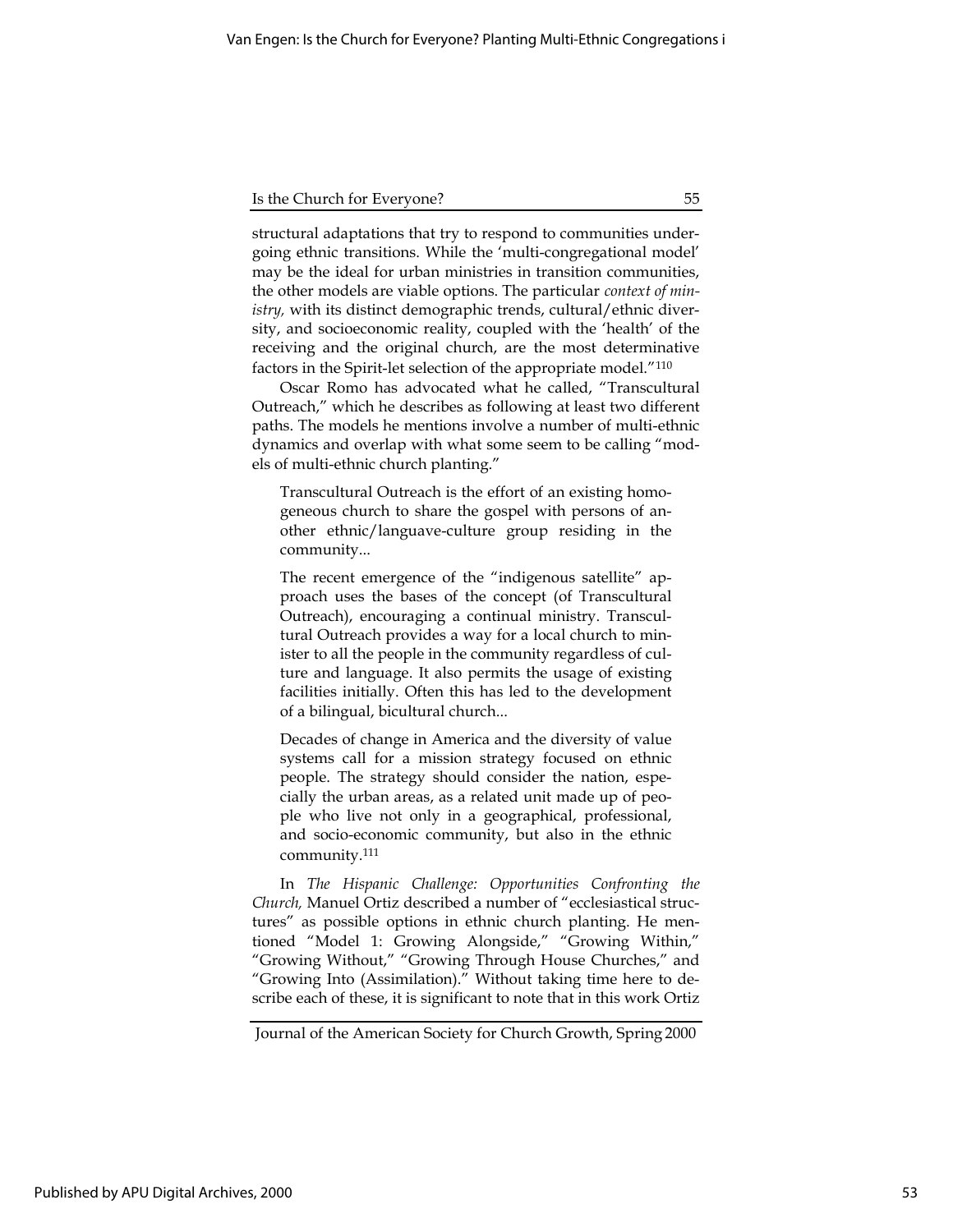suggests that primarily contextual matters and issues of the historical development of particular congregations should assist the church planters in selecting from among these models. Clearly Ortiz's thinking has progressed since the 1993 publication of this work, and in One New People Ortiz is wrestling more deeply with the issues that face congregations in affirming ethnic diversity while finding processes that positively contribute to oneness and unity.

Here is the issue. These and other "models" should not be evaluated only on the basis of whether they grow numerically, nor only on whether the "work" in terms of reducing cultural conflict and preserving the cohesion of groups. They should not even be evaluated on whether they are well-received by the people or groups in a particular context. I believe the primary criterion on which models should be evaluated is the extent to which they are able to preserve a contextually-appropriate balance between the UNIVERSALITY and the PARTICULARITY of the Church. We should seek to avoid both cultural blindness nor cultural imposition. Thus, given a particular missional context, particular styles of leadership, specific cultural emphases, and concrete changes occurring over time, the models that best seem to foster a complementarity of universality and particularity should be the ones we encourage. In other words, we should seek to balance the "multi" aspects with the "ethnicity" factors.

In today's multi-ethnic North America, we need to find ways of planting "multi-ethnic" churches where cultural and ethnic differences are affirmed, appreciated and celebrated. Yet at the same time we are beginning to understand that ethnicity (particularity) as such must not be the basis of unity for these congregations. They are brought together and held together as disciples of Jesus Christ, as the Church. Their basis for unity needs to relate to the universality of the Gospel—but that universality must complement rather than eclipse the marvelous richness of ethnic diversity which can be fostered in multi-ethnic congregations.

Here, then is both the exciting possibility and deep pitfalls facing us when we attempt to construct congregations that celebrate and embody the complementarity of the universality and the particularity of God's mission.

## **CONCLUSION**

The extent to which a particular congregation embodies the

Journal of the American Society for Church Growth, Spring 2000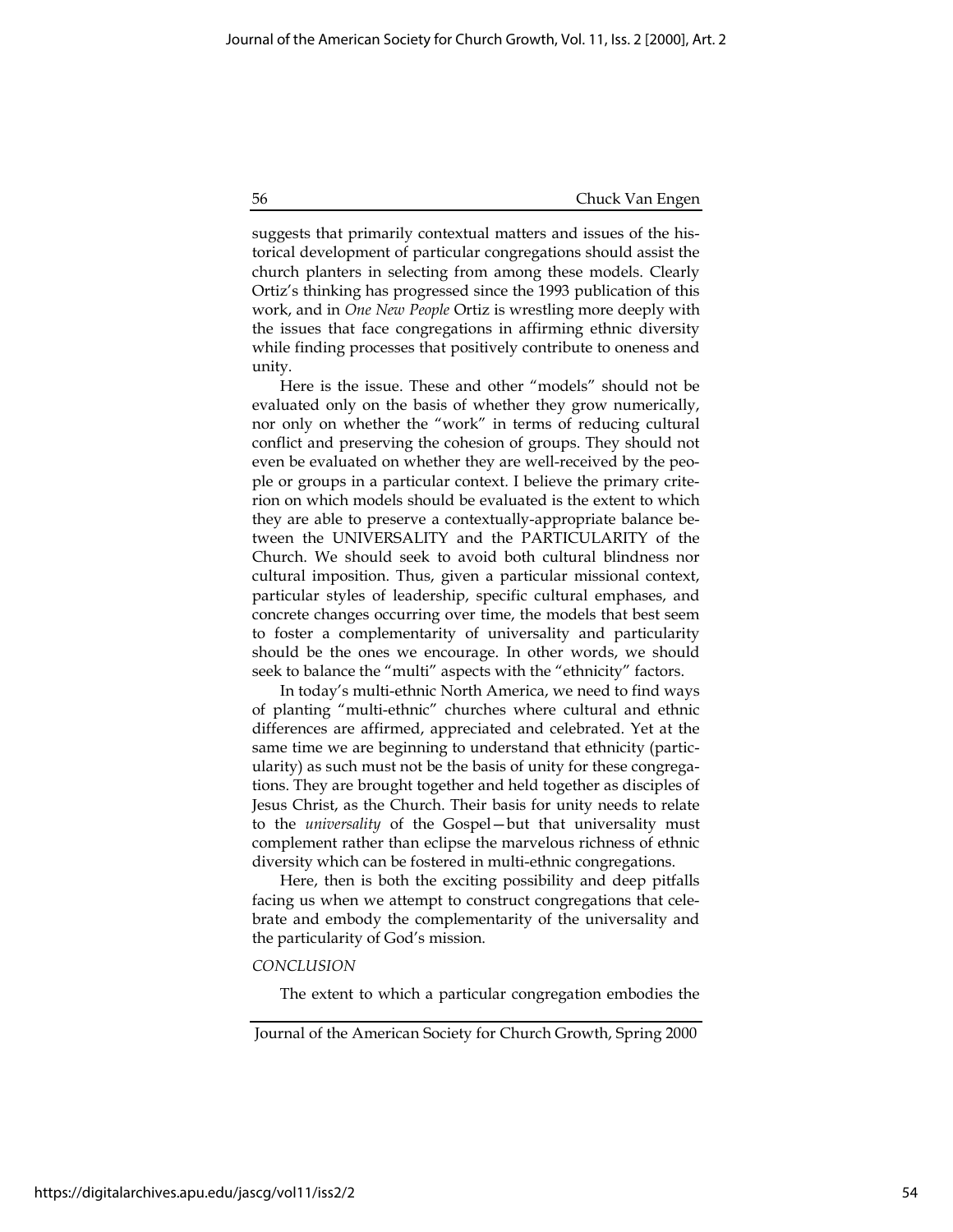| Is the Church for Everyone? |  |
|-----------------------------|--|
|                             |  |

fullness of the Church's nature depends on many internal and external factors past and present. Thus a variety of models needs to be encouraged and attempted.

So, what kind of church should I attend in North America? A Spanish-speaking congregation because I grew up in Mexico speaking Spanish? A congregation predominantly made up of people of Dutch descent? Or a congregation of WASPS babyboomers with a degree from a university in North America? Does it not seem that such questions are rather absurd? And yet, I also know that my ethnic and cultural history affects the way I see the world, the way I relate to Jesus Christ, and the manner in which I relate to other people. In fact, I often find I feel most comfortable in a worship service that is bi-lingual in Spanish and English. Or could I say that I feel most at home in a multi-ethnic church?

If the church is for everyone, why is not everyone in the church?

The challenge lies before us. Let's get on with the task of planting multi-ethnic congregations in North America.

## Writer

Van Engen, Charles: Address: Fuller School of Theology, 135 N. Oakland Ave., Pasadena, CA 91182. Title: Associate Professor of Theology of Mission, Theology of Church Growth, and Latin American Studies. Dr. Van Engen earned the B.A. degree in philosophy at Hope College, the M.Div. degree at Fuller School of Theology, and the Th.M. and Ph.D. at the Free University of Amsterdam. He has authored numerous books and articles.

# BIBLIOGRAPHY

Ahlstrom, Sydney E. 1972 A Religious History of the American People. New Haven: Yale Univ. Press. Armstrong, John H., edit. 1996 The Coming Evangelical Crisis. Chicago: Moody. Barna, George. 1995 Evangelism that Works: How to Reach Changing Generations With the Unchangeable Gospel. Ventura: Regal.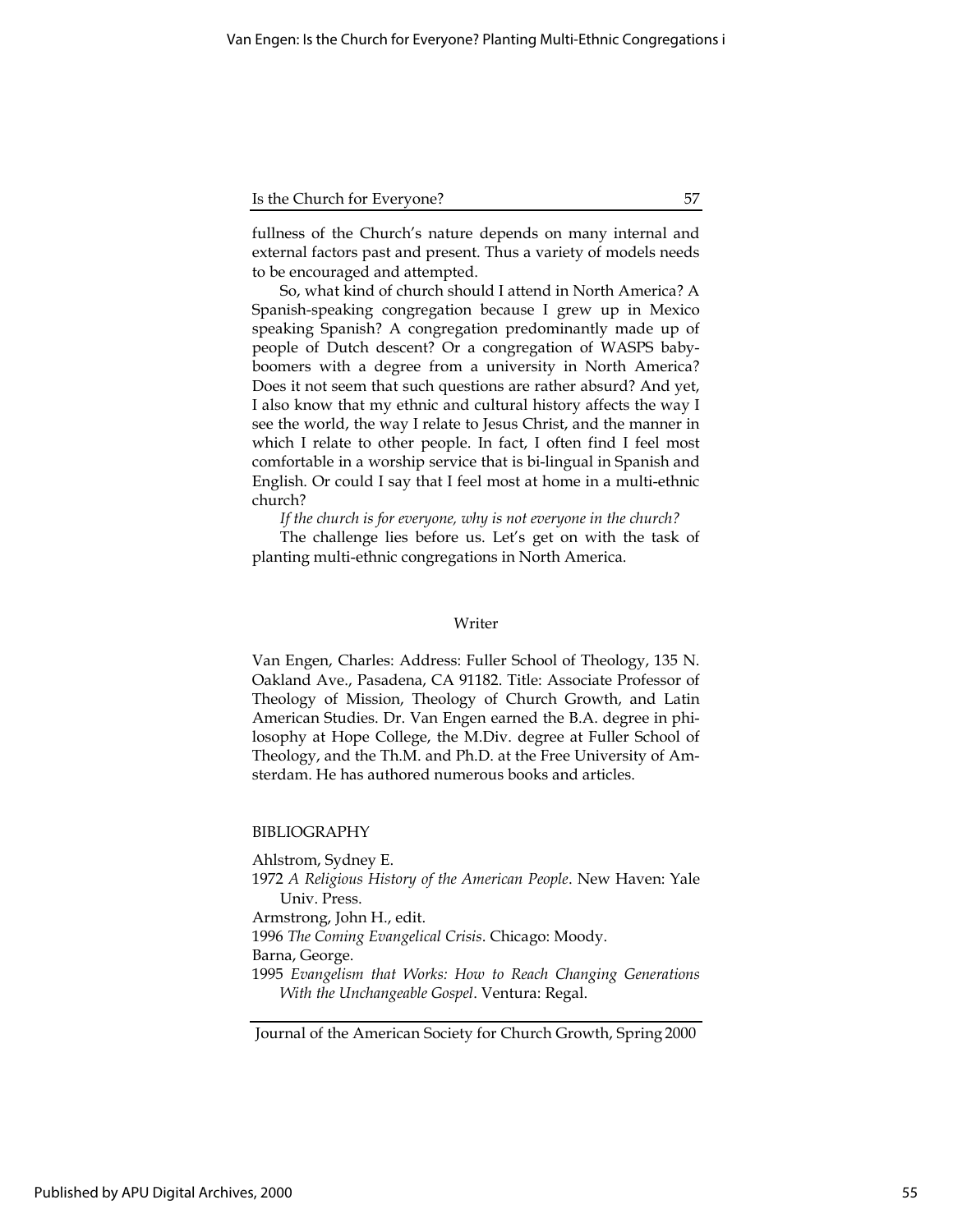| 58 | Chuck Van Engen |
|----|-----------------|
|    |                 |

Bell, James. 1993 Bridge Over Troubled Water: Ministry to Baby Boomers, a Generation Adrift. Wheaton: Victor Books. Bellah, Robert N. et al. 1985 Habits of the Heart: Individualism and Commitment in American Life. Berkeley, CA: U of Cal. Press. Bloom, Harold. 1992 The American Religion: The Emergence of the Post-Christian Nation. N.Y.: Simon and Schuster. Boice, James Montgomery and Benjamin E. Sasse 1996 Here We Stand: A Call from Confessing Evangelicals. G.R.: Baker. Brauer, Jerald C. 1953 Protestantism in America: a Narrative History. Phil.: Westminster Press. Britt, David 1997 "From Homogeneity to Congruence: A Church-Community Model," in Harvie M. Conn, edit. Planting and Growing Urban Churches: From Dream to Reality. G.R.: Baker, 135-149. Bosch, David J. 1988 "Church Growth Missiology," Missionalia 16:1, April, 1988, 13-24. Colson, Charles. 1989 Against the Night: Living in the New Dark Ages. Ann Arbor: Servant. Conn, Harvie M. and Samuel F. Rowen, edits. 1984 Mission and Theological Education in World Perspective Conn, Harvie M., edit. 1997 Planting and Growing Urban Churches: From Dream to Reality. G.R.: Baker. Costas, Orlando E. 1988 Christ Outside the Gate: Mission Beyond Christendom. Maryknoll: Orbis. Dayton, Edward R. and David A. Fraser. 1990 (Revised Edition) Planning Strategies for World Evangelization. Monrovia: MARC; G.R.: Eerdmans. Ellas, John W. 1994 Clear Choices for Churches: Trends Among Growing and Declining Churches of Christ. Houston: Center for Church Growth. George, Carl F. 1991 Prepare Your Church for the Future. Tarrytown, N.Y.: Fleming

Journal of the American Society for Church Growth, Spring 2000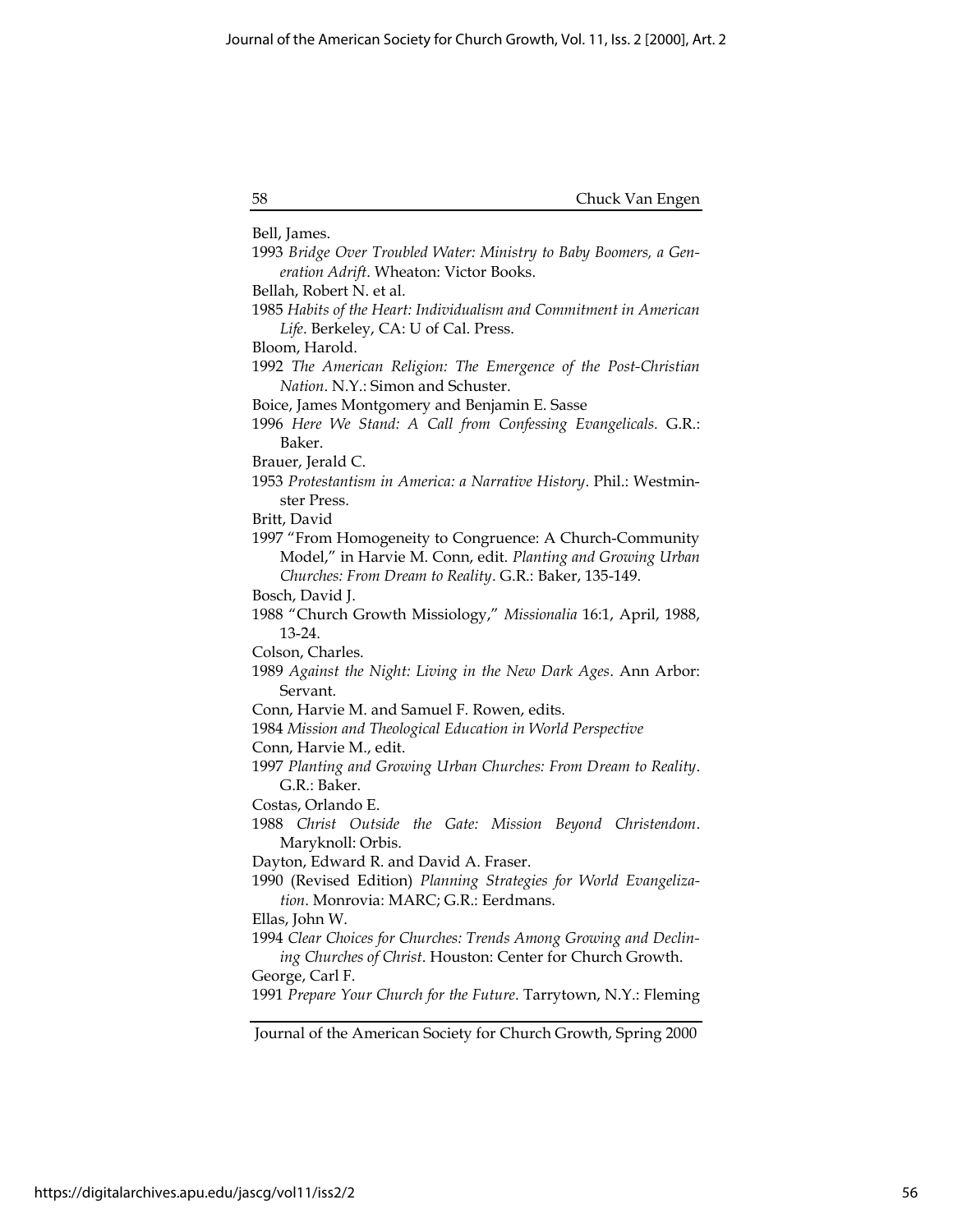| Is the Church for Everyone? |  |
|-----------------------------|--|
|-----------------------------|--|

H. Revell. Gibbs, Eddie. 1981 I Believe in Church Growth. G.R.: Eerdmans. 1985 I Believe in Church Growth. London: Hodder & Stoughton. Guinness, Os. 1993 Dining With the Devil: The Megachurch Movement Flirts with Modernity. G.R.: Baker. Glasser, Arthur F. 1986 "Church Growth at Fuller," Missiology XIV:4, October, 1986, 401-420. Glasser, Arthur F. and Donald A. McGavran. 1983 Contemporary Theologies of Mission. G.R.: Baker. Gnaniah, Natarajan Jawahar. 1996 "Developing a Missiological Basis for Reaching the Immigrant Asian Indian Community in Southern California. (D.Miss. Dissertation, Pasadena: School of World Mission, Fuller Theological Seminary. Guder, Darrell L. edit. 1998 Missional Church: A Vision for the Sending of the Church in North America. G.R.: Eerdmans. Hadaway, C. Kirk. 1991 Church Growth Principles: Separating Fact from Fiction. Nashville: Broadman. Hertig, Young Lee. 1993, "Female Leader," Theology News and Notes 40:4, December, 1993, 13-16. Hodges, Melvin L. 1965 "Developing Basic Units of Indigenous Churches," in Donald A. McGavran, edit. Church Growth and Christian Mission. So. Pas.: William Carey, 113-130. Hoge, Dean R. and David A. Roozen, edit. 1979 Understanding Church Growth and Decline: 1950-1978. N.Y.: Pilgrim. Hopler Thom and Marcia. 1993 Reaching the World Next Door. Madison: IVP, 1993. Hudson, Winthrop S. 1965 Religion in America: An Historical Account of the Development of American Religious Life. N.Y.: Charles Scribner's Sons. Hunsberger, George R. and Craid Van Gelder. 1996 The Church Between Gospel and Culter: The Emerging Mission in North America. G.R.: Eerdmans.

Journal of the American Society for Church Growth, Spring 2000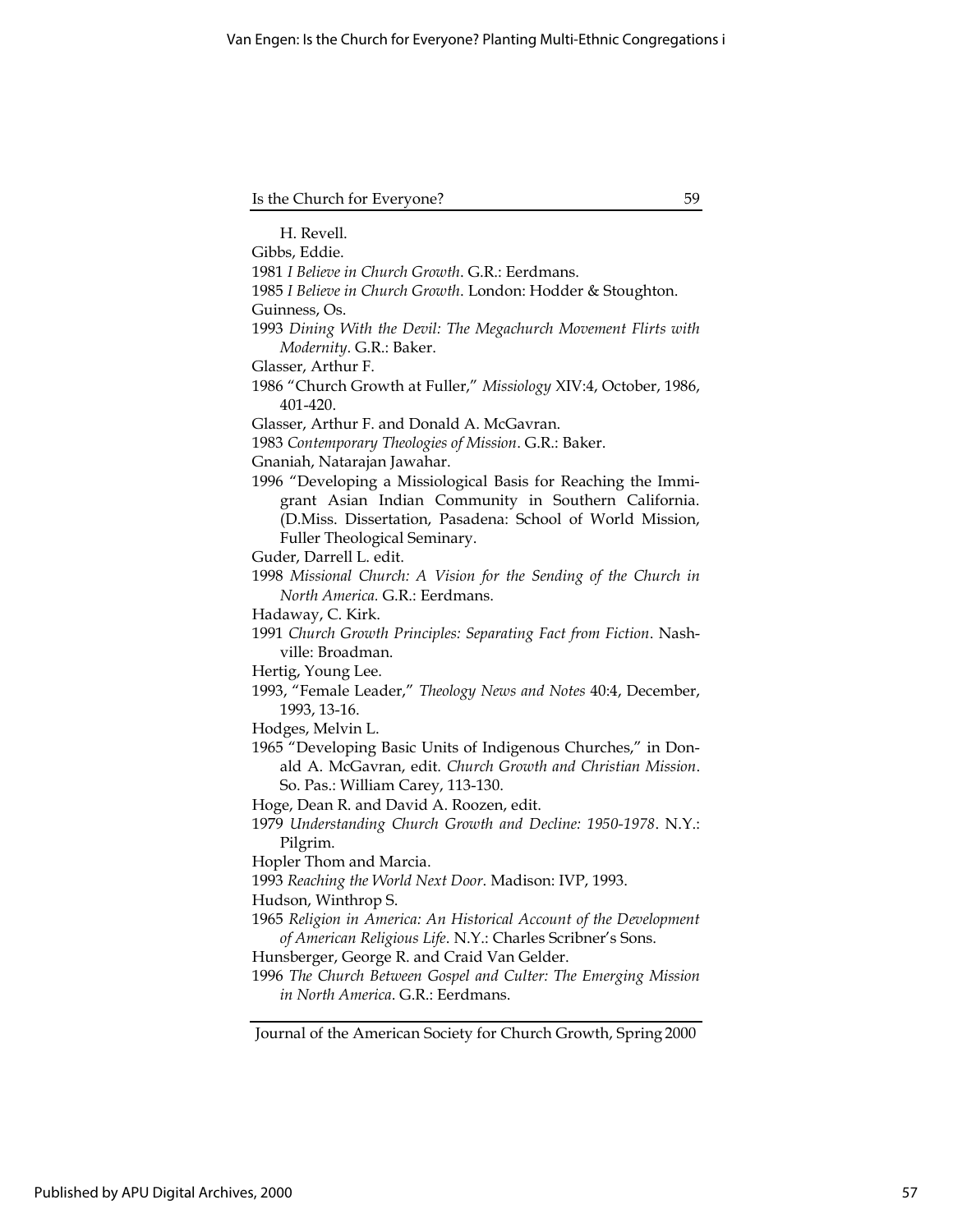| 60 | Chuck Van Engen |
|----|-----------------|
|----|-----------------|

Hunter, George G. III. 1996 Church for the Unchurched. Nashville: Abingdon. Hunter, Kent R. 1983 Foundations for Church Growth. New Haven, Missouri: Leader Publishing Co. Kraft, Charles H. and Marguerite G. 1993 "Understanding and Valuing Multiethnic Diversity," Theology News and Notes. 40:4, December, 1993, 6-8. Lausanne Committee for World Evangelization. 1989 The Manila Manifesto. Pasadena: LCWE. Leonard, Juanita Evans. 1993 "Empowering Women to Lead in a Diverse Community," Theology News and Notes 40:4, December, 1993, 20-21 Lindgren, Alvin J. and Norman Shawchuck. 1977 Management for Your Church: How to Realize Your Church Potential Through a Systems Approach. Nashville: Abingdon. Locke, Don C. 1992 Increasing Multicultural Understanding: A Comprehensive Model, Newbury Park: SAGE. Logan, Robert E. 1989 Beyond Church Growth: Action Plans for Developing a Dynamic Church. G.R.: Fleming H. Revell. Lyons, Francis Raymond. 1997 Growth of Episcopal Hispanic Ministry in Los Angeles: 1980- 1990 (unpublished M.A in Missiology thesis) Pasadena: FTS. MacArthur, John F., Jr. 1993 Ashamed of the Gospel: When the Church Becomes Like the World. Wheaton: Crossway. Martinez, Juan Francisco. 1992 "Hispanic Catholicism in the 19th Century United States Southwest (1848-1880). (Doctoral tutorial) Pasadena: School of World Mission, Fuller Theological Seminary. Marty, Martin E. 1958 The New Shape of American Religion. N.Y.: Harper & Row. 1984 Pilgrims in Their Own Land: 500 Years of Religion in America. Boston: Little, Brown & Co. McCallum, Dennis, edit. 1996 The Death of Truth: What's Wrong with Multiculturalism, the Rejection of Reason and the New Postmodern Diversity. Minneapolis: Bethany. McGavran, Donald A. and Win Arn.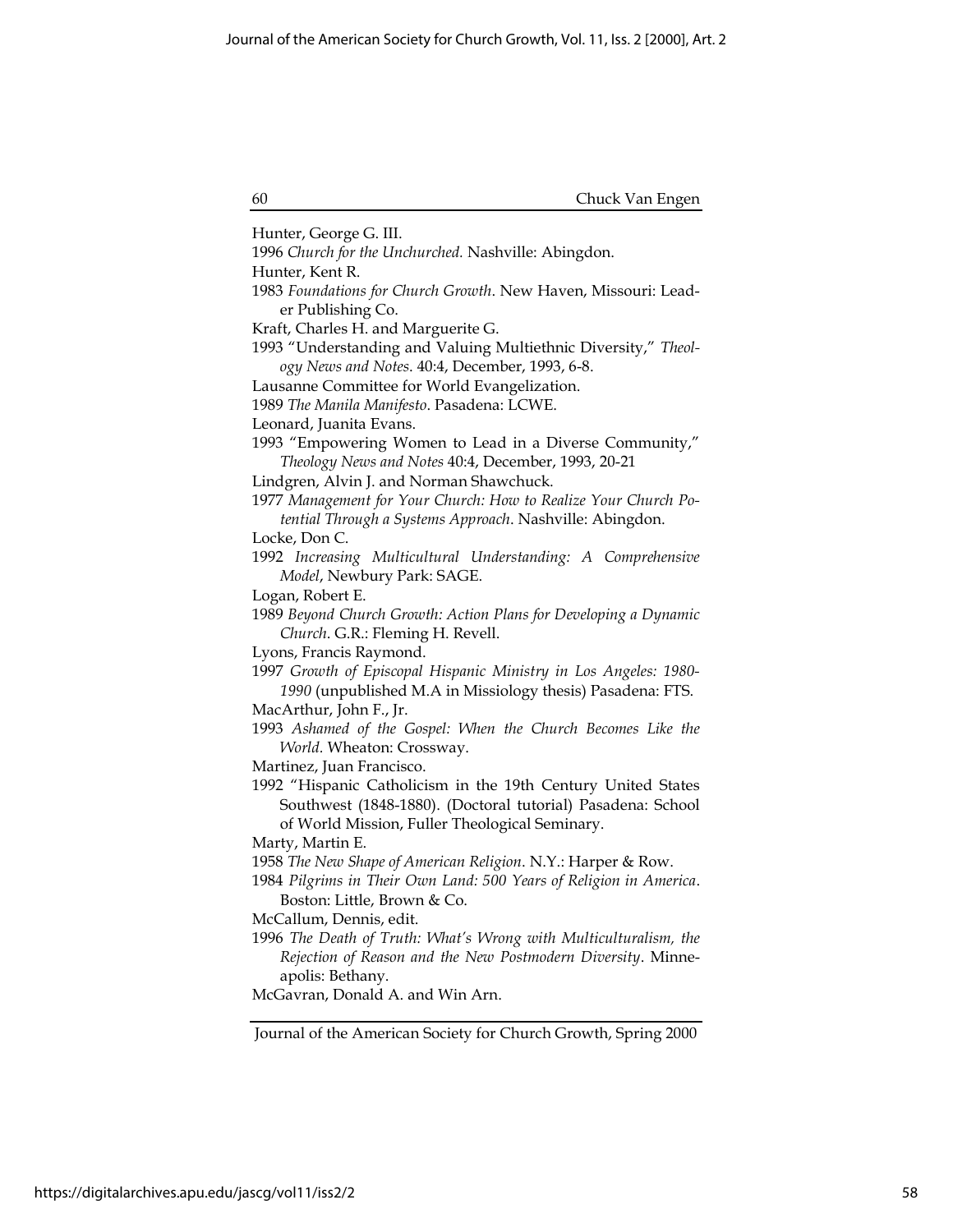| 1973 How to Grow a Church: Conversations about Church Growth.       |
|---------------------------------------------------------------------|
| Glendale: Regal.                                                    |
| 1977 Ten Steps for Church Growth. N.Y.: Harper & Row.               |
| 1981 Back to Basics in Church Growth. Wheaton: Tyndale.             |
| McGavran, Donald A. and George G. Hunter III.                       |
| 1980 Church Growth Strategies that Work. Nashville: Abingdon.       |
| McGavran, Donald A. edit.                                           |
| 1965 Church Growth and Christian Mission. So. Pas.: William Carey   |
| 1972 Crucial Issues in Missions Tomorrow. Chicago: Moody.           |
| 1972 The Conciliar-Evangelical Debate: The Crucial Documents, 1964- |
| 1976. So. Pas.: William Carey.                                      |
| 1977 Church Growth Bulletin. (Second Consolidated Volume), So.      |
| Pas.: William Carey.                                                |
| McGavran, Donald A., James H. Montgomery and C. Peter               |
| Wagner, edits.                                                      |
| 1982 Church Growth Bulletin (Third Consolidated Volume), Santa      |
| Clara, CA: Global Church Growth.                                    |
|                                                                     |
| McGavran, Donald A.                                                 |
| 1955 The Bridges of God. N.Y.: Friendship.                          |
| 1959 How Churches Grow. N.Y.: Friendship.                           |
| 1965 "Homogeneous Populations and Church Growth," in Don-           |
| ald A. McGavran, edit. Church Growth and Christian Mission.         |
| So. Pas.: William Carey, 69-86.                                     |
| 1965 "Wrong Strategy, the Real Crisis in Mission," IRM 54, Octo-    |
| ber, 451-461. This was reprinted in Donald A. McGavran, ed-         |
| it. 1972, 97-107.                                                   |
| 1970 Understanding Church Growth. G.R.: Eerdmans (Revisions in      |
| 1980 and 1990).                                                     |
| 1974 The Clash Between Christianity and Cultures. Washington,       |
| D.C.: Canon Press.                                                  |
| 1979 Ethnic Realities and the Church. So. Pas.: William Carey.      |
| 1981 "Why Some American Churches are Growing and Some               |
| Are Not," in Elmer L Towns, John N Vaughan and David J.             |
| Seifert, edits. The Complete Book of Church Growth. Wheaton:        |
| Tyndale House, 285-294.                                             |
| 1984 "Ten Emphases in the Church Growth Movement," in Doug          |
| Priest, Jr., edit. Unto the Uttermost, Missions in the Christian    |
| Churches/Churches of Christ. Pasadena: William Carey, 248-          |
| 259.                                                                |
| 1984 Momentous Decisions in Missions Today. G.R.: Baker.            |
| 1986 "My Pilgrimage in Mission," International Bulletin of Mis-     |
|                                                                     |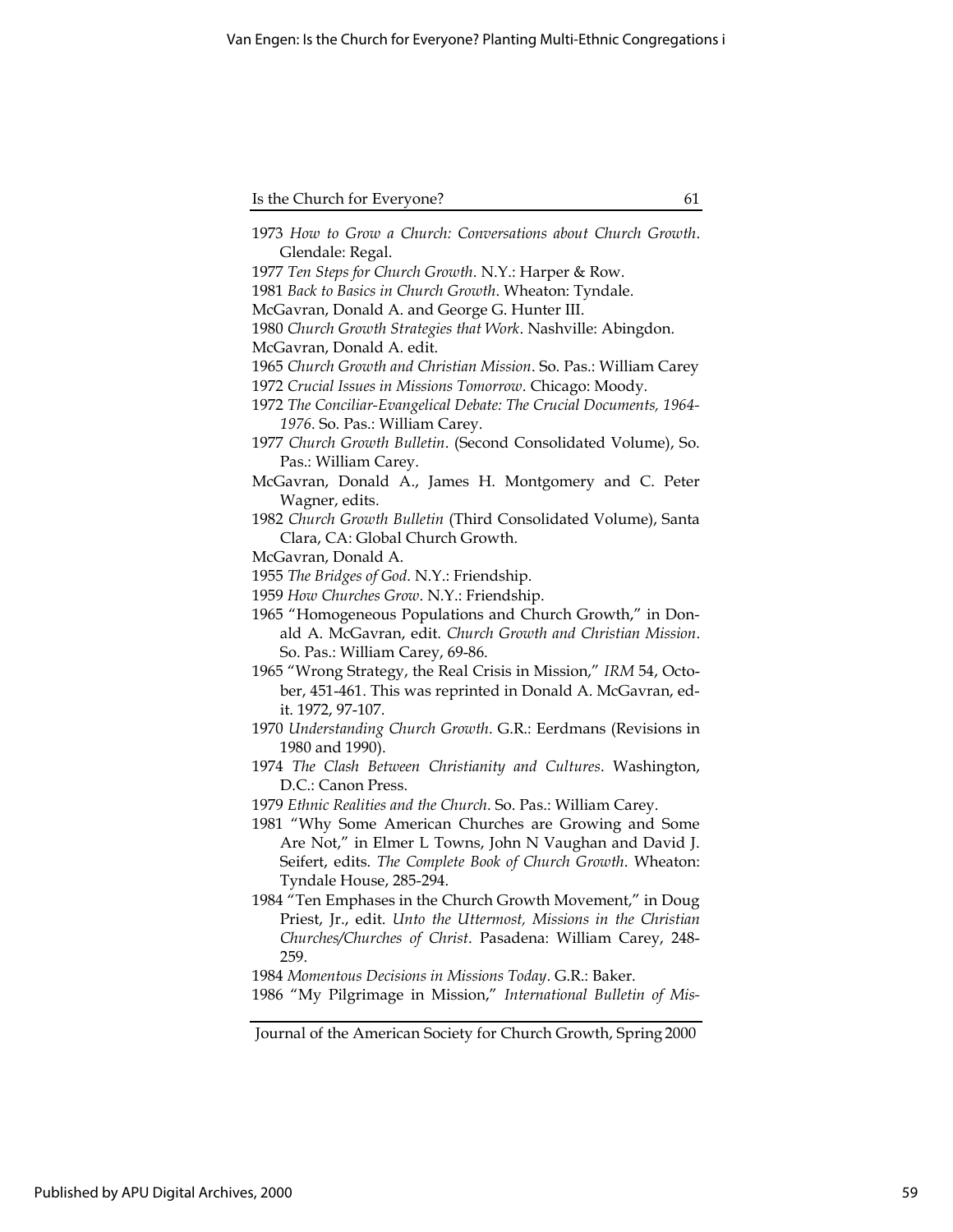| McGrath, Alister.<br>1995 Evangelicalism & the Future of Christianity. Downers Grove:<br>IVP.<br>Newbigin, Lesslie.<br>1986 . Foolishness to the Greeks: The Gospel and Western Culture                                                                               |
|-----------------------------------------------------------------------------------------------------------------------------------------------------------------------------------------------------------------------------------------------------------------------|
|                                                                                                                                                                                                                                                                       |
| G.R.: Eerdmans.                                                                                                                                                                                                                                                       |
| 1989 The Gospel in a Pluralist Society. G.R.: Eerdmans.<br>1991 Truth to Tell: The Gospel as Public Truth. G.R.: Eerdmans.                                                                                                                                            |
| Ortiz, Manuel.<br>1993 The Hispanic Challenge: Opportunities Confronting the Church.<br>Downers Grove: IVP.                                                                                                                                                           |
| 1996 One New People: Models for Developing a Multiethnic Church.<br>Downers Grove: IVP.                                                                                                                                                                               |
| Padilla, C. René.<br>1983 "The Unity of the Church and the Homogeneous Unit Prin-<br>ciple," in Wilbert Shenk, edit. Exploring Church Growth G.R.:<br>Eerdmans, 285-303. (Reprinted from International Bulletin of<br>Missionary Research VI:1, January, 1982, 23-30. |
| Pannell, William.<br>1992 Evangelism from the Bottom Up: What is the Meaning of Salva-<br>tion in a World Gone Urban? G.R.: Zondervan.<br>Pickett, J. Waskom, A. L. Warnshuis, G.H. Singh, and Donald A.<br>McGavran.                                                 |
| 1973 Church Growth and Group Conversion, Pasadena: William<br>Carey. (First edition published in 1936)<br>Posterski, Donald C.                                                                                                                                        |
| 1989 Reinventing Evangelism: New Strategies for Presenting Christ in<br>Today's World. Downers Grove: IVP.                                                                                                                                                            |
| Priest, Doug Jr., edit.<br>1984 Unto the Uttermost, Missions in the Christian Church-<br>es/Churches of Christ. Pasadena: William Carey.<br>Rainer, Thom.                                                                                                             |
| 1993 The Book of Church Growth: History, Theology and Principles.<br>Nashville: Broadman.                                                                                                                                                                             |
| 1996 Effective Evangelistic Churches: Successful Churches Reveal<br>What Works and What Doesn't. Nashville: Broadman.<br>Reeves, R. Daniel and Ronald Jenson.                                                                                                         |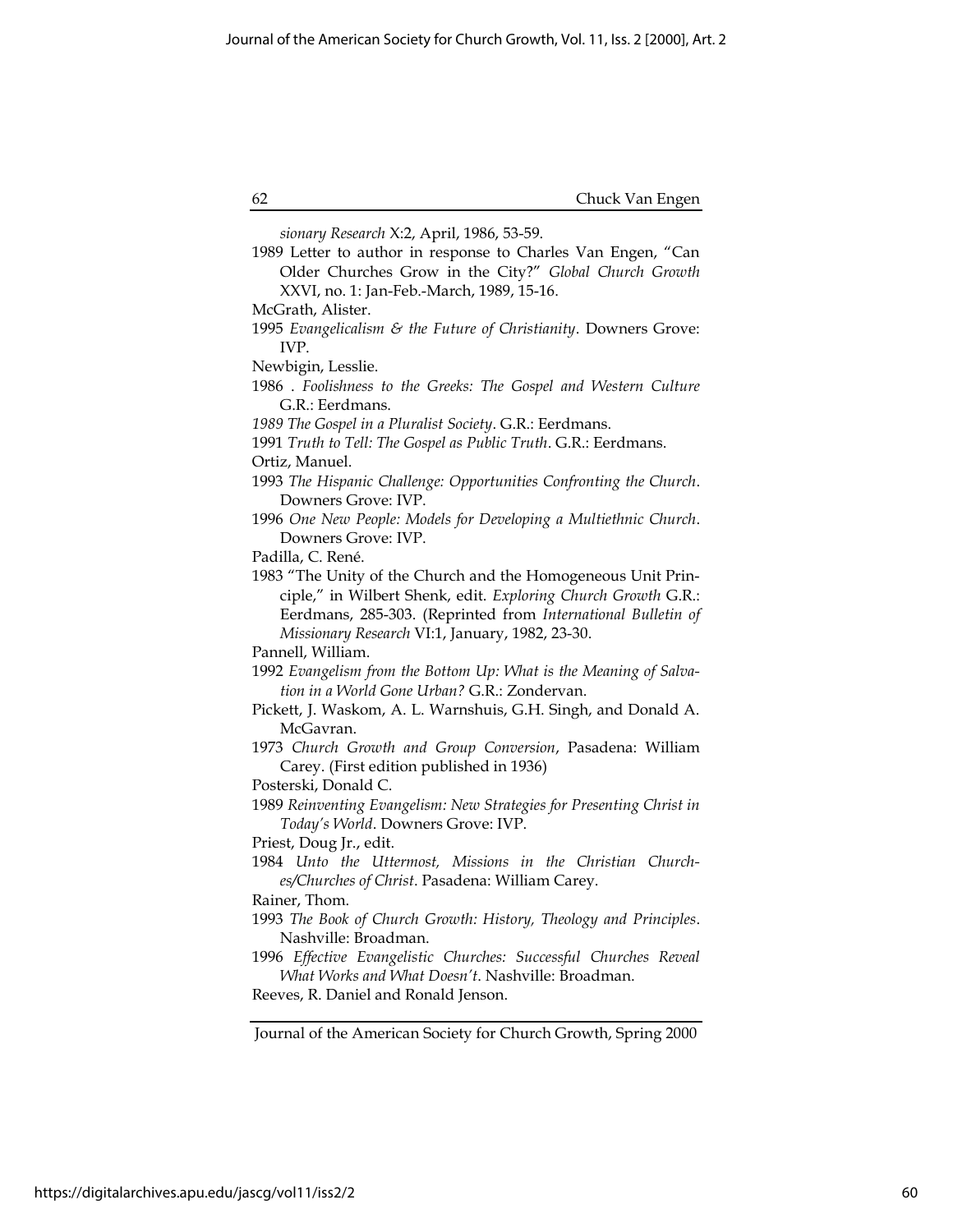| Is the Church for Everyone? |  |
|-----------------------------|--|

| 1984 Always Advancing: Modern Strategies for Church Growth. San<br>Bernardino: Campus Crusade. |
|------------------------------------------------------------------------------------------------|
| Romo, Oscar I.                                                                                 |
| 1993 American Mosaic: Church Planting in Ethnic America. Nash-                                 |
| ville: Broadman.                                                                               |
| Roof, Wade Clark.                                                                              |
| 1994 A Generation of Seekers: The Spiritual Journey of the Baby Boom                           |
| Generation. San Francisco: Harper Collins.                                                     |
| Roozen, David A., William McKinney and Jackson W. Carroll                                      |
| 1984 Varieties of Religious Presence: Mission in Public Life. N.Y.: Pil-                       |
| grim.                                                                                          |
| Roozen, David A. and C. Kirk Hadaway, edits.                                                   |
| 1993 Church and Denominational Growth: What Does (and does not)                                |
| Cause Growth or Decline. Nashville: Abingdon.                                                  |
| Schaller, Lyle E.:                                                                             |
| 1993 Center City Churches: The New Urban Frontier. Nashville: Ab-                              |
| ingdon.                                                                                        |
| 1994 Innovations in Ministry: Models for the 21st Century Nashville:                           |
| Abingdon.                                                                                      |
| 1994 21 Bridges to the 21st Century: The Future of Pastoral Ministry.                          |
| Nashville: Abingdon.                                                                           |
| Shenk, Wilbert, edit.                                                                          |
| 1983 Exploring Church Growth G.R.: Eerdmans.                                                   |
| Shenk, David W. and Ervin R. Stutzman.                                                         |
| 1988 Creating Communities of the Kingdom: New Testament Models                                 |
| of Church Planting. Scottsdale: Herald.                                                        |
| Shibutani, Tamotsu and Kian Kwan.                                                              |
| 1965 Ethnic Stratification: A Comparative Approach. N.Y.: Macmil-                              |
| lan.                                                                                           |
| Sweet, William Warren.                                                                         |
| 1930 The Story of Religion in America. N.Y.: Harper & Row.                                     |
| Taylor, Jorge J.                                                                               |
| 1993, "Preparing Leaders for a Diverse, Multicultural Church,"                                 |
| Theology News and Notes 40:4, Dec. 1993, 11-13.                                                |
| Tippett, Alan.                                                                                 |
| 1972 "The Holy Spirit and Responsive Populations," in: McGav-                                  |
| ran, Donald A. edit. Crucial Issues in Missions Tomorrow. Chi-                                 |
| cago: Moody, 77-101. This was reprinted in Alan Tippett. In-                                   |
| troduction to Missiology. Pasadena: William Carey, 1987, 46-                                   |
| 61.                                                                                            |
| 1987 "The Dynamics of the Bicultural Church" in Introduction to                                |

Journal of the American Society for Church Growth, Spring 2000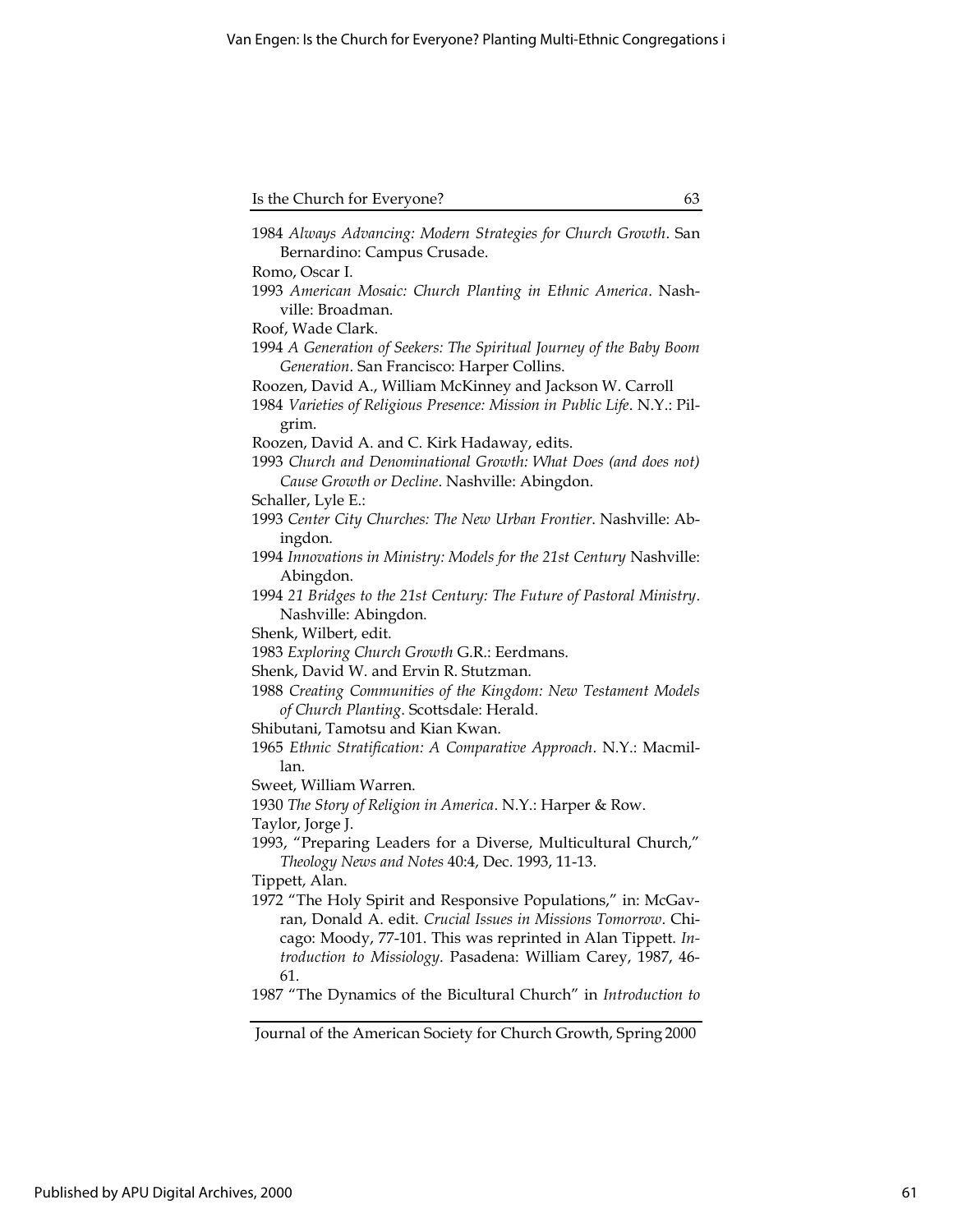Missiology. Pasadena: William Carey, 1987, 360-370. Towns, Elmer L, John N Vaughan and David J. Seifert, edits. 1981 The Complete Book of Church Growth. Wheaton: Tyndale House. Towns, Elmer L, edit. 1995 Evangelism and Church Growth: A Practical Encyclopedia. Ventura: Regal. Van Engen, Charles 1981 The Growth of the True Church Amsterdam: Rodopi. 1991 God's Missionary People: Rethinking the Purpose of the Local Congregation. G.R.: Baker. 1992 You Are My Witnesses: Drawing from Your Spiritual Journey to Evangelize Your Neighbors. N.Y.: Reformed Church Press. 1993 The Good News of the Kingdom: Mission Theology for the Third Millennium. Maryknoll: Orbis. 1994 God So Loves the City: Seeking a Theology for Urban Mission. Monrovia: MARC, World Vision. 1996a Mission on the Way: Issues in Mission Theology G.R.: Baker. 1996b "Specialization/Integration in Mission Education," in Woodberry, J. Dudley, Charles Van Engen and Edgar J. Elliston, edits,. Missiological Education for the 21st Century: The Book, The Circle, and the Sandals. Maryknoll: Orbis, 208-231.. Villafañe, Eldin. 1995 Seek the Peace of the City: Reflections on Urban Ministry. G.R.: Eerdmans. Wagner, C. Peter. 1969 Your Church Can Be Healthy. Nashville: Abingdon. 1971 Frontiers in Mission Strategy. Chicago: Moody. 1976 Your Church Can Grow: Seven Vital Signs of a Healthy Church Glendale: Regal. 1979 Our Kind of People: The Ethical Dimensions of Church Growth in America. Atlanta: John Knox. 1981 Church Growth and the Whole Gospel: A Biblical Mandate. N.Y.: Harper & Row. 1984 Leading Your Church to Growth: The Secret of Pastor/People Partnership in Dynamic Church Growth Ventura: Regal. 1986 "A Vision for Evangelizing the Real America," International Bulletin of Missionary Research, X:2, April, 1986, 59-64. 1987 Strategies for Church Growth: Tools for Effective Mission and Evangelism. Ventura: Regal. 1990 Church Planting for a Greater Harvest. Ventura: Regal.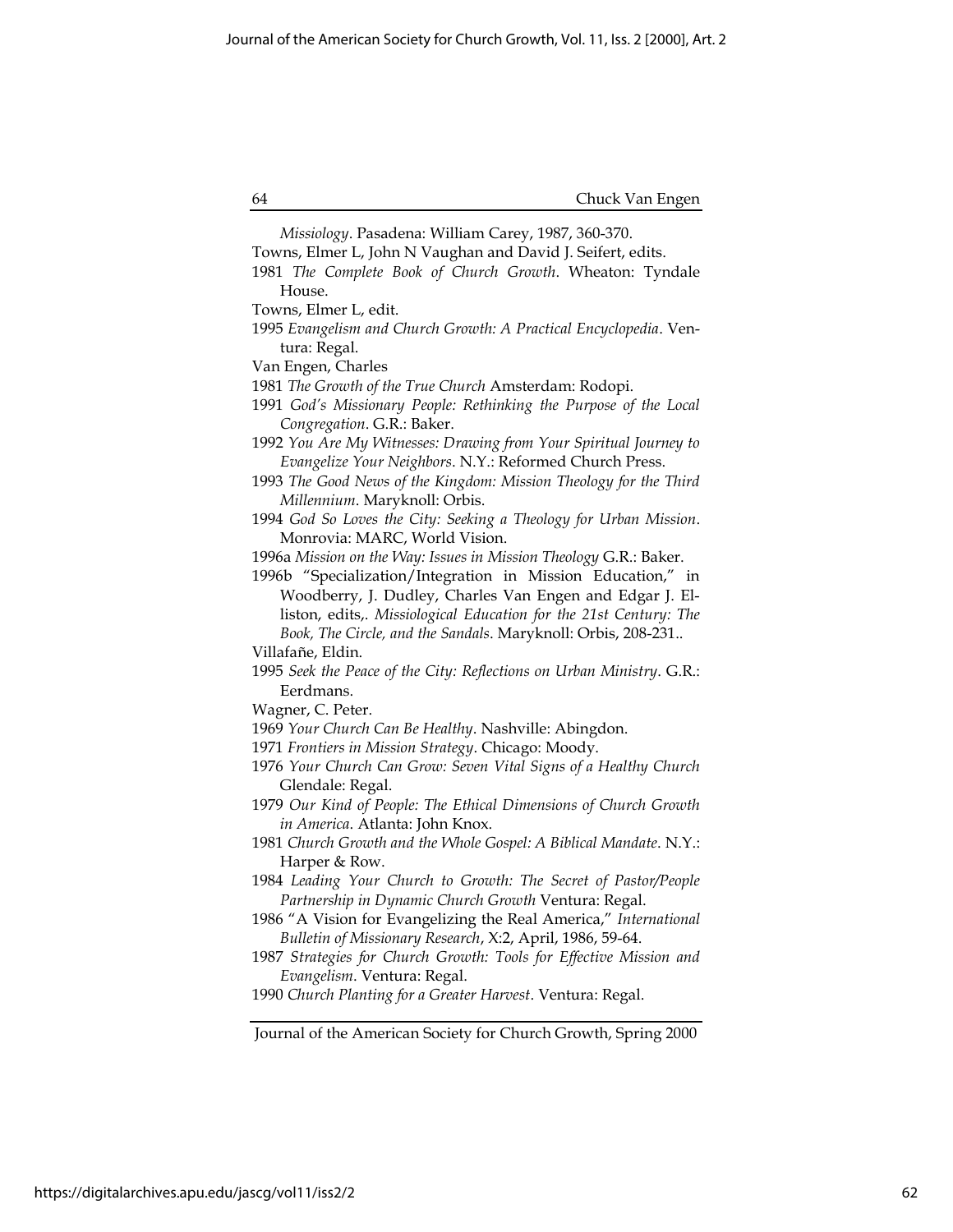|         |  |  | 1996 The Healthy Church. Ventura: Regal. This is an update and |  |
|---------|--|--|----------------------------------------------------------------|--|
|         |  |  | re-print of 1969 Your Church Can Be Healthy. Nashville: Ab-    |  |
| ingdon. |  |  |                                                                |  |
|         |  |  |                                                                |  |

Wagner, C. Peter, Win Arn and Elmer Town, edits.

1986 Church Growth: State of the Art. Wheaton: Tyndale.

Ward, Ted.

1984 "Servants, Leaders and Tyrants," in Harvie M. Conn and Samuel F. Rowen, edits. Mission and Theological Education in World Perspective, 19-40/

Webster, Douglas D.

- 1992 Selling Jesus: What's Wrong with Marketing the Church. Downers Grove: IVP.
- Weld, Wayne and Donald A. McGavran.
- 1970 Principios del Crecimiento de la Iglesia. So. Pas.: William Carey.

Whitesel, Bob.

1997 "News the Impacts Your Ministry: Our Kinds of People, Growing the Racially Diverse Church," Strategies for Today's Leaders, XXIX: no. 2, April, May, June, 1997, 26-27.

Wirth, Louis.

- 1961 "The Problem of Minority Groups," in Theories of Society: Foundations of Modern Sociological Theory, ed. Talcott Parsons et all, 2 vols., N.Y.: Free Press.
- Woodberry, J. Dudley, Charles Van Engen and Edgar J. Elliston, edits.
- 1996 Missiological Education for the 21st Century: The Book, The Circle, and the Sandals. Maryknoll: Orbis.
- Wuthnow, Robert.
- 1988 The Restructuring of American Religion Princeton: Princeton Univ. Press.
- Zunkel, C. Wayne.
- 1987 Church Growth Under Fire. Scottdale: Herald.

# NOTES

1. This paper was originally delivered at the Ted W. Ward Consultation on the Development and Nurture of Multiethnic Congregations, Trinity Evangelical Divinity School, Chicago, Illinois, Nov. 3-4, 1997." The participants also read Manuel Ortiz, One New People: Models for Developing a Multiethnic Church (Downers Grove: IVP, 1996), a work I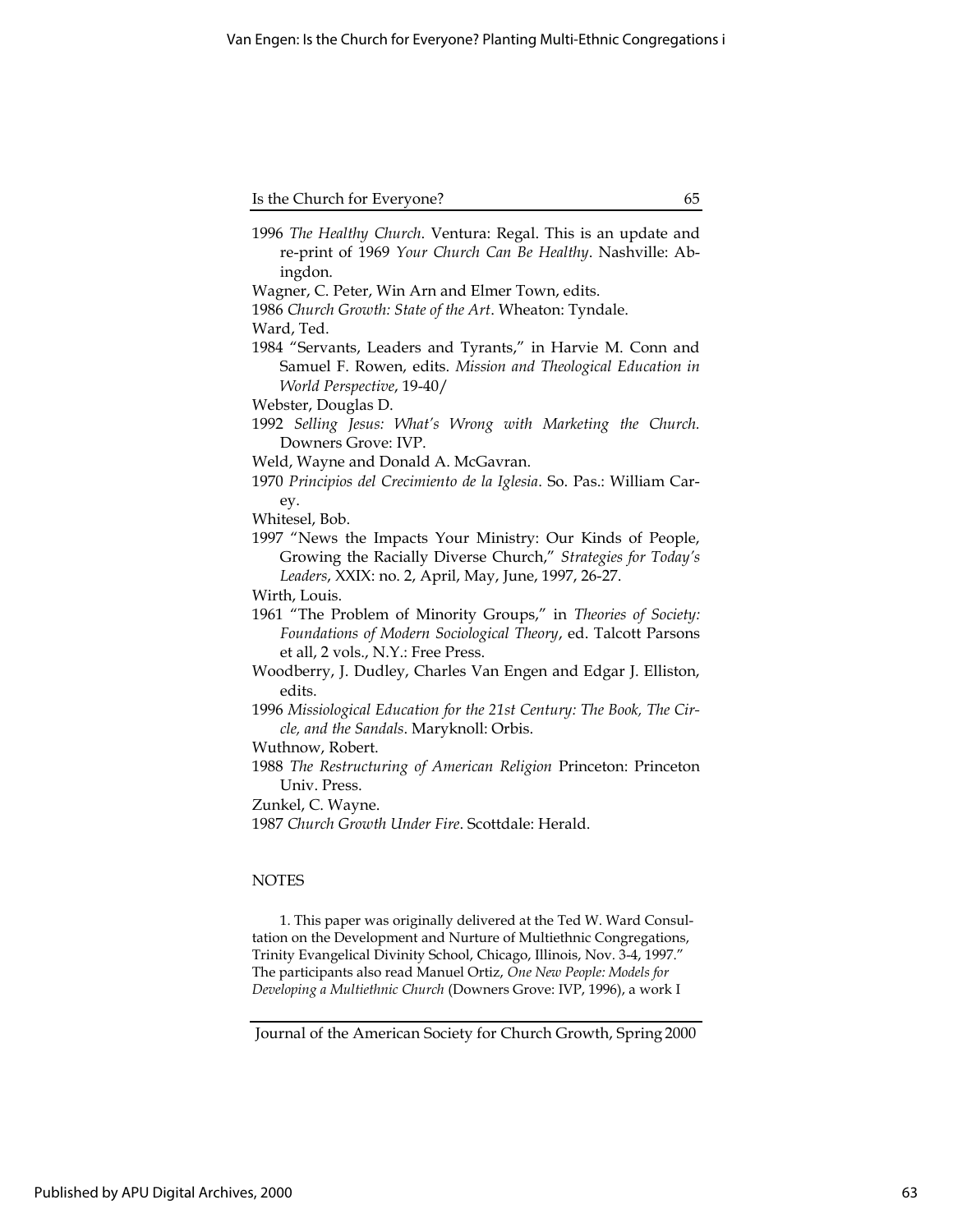would highly recommend for the readers of this paper as well.

2. This combination of universality and particularity, with special emphasis on the Gospel of Matthew was the subject of Paul Hertig's Ph.D. dissertation done at the School of World Mission at Fuller Seminary. His work will be forthcoming from Mellen Biblical Press as Galilee in Matthew's Narrative: A Multicultural and Missiological Journey.

3. In this regard, I have offered an outline of Paul's missiology in Romans in, "The Effect of Universalism on Mission Theology" in Mission on the Way.3 (Van Engen 1996a: 159-168).

4. In Mission on the Way, I spoke of this as a missiology that is "faith-particularist" in Jesus Christ; "culturally pluralist," dealing with all the various peoples of the earth; and "ecclesiologically inclusivist" all peoples are invited to the marriage supper of the Lamb (Van Engen 1996a:183-184).

5. Young Lee Hertig,. "Female Leader," Theology News and Notes 40:4, December, 1993, 14. She is quoting here from David Augsburger. Pastoral Counseling Across Cultures. Phil.: Westminster, 1986, 49-50.

6. Quoted by Eldin Villafañe, Seek the Peace of the City: Reflections on Urban Ministry. G.R.: Eerdmans, 1995, 47.

7. C. Peter Wagner, "A Vision for Evangelizing the Real America," International Bulletin of Missionary Research, X:2, April, 1986, 59.

8. Orlando Costas, Christ Outside the Gate: Mission Beyond Christendom. Maryknoll: Orbis, 1988, 72-73.

9. Oscar Romo, American Mosaic: Church Planting in Ethnic America. Nashville: Broadman, 1993, 207.

10. Jorge Taylor, ""Preparing Leaders for a Diverse, Multicultural Church," Theology News and Notes, 40:4, Dec. 1993, 11.

11. San Gabriel Valley Tribune, Wednesday, Sep. 10, 1997, B1.

12. Inland Valley Daily Bulletin, Wednesday, Sep. 10, 1997, A1.

13. Ibid., A1.

14. Ahlstrom, Sydney E A Religious History of the American People. New Haven: Yale Univ. Press, 1972, 121-471.

15. Ibid., 436.

16. Ibid., 517-518.

17. Winthrop S. Hudson, Religion in America: An Historical Account of the Development of American Religious Life. N.Y.: Charles Scribner's Sons, 1965.

18. Jerald C. Brauer Protestantism in America: a Narrative History. Phil.: Westminster Press, 1953. Brauer says, "Thus the early years witnessed the planting of the Christian Church in America. The Church came in many ways, using many languages. It came with the Anglicans, with the Puritans, with the Dutch Reformed, and with the Swedish Lutherans. To this day there is no one Christian group that embraces all the American people. It is strange, because each group thought that it was establishing its form of Christianity as the true and final form for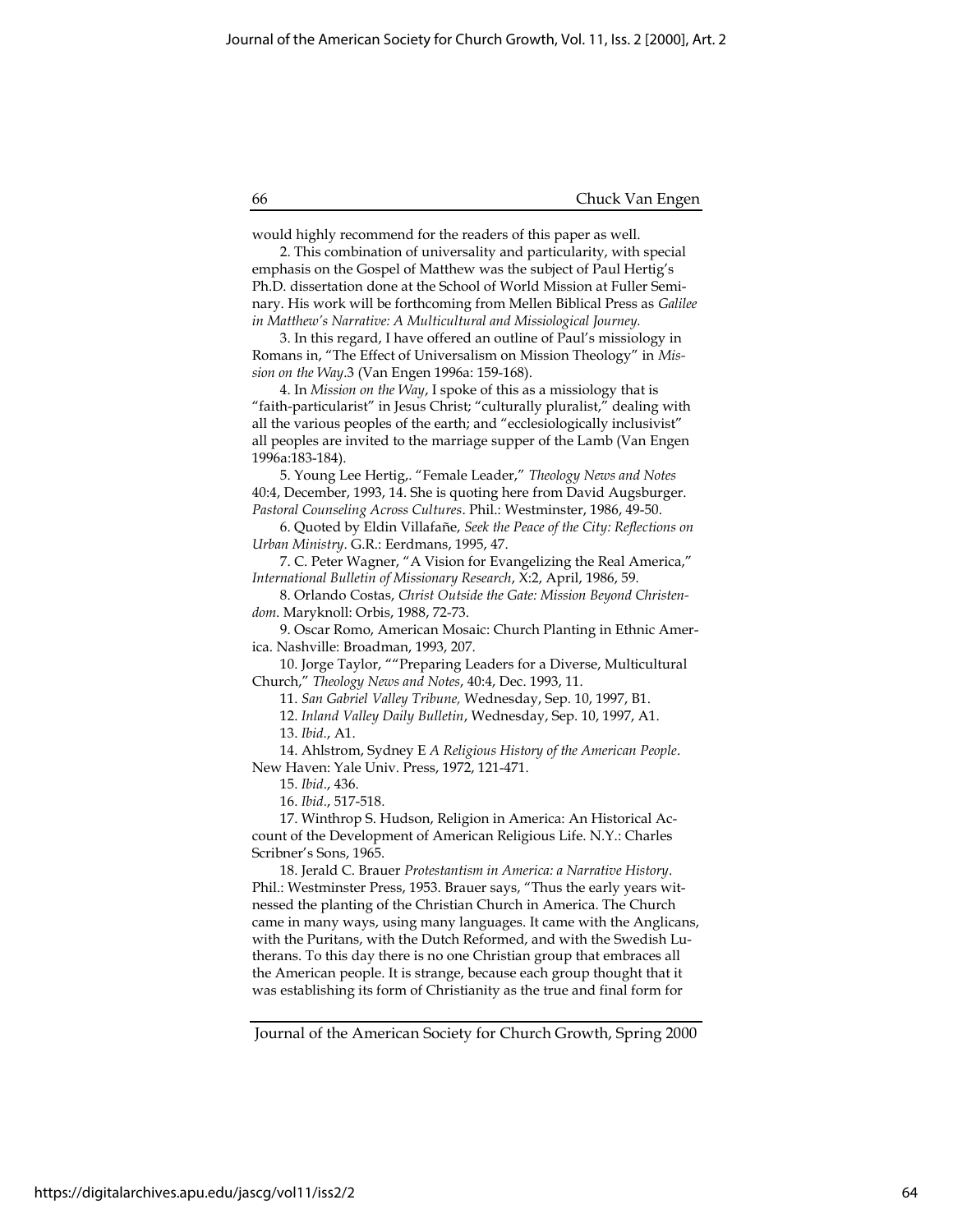the New World. This was not to be...By 1646, 18 languages could be heard along the Hudson River alone. The gospel was preached in all tongues." (28).

19. William Warren Sweet. The Story of Religion in America. N.Y.: Harper & Row, 1930. Sweet says, "From 1865 to 1884 more than seven million immigrants entered the ports of the United States, nearly 50 percent of whom came from Ireland and Germany. This immigration was mostly Catholic, Lutheran, or rationalist and its influence upon American Protestantism is most important" (334).

20. Martin E. Marty, Pilgrims in Their Own Land: 500 Years of Religion in America. Boston: Little, Brown & Co. 1984. See also Martin Marty early thought-provoking and uncannily predictive work, The New Shape of American Religion. N.Y.: Harper & Row, 1958.

21. See Oscar Baldemor, "The Mission of the Church Among the Filipino Immigrant Communities in Los Angeles Country," (Dissertation Proposal), Pasadena: FTS, 1991; and Natarajan Jawahar Gnaniah, Developing a Missiological Basis for Reaching the Immigrant Asian Indian Community in Southern California (Ph. D. Dissertation) Pasadena: FTS, 1996.

22. A couple of excellent summaries of this history have been compiled by a number of people; for example, Juan Francisco Martinez, "Hispanic Catholicism in the 19th Century United States Southwest (1848-1880). (Doctoral tutorial., Pasadena: School of World Mission, Fuller Theological Seminary, 1992.) and Francis Raymond Lyons, Growth of Episcopal Hispanic Ministry in Los Angeles: 1980-1990 (unpublished M.A in Missiology thesis,), Pasadena: FTS. 1997.

23. C. Peter Wagner, Our Kind of People: The Ethical Dimensions of Church Growth in America. Atlanta: John Knox. 1979, 38-39. Wagner is quoting from Louis Wirth, "The Problem of Minority Groups," in Theories of Society: Foundations of Modern Sociological Theory, ed. Talcott Parsons et all, 2 vols.(N.Y.: Free Press, 1961), 1:309; and Tamotsu Shibutani and Kian M Kwan, Ethnic Stratification: A Comparative Approach (N.Y.: Macmillan, 1965) 47. Wagner adds in a footnote: "Ancestry is also a prominent dimension of Max Weber's discussion of ethnic groups. He regards as ethnic those human groups that 'entertain a subjective belief in their common descent...in such a way that this belief is important for the continuation of non-kinship communal relationships,...' M. Weber, "Ethnic Groups," in Theories of Society, 1:306. See also Natarajan Jawahar Gnaniah, Developing a Missiological Basis for Reaching the Immigrant Asian Indian Community in Southern California (Ph. D. Dissertation) Pasadena: FTS, 1996, 19-20.

24. C. Peter Wagner, in Our Kind of People; op cit., documents the rise and strength of the "melting-pot" concept in American social ideology, especially strong around the turn of the century. See pp. 45-48; 95- 96.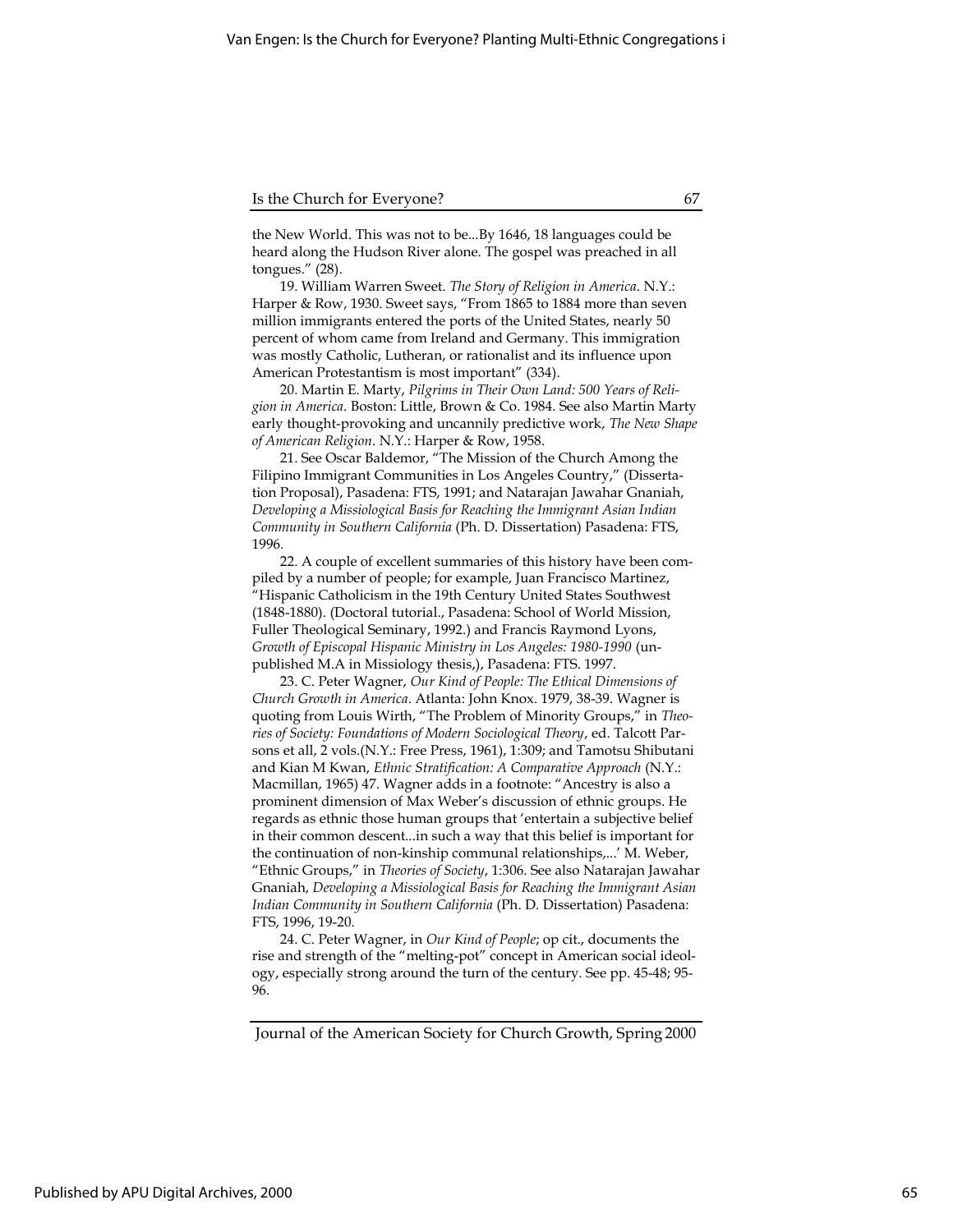25. Gnaniah cites here Don C. Locke, Increasing Multicultural Understanding: A Comprehensive Model, Newbury Park: SAGE, 1992.

26. Gnaniah is quoting here from Donald A. McGavran, Ethnic Realities and the Church. So. Pas.: William Carey, 1979, 7.

27. Gnaniah is quoting from Thom and Marcia Hopler, Reaching the World Next Door. Madison: IVP, 1993, 126.

28. Orlando E. Costas, op cit., 72-73.

29. Shenk, David W. and Ervin R. Stutzman. Creating Communities of the Kingdom: New Testament Models of Church Planting. Scottdale: Herald. 1988, 126.

30. Oscar Romo, op. cit., 207.

31. C. Peter Wagner, "A Vision for Evangelizing the Real America," op cit., 60.

32. C. Wayne Zunkel, Church Growth Under Fire. Scottdale: Herald, 1987, 112-113.

33. Helpful overviews of the development of the "people group" concept toward the formation of the HUP in Donald McGavran's and Peter Wagner's thinking—and through them throughout the Church Growth Movement—may be found in Eddie Gibbs, I Believe in Church Growth. G.R.: Eerdmans,1981, 115-130; Wayne C. Zunkel, . Church Growth Under Fire. Scottdale: Herald.. 1987, 100-119; and Thom Rainer,. The Book of Church Growth: History, Theology and Principles. Nashville: Broadman. 1993, 254-263.

34. In his Preface written for the Third Edition in 1955, McGavran describes how the original work by Pickett, Singh and McGavran was first published in 1936 under the title Christian Missions in Mid-India. A second edition in 1938 contained a foreword by John R. Mott. For the third edition the title was changed to Church Growth and Group Conversion, and Pickett's terminology of "mass movement" was changed to "people movement."

35. J. Waskom Pickett, A. L. Warnshuis, G.H. Singh, and Donald A. McGavran. Church Growth and Group Conversion, Pasadena: William Carey, 1973, 1-7, 98-99.

36. In seeking to understand McGavran, one must take into consideration the context that provided the background for his thinking: the Indian sub-continent where for centuries populations have been divided into distinct castes. However, this does not necessarily mean that McGavran works from a racist set of presuppositions, as some have simplistically tended to accuse him.

37. N.Y.: Friendship.

38. Here McGavran is borrowing and affirming the phrase used by Roland Allen in Allen's book by that title.

39. D. McGavran, Bridges of God, 88-92.

40. This seminal work of McGavran's includes a very favorable Introduction by Hendrik Kraemer!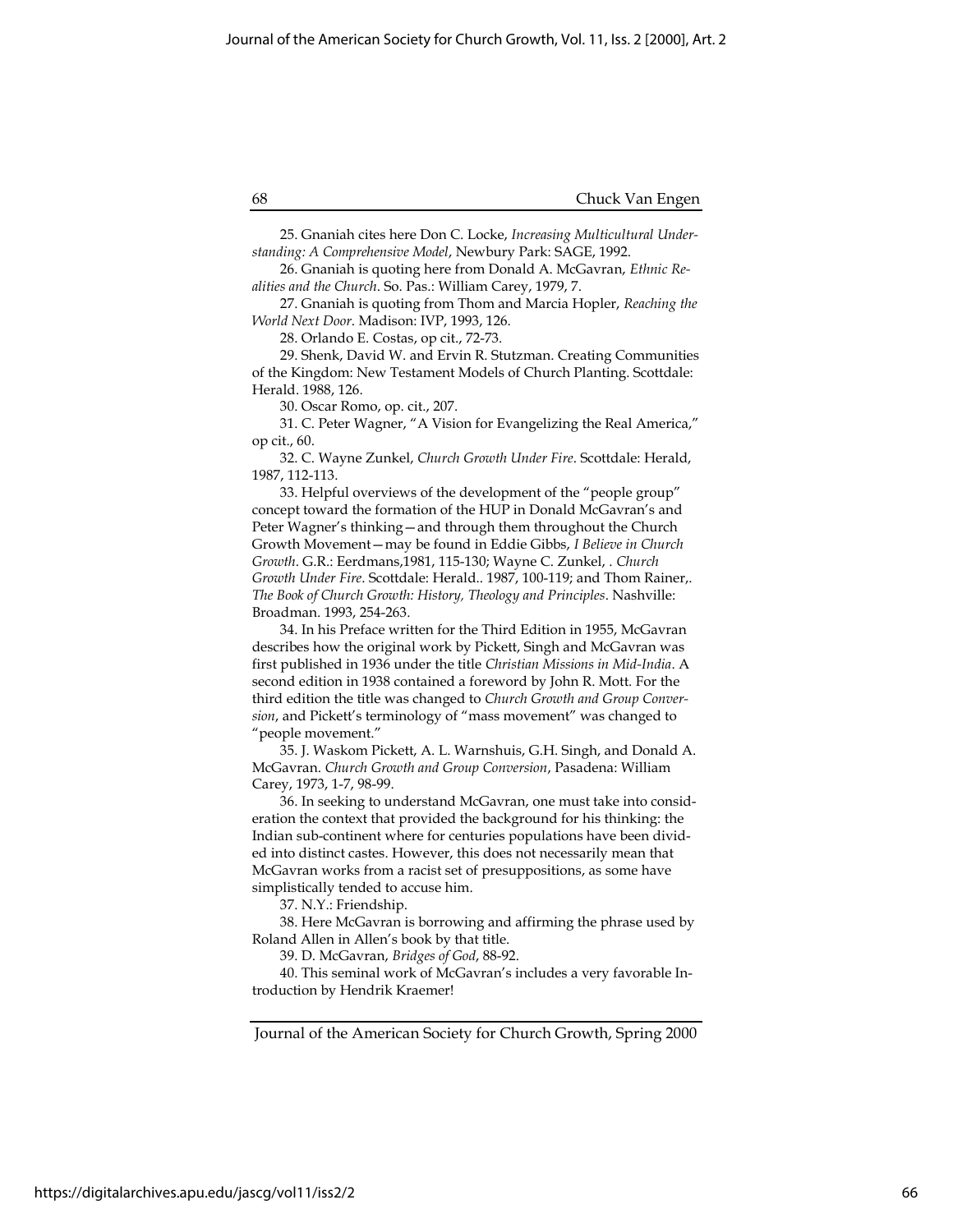41. Donald A. McGavran,. How Churches Grow. N.Y.: Friendship. 1959, 41-44.

42. The emphasis here is McGavran's.

43. Donald A. McGavran, "Homogeneous Populations and Church Growth," in Donald A. McGavran, edit. Church Growth and Christian Mission. So. Pas.: William Carey, 1965, 69-74.

44. Donald A. McGavran, 1965 "Wrong Strategy, the Real Crisis in Mission," IRM 54, October, 451-461. This was reprinted in Donald A. McGavran, edit. 1972, 97-107. The quotations here are taken from the 1972 reprint, 103-106.

45. Donald A. McGavran, Understanding Church Growth. G.R.: Eerdmans 1970 (Revisions in 1980 and 1990). The 1990 revision was done by C. Peter Wagner.

46. Ibid., 83-87, 210-211. (The emphasis is McGavran's.)

47. Ibid., 198. See Eddie Gibbs, op cit., 117; C. Wayne Zunkel 1987, 100; Thom Rainer 1993, 254, 256; Reeves and Jenson 1984, 37; C. Peter Wagner 1976, 110; 1979, 32; 1981, 167.

48. Alan Tippett, "The Holy Spirit and Responsive Populations," in: McGavran, Donald A. edit. Crucial Issues in Missions Tomorrow. Chicago: Moody, 78-79.

49. Arthur F. Glasser and Donald A. McGavran. Contemporary Theologies of Mission. G.R.: Baker. 1983, 148.

50. Donald A. McGavran, Momentous Decisions in Missions Today. G.R.: Baker, 1984, 100, 180.

51. Donald A. McGavran, "Ten Emphases in the Church Growth Movement," in Doug Priest, Jr., edit. Unto the Uttermost, Missions in the Christian Churches/Churches of Christ. Pasadena: William Carey, 1984, 252.

52. In a footnote, Hesselgrave says,

"And so, over the years since World War II both the vision and the plan.... for world evangelization have slowly emerged. The slogan 'the evangelization of the world in this generation,' has taken on new meaning. People groups must be identified, described and targeted. Then the gospel must be proclaimed with a view to establishing viable churches among them." David Hesselgrave, Today's Choices for Tomorrow's Mission: An Evangelical Perspective on Trends and Issues in Mission, G.R.: Zondervan, 1988, 59.

53. Edward R. Dayton and David A. Fraser. Planning Strategies for World Evangelization. (Revised Edition) Monrovia: MARC; G.R.: Eerdmans. 1990., 50, 72, 102.

54. Frontiers in Mission Strategy. Chicago: Moody. 1971, 194.

55. Donald A. McGavran and Win Arn, How to Grow a Church: Conversations about Church Growth. Glendale: Regal. . 1973, 47-48.

56. C. Peter Wagner, Your Church Can Grow: Seven Vital Signs of a Healthy Church. Glendale: Regal, 1976, 110.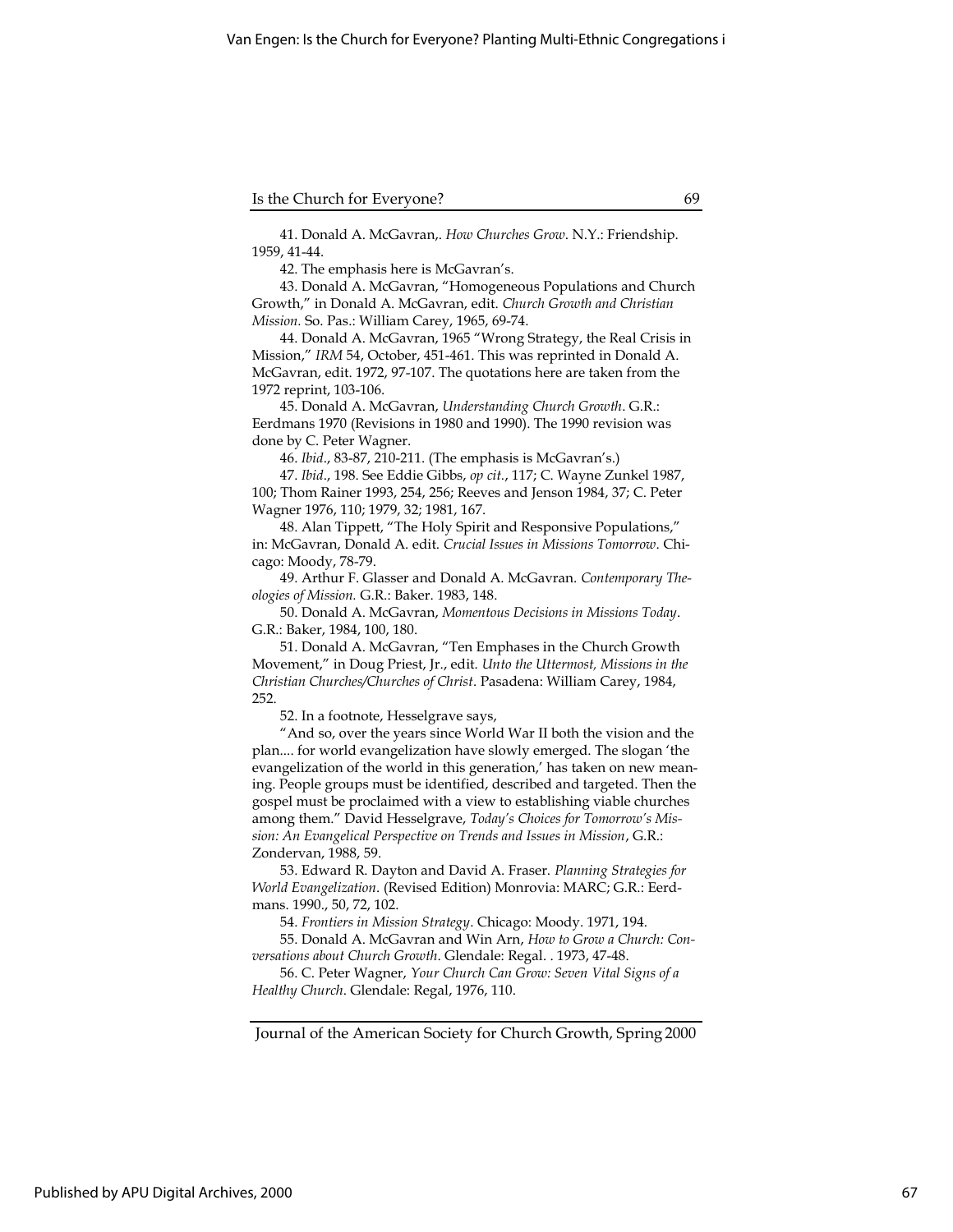57. Donald A. McGavran and Win Arn. Ten Steps for Church Growth. N.Y.: Harper & Row, 1977, 74-76.

58. Donald A. McGavran. Ethnic Realities and the Church. So. Pas.: William Carey, 1979, 7.

59. Donald A. McGavran and George G. Hunter III. Church Growth Strategies that Work. Nashville: Abingdon. 1980, 30-31, 111-113.

60. Donald A. McGavran, "Why Some American Churches are Growing and Some are Not," in Elmer L Towns, John N Vaughan and David J. Seifert, edits. The Complete Book of Church Growth. Wheaton: Tyndale House, 1981, 290-294.

61. Atlanta: John Knox, 1979, 11. Wagner goes on here to give as an example of rapidly-growing churches in North America the ethnic church planting work of the Southern Baptist Home Mission Board.

62. Ibid., 16.

63. Ibid., 32-33.

64. C. Peter Wagner, Church Growth and the Whole Gospel: A Biblical Mandate. N.Y.: Harper & Row. 1981, 166-167.

65. Ibid., 167-168. Wagner cites here McGavran's "classic formulation of the principle....'Men like to become Christians without crossing racial, linguistic or class barriers'" (pg 167).

66. Glendale: Regal, 1976, 110.

67. Ibid., 125, 128. Wagner gives an example here the growth and development of Circle Church in Chicago, stating, "If Circle Church does turn out to be a mixture of homogeneous units, this might be one reason why it is not growing. The homogeneous unit principles is a vital sign of growing churches, not plateaued churches....I still argue....that Circle Church is a homogeneous unit." (Emphasis is Wagner's, pg. 129).

68. C. Peter Wagner, Your Church Can Be Healthy. Nashville: Abingdon, 1969.

69. C. Peter Wagner, Leading Your Church to Growth: The Secret of Pastor/People Partnership in Dynamic Church Growth Ventura: Regal. 1984, 37. (pg 44).

70. Ibid., 44.

71. C. Peter Wagner, Strategies for Church Growth: Tools for Effective Mission and Evangelism. Ventura: Regal, 1987, 191.

72. C. Peter Wagner, Church Planting for a Greater Harvest. Ventura: Regal, 1990, 80-81.

73. Kent R. Hunter, Foundations for Church Growth. New Haven, Missouri: Leader Publ. Co. 1983, 108-116.

74. See, e.g., Lesslie Newbigin, Foolishness to the Greeks: The Gospel and Western Culture G.R.: Eerdmans, 1986; The Gospel in a Pluralist Society. G.R.: Eerdmans, 1989 and Truth to Tell: The Gospel as Public Truth. G.R.: Eerdmans, 1991.

75. Eddie Gibbs. I Believe in Church Growth. G.R.: Eerdmans, 1981,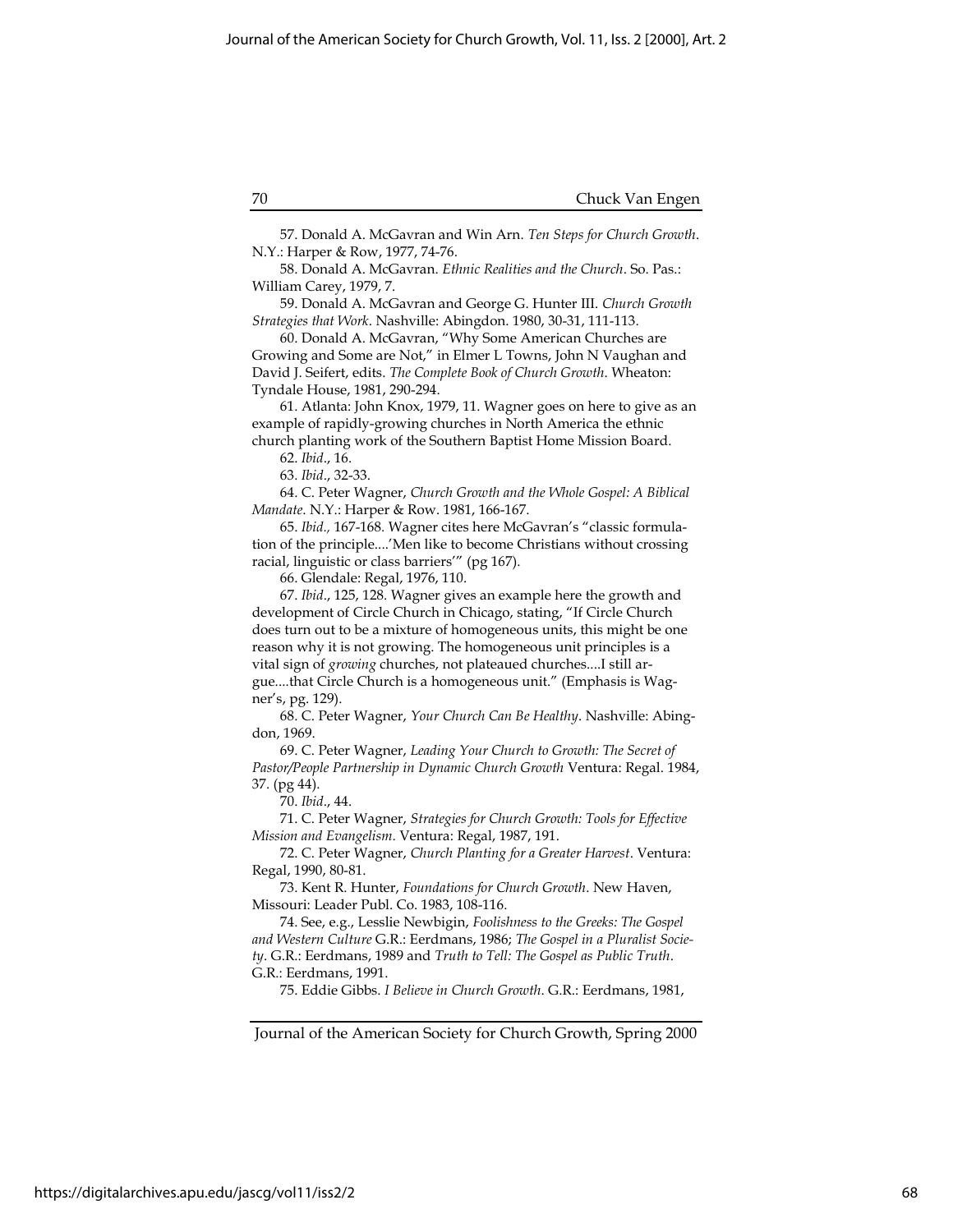126-128. Gibbs draws here from Rene Padilla's very forceful and credible critique of the theological, biblical and ecclesiological issues involved with elevating observations about homogeneity to a "principle." See C. Rene Padilla, "The Unity of the Church and the Homogeneous Unit Principle," IBMR VI:1, January, 1982, 23-30; reprinted in Wilbert Shenk, edit. Exploring Church Growth G.R.: Eerdmans, 1983, 285-303.

76. George Barna. Evangelism that Works: How to Reach Changing Generations With the Unchangeable Gospel. Ventura: Regal. 1995.

77. Robert E. Logan. Beyond Church Growth: Action Plans for Developing a Dynamic Church. G.R.: Fleming H. Revell. 1989.

78. Carl F. George Prepare Your Church for the Future. Tarrytown, N.Y.: Fleming H. Revell, 1991.

79. C. Kirk Hadaway. Church Growth Principles: Separating Fact from Fiction. Nashville: Broadman, 1991.

80. Ibid., 192.

81. Ibid., 202.

82. George G. Hunter III. Church for the Unchurched. Nashville: Abingdon, 1996, 29-32.

83. Ibid., 55-80.

84. Nashville: Broadman, 1996.

85. Wheaton: Victor Books, 1993.

86. Downers Grove: IVP, 1989.

87. Nashville: Abingdon, 1994.

88. Lyle E. Schaller, Innovations in Ministry: Models for the 21st Century. Nashville: Abingdon, 48.

89. Nashville: Abingdon, 1993, 99-108.

90. George R. Hunsberger and Craig Van Gelder, edits. The Church Between Gospel and Culture: The Emerging Mission in North America. G.R.: Eerdmans, 1996.

91. Ibid., xvi-xvii.

92. A sequel volume flowing from the same network's work is Darrell L. Guder, edit. Missional Church: A Vision for the Sending of the Church in North America. G.R.: Eerdmans, 1998. I could find only one reference in this second volume to the matter of multiple cultures in North America. In Chapter 6, "Missional Community: Cultivating Communities of the Holy Spirit," Inagrace T. Dietterich asserts that "As the church interacts with all cultures, the issue is not to identify the characteristics (language, tradition, beliefs, values, needs, customs) of a particular culture and then figure out how to relate or apply the beliefs and practices of Christianity to it. The primary issue, instead, is the identify, name, and critique the ways in which various social realities form or make—cultivate—a people." I would suggest that Dietterich has the matter exactly backgrounds. The pastoral and missionary issue par excellence is in fact to examine the ways in which the Christian faith may be presented, shaped and understood annew in each cultural set-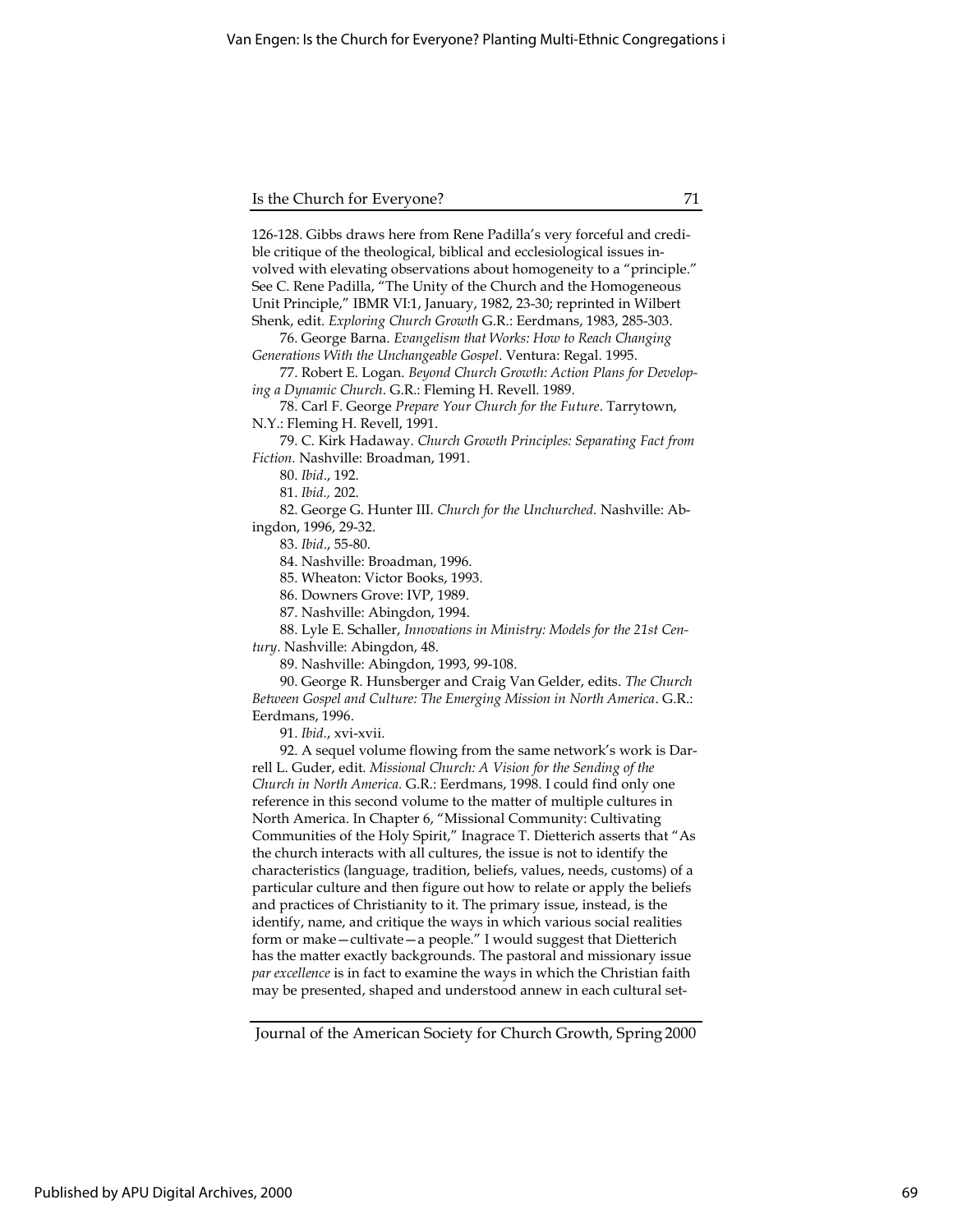ting.

93. I would encourage the reader to carry out this exercise for yourself and peruse a number of recent Evangelical works that deal with theology, evangelism, missiology and gospel iin the context of North America. I believe you will find a degree of cultural blindness as striking as that which I found in preparing this paper.

94. Orlando Costas pointed this out a number of years ago in Christ Outside the Gate. op. cit., 166.

95. See C. Rene Padilla 1983.

96. Wayne Zunkel. Church Growth Under Fire., 105-114.

97. See, e.g., C. Rene Padilla, "The Unity of the Church and the Homogeneous Unit Principle," 285-302; David Bosch, "Church Growth Missiology," 21; Eddie Gibbs, I Believe in Church Growth, 120-128; and Arthur F. Glasser, "Church Growth at Fuller," Missiology XIV:4, October, 1986, 415-418.

98. Alvin J. Lindgren and Norman Shawchuck. Management for Your Church: How to Realize Your Church Potential Through a Systems Approach. Nashville: Abingdon, 1977, 34. See C. Van Engen. God's Missionary People, 138.

99. pp. 214-215.

100. pg 244.

101. pp 177-178.

102. See, e.g., Ethnic Realities and the Church, 250-251.

103. Alan Tippett, Introduction to Missiology, 363.

104. Ibid., 366-367.

105. pg. 150.

106. pp 34-35. See also Thom Rainer, The Book of Church Growth, pg 262, where Thom suggests that Rene Padilla's call for the unity of the Church and Wagner's later perspectives seem to be approaching one another.

107. David Britt, "From Homogeneity to Congruence: A Church-Community Model," in Harvie M. Conn, edit., Planting and Growing Urban Churches: From Dream to Reality, G.R.: Baker, 1997, 144-147. Britt's conclusions are based on a careful and thoroughgoing study done in 1985 of 70 churches in Jefferson County, Kentucky. Britt feels the data gathered in that study support the concept of "congruence" as being a much more dependable predictor of numerical growth than the concept of "homogeneity."

108. Scottdale: Herald, 1988, 138-139.

109. Given the fact that the participants in the Ted Ward Consultation for which this paper was originally written were asked to read Manuel Ortiz's masterful work, One New People, I have kept this section on "models" necessarily brief. However, it might stimulate some discussion for the reader to take note of the pro's and cons of the options that various persons have offered.